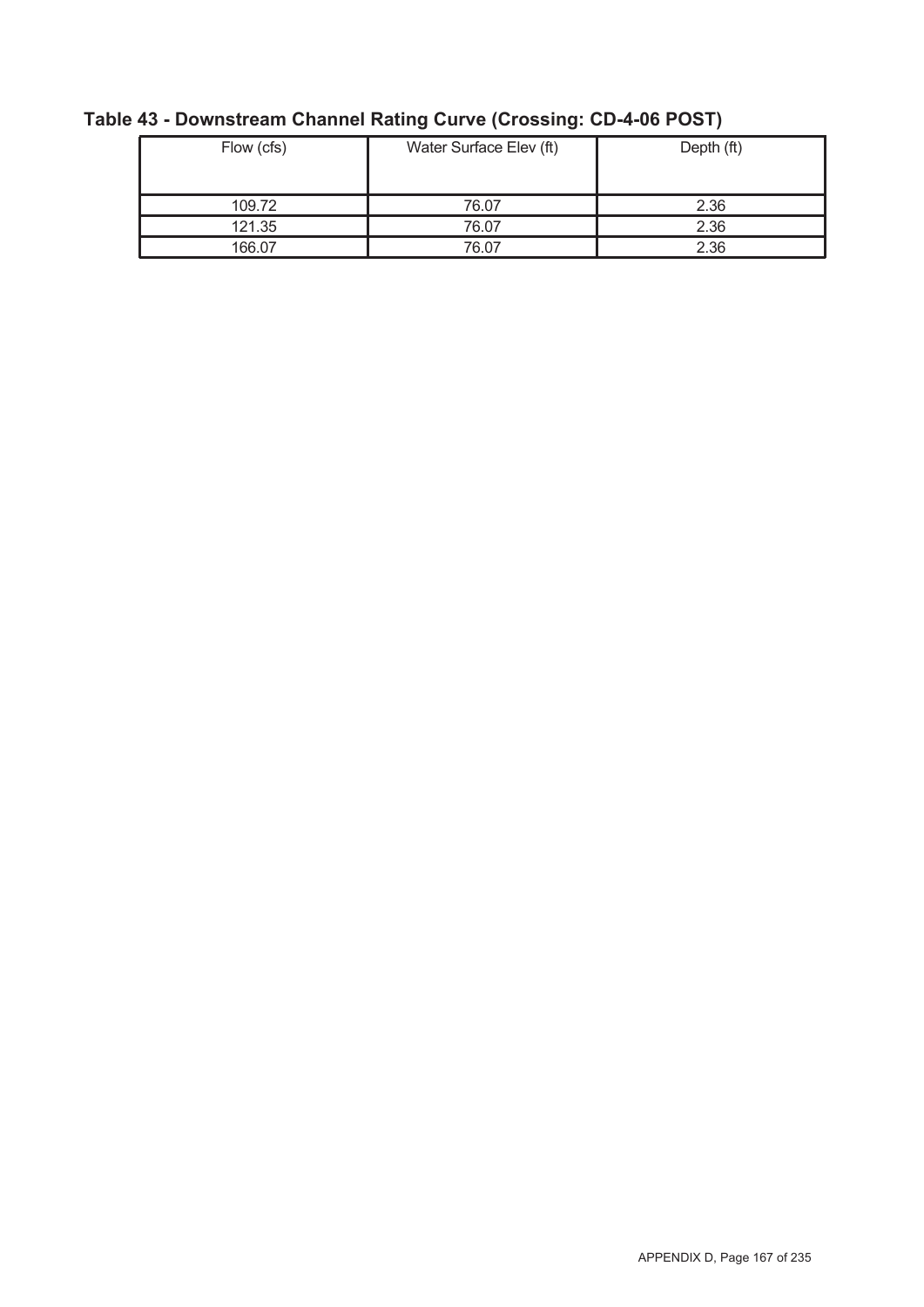#### **Tailwater Channel Data - CD-4-06 POST**

Tailwater Channel Option: Enter Constant Tailwater Elevation Constant Tailwater Elevation: 76.07 ft

## **Roadway Data for Crossing: CD-4-06 POST**

Roadway Profile Shape: Constant Roadway Elevation Crest Length: 100.00 ft Crest Elevation: 79.77 ft Roadway Surface: Paved Roadway Top Width: 278.00 ft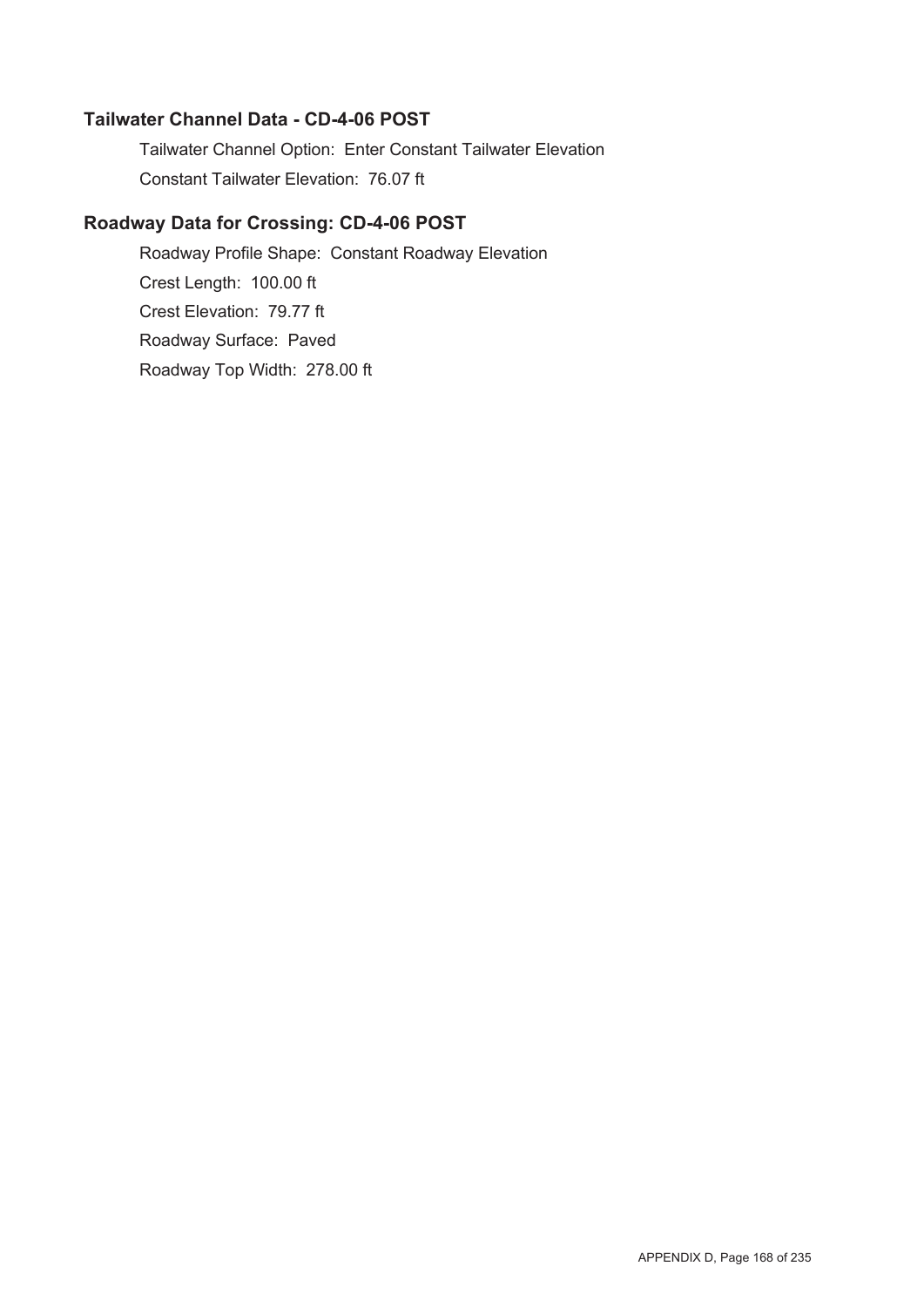# **Crossing Discharge Data**

Discharge Selection Method: User Defined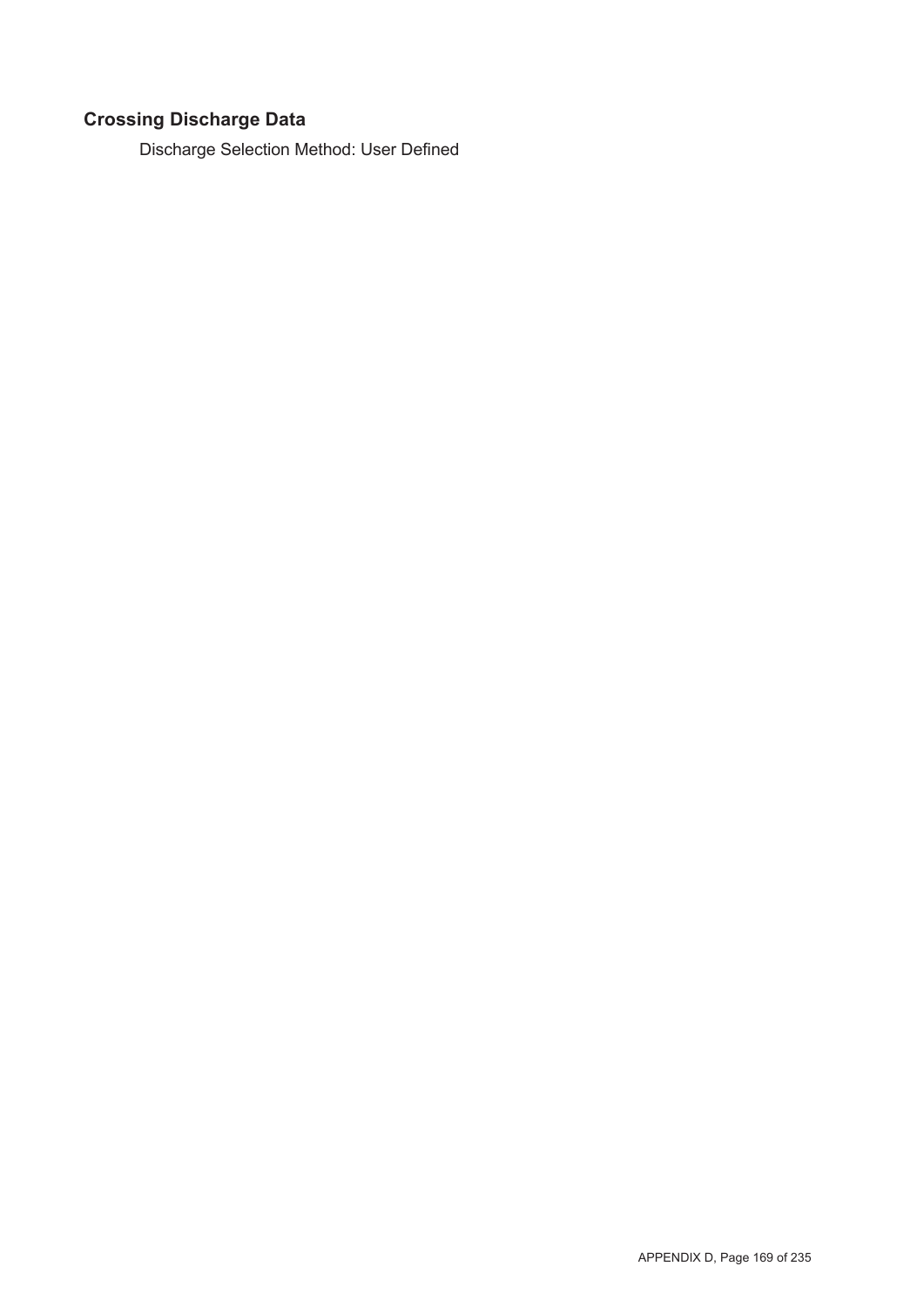| Headwater<br>Elevation (ft) | Discharge Names Total Discharge | (cfs)  | <b>CD-5-01 POST</b><br>Discharge (cfs) | Roadway<br>Discharge (cfs) | <b>Iterations</b> |
|-----------------------------|---------------------------------|--------|----------------------------------------|----------------------------|-------------------|
| 81.07                       | EAST5WET                        | 554.47 | 554.47                                 | 0.00                       |                   |
| 81.30                       | <b>RRNORTH</b>                  | 584.05 | 584.05                                 | 0.00                       |                   |
| 84.00                       | Overtopping                     | 860.72 | 860.72                                 | 0.00                       | Overtopping       |

**Table 44 - Summary of Culvert Flows at Crossing: CD-5-01 POST**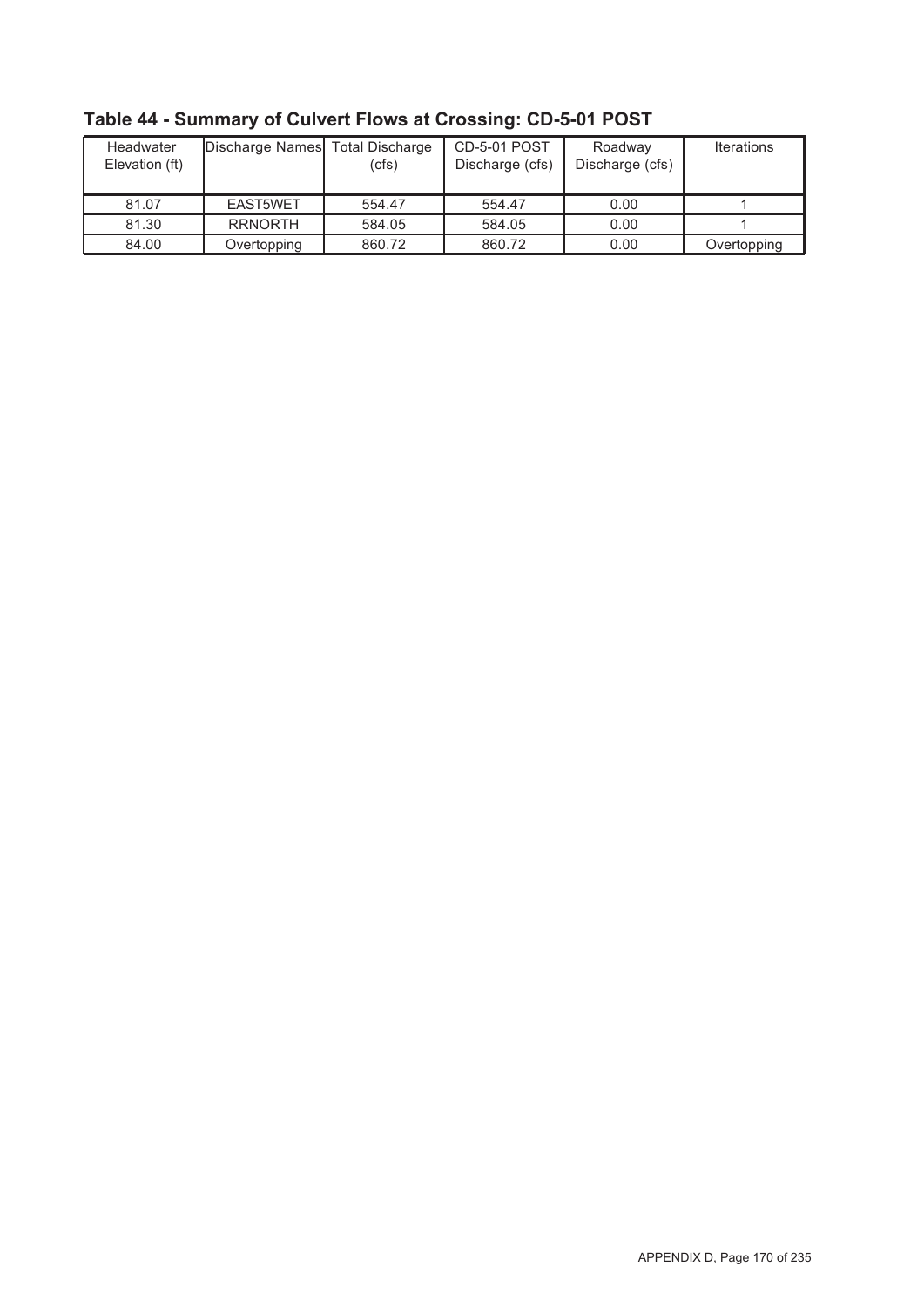**Rating Curve Plot for Crossing: CD-5-01 POST**

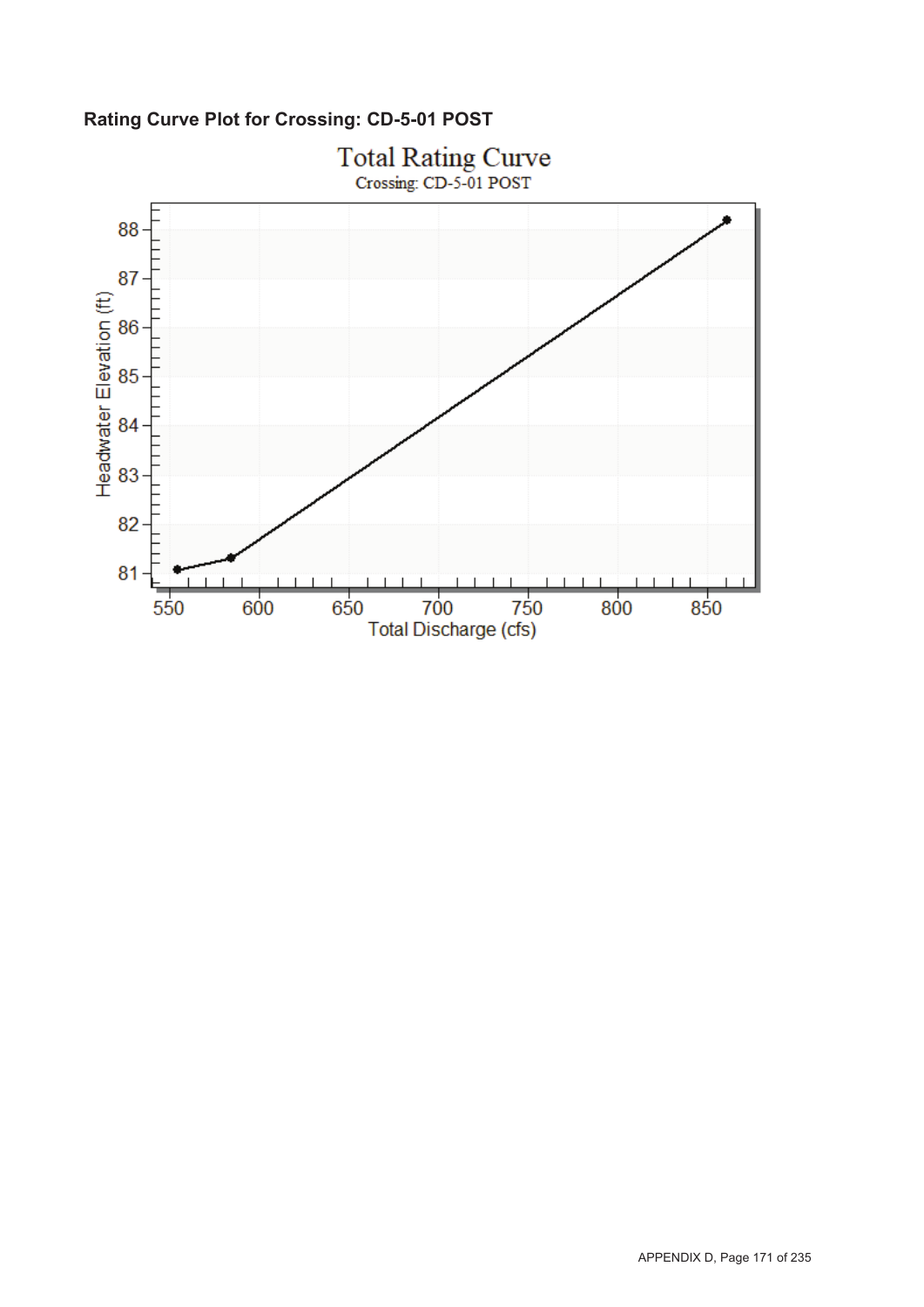| Discharge<br><b>Names</b> | $\tau$ otal<br>Discharge<br>(cfs) | Culvert<br>Discharge<br>(cfs) | Headwater<br>Elevation (ft) | Inlet Control I<br>Depth (ft) | Outlet<br>Control<br>Depth (ft) | Flow<br>$\tau$ ype | Normal<br>Depth (ft) | Critical<br>Depth (ft) | Outlet Depth I<br>(ft | Tailwater<br>Depth (ft) | Outlet<br>Velocity<br>(ft/s) |
|---------------------------|-----------------------------------|-------------------------------|-----------------------------|-------------------------------|---------------------------------|--------------------|----------------------|------------------------|-----------------------|-------------------------|------------------------------|
| <b>EAST5WET</b>           | 554.47                            | 554.47                        | 81.07                       | 3.636                         | 5.845                           | 4-FFf              | 3.167                | 2.250                  | 3.167                 | 4.000                   | 6.203                        |
| <b>RRNORTH</b>            | 584.05                            | 584.05                        | 81.30                       | 3.803                         | 6.072                           | 4-FFf              | 3.167                | 2.312                  | 3.167                 | 4.000                   | 6.534                        |

**Table 45 - Culvert Summary Table: CD-5-01 POST**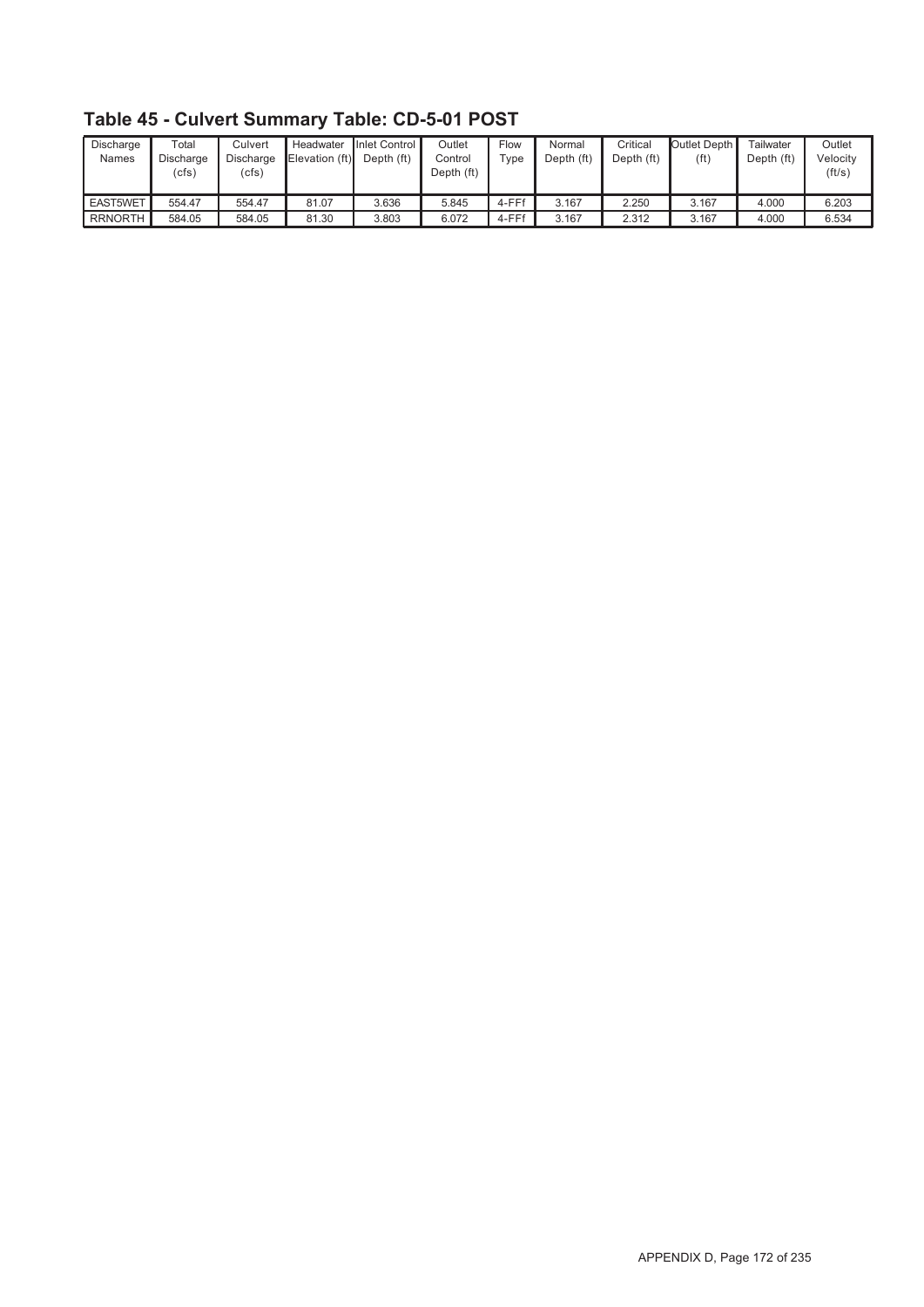#### \*\*\*\*\*\*\*\*\*\*\*\*\*\*\*\*\*\*\*\*\*\*\*\*\*\*\*\*\*\*\*\*\*\*\*\*\*\*\*\*\*\*\*\*\*\*\*\*\*\*\*\*\*\*\*\*\*\*\*\*\*\*\*\*\*\*\*\*\*\*\*\*\*\*\*\*\*\*\*\*

Straight Culvert

Inlet Elevation (invert): 75.23 ft, Outlet Elevation (invert): 75.00 ft Culvert Length: 453.00 ft, Culvert Slope: 0.0005 \*\*\*\*\*\*\*\*\*\*\*\*\*\*\*\*\*\*\*\*\*\*\*\*\*\*\*\*\*\*\*\*\*\*\*\*\*\*\*\*\*\*\*\*\*\*\*\*\*\*\*\*\*\*\*\*\*\*\*\*\*\*\*\*\*\*\*\*\*\*\*\*\*\*\*\*\*\*\*\*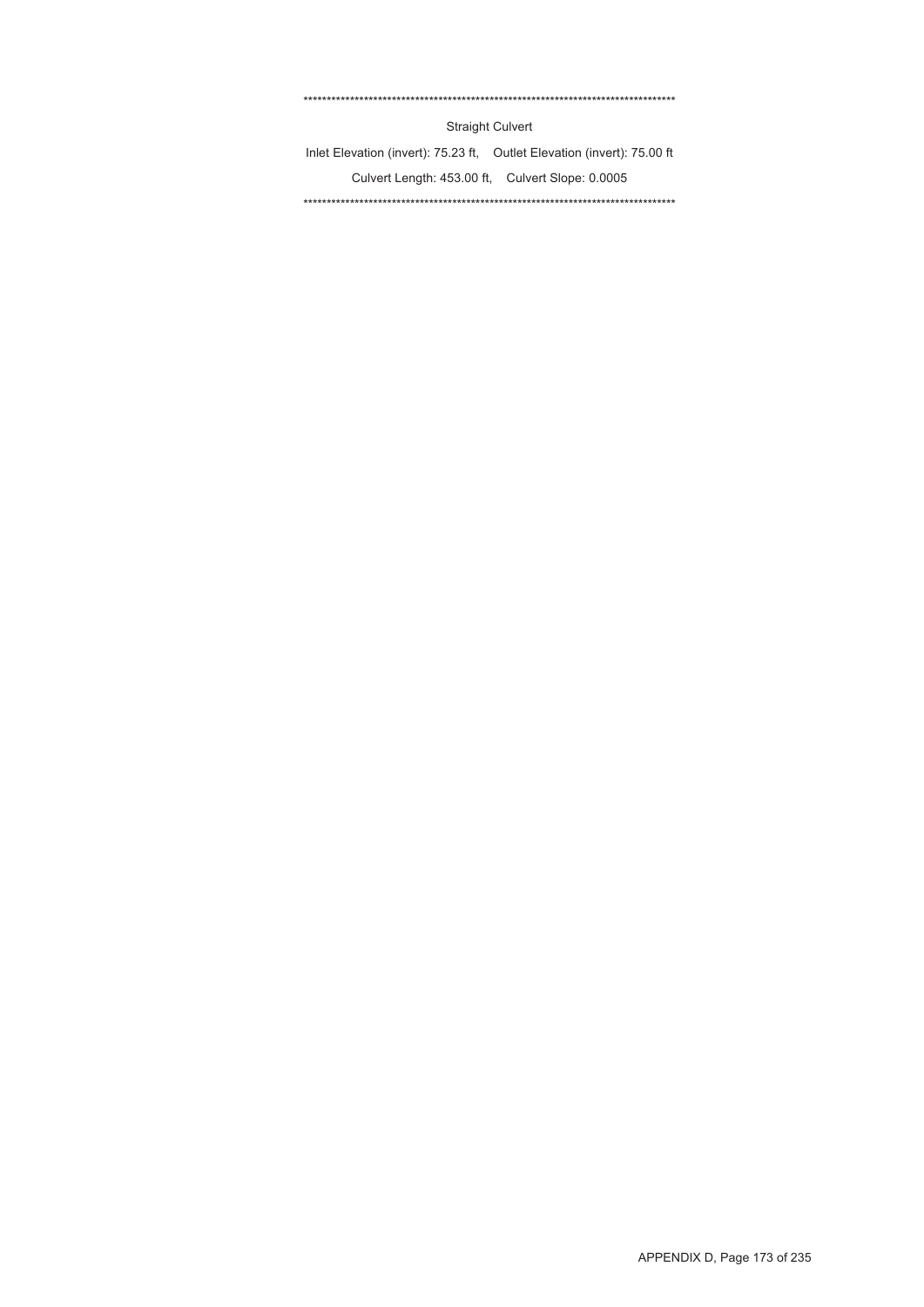

## **Culvert Performance Curve Plot: CD-5-01 POST**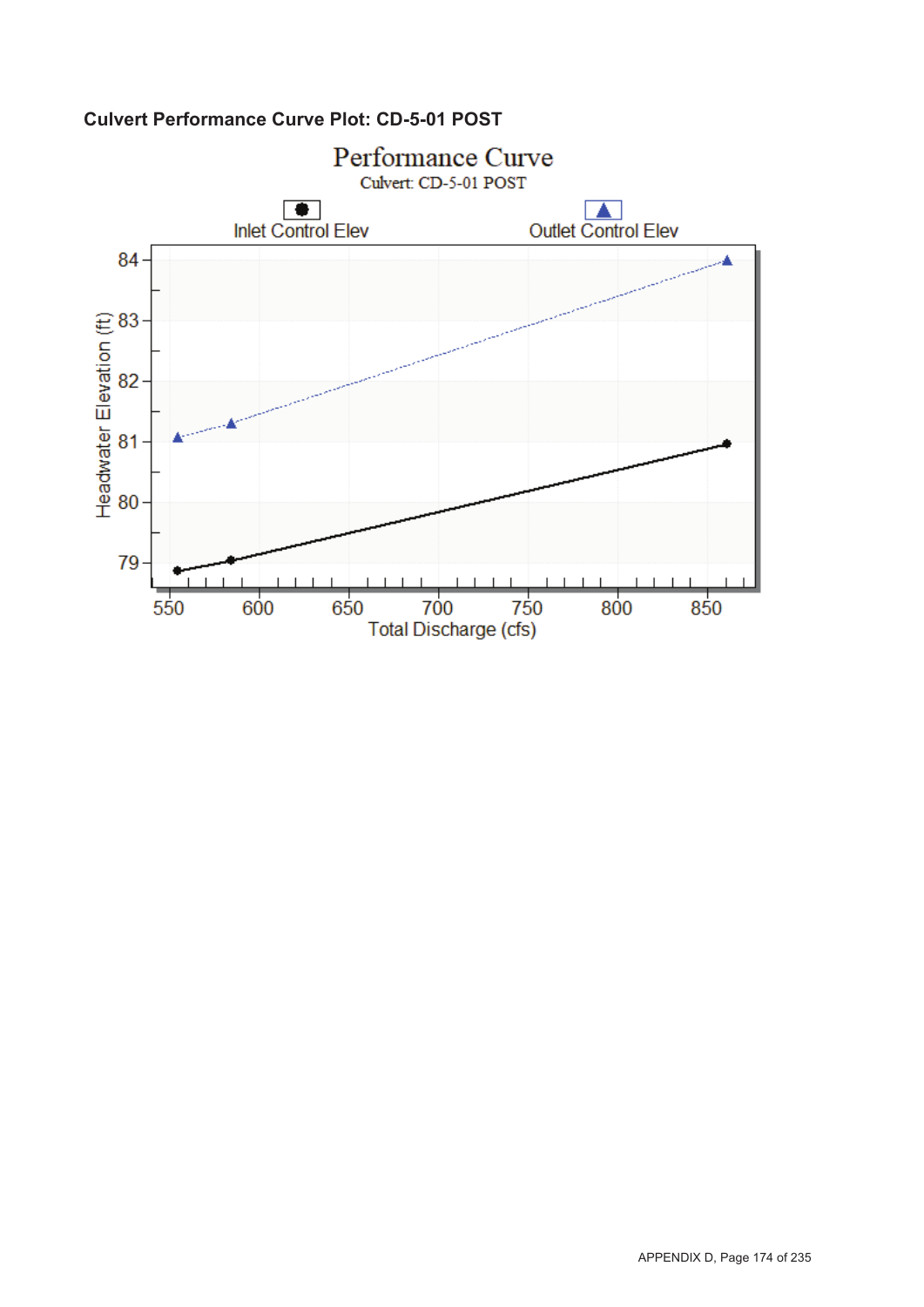#### **Water Surface Profile Plot for Culvert: CD-5-01 POST**



### **Site Data - CD-5-01 POST**

Site Data Option: Culvert Invert Data Inlet Station: 0.00 ft Inlet Elevation: 75.23 ft Outlet Station: 453.00 ft Outlet Elevation: 75.00 ft Number of Barrels: 7

#### **Culvert Data Summary - CD-5-01 POST**

Barrel Shape: Elliptical Barrel Span: 60.00 in Barrel Rise: 38.00 in Barrel Material: Concrete Embedment: 0.00 in Barrel Manning's n: 0.0120 Culvert Type: Straight Inlet Configuration: Square Edge with Headwall Inlet Depression: None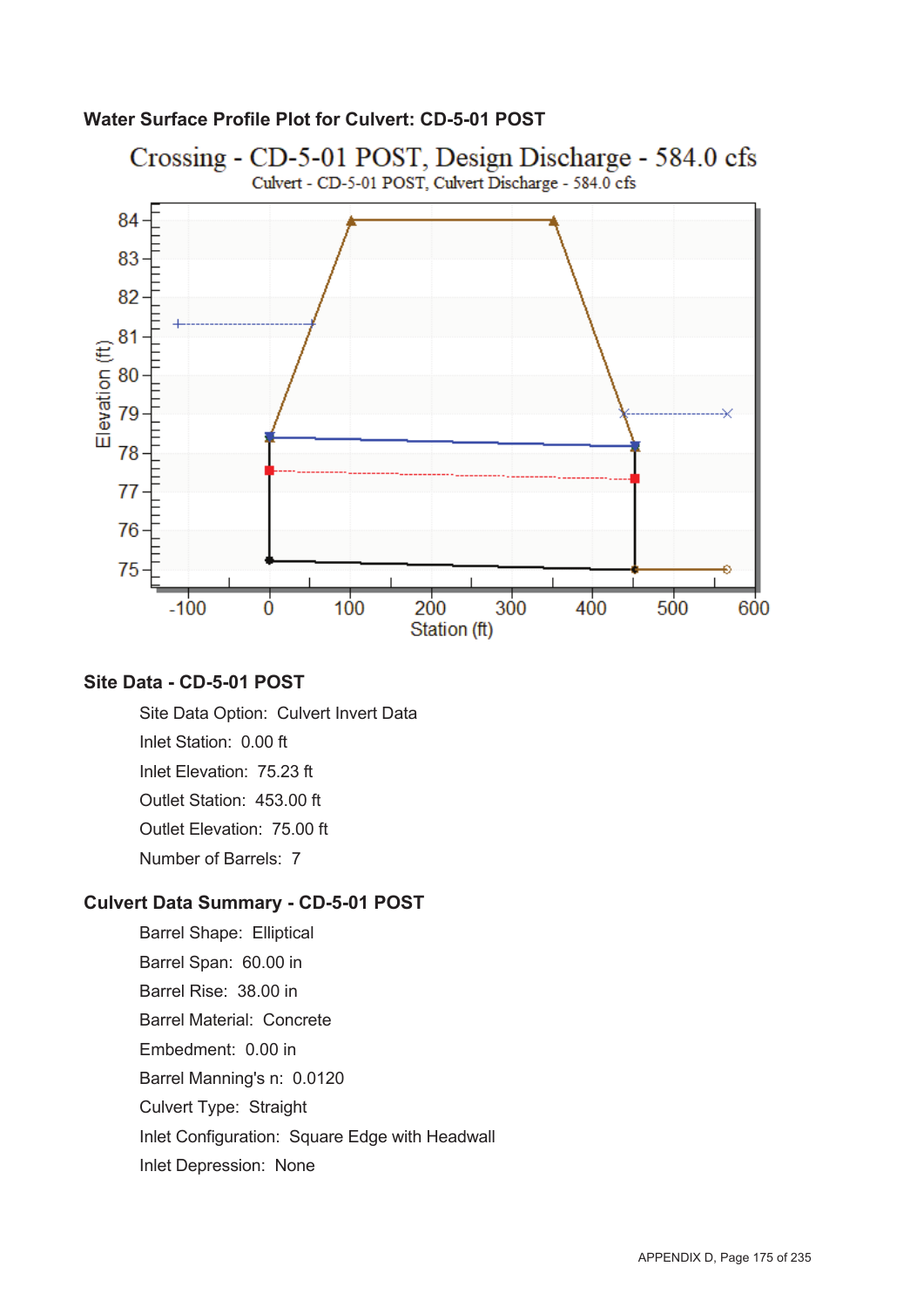| Flow (cfs) | Water Surface Elev (ft) | Depth (ft) |  |  |
|------------|-------------------------|------------|--|--|
| 554.47     | 79.00                   | 4.00       |  |  |
| 584.05     | 79.00                   | 4.00       |  |  |

# **Table 46 - Downstream Channel Rating Curve (Crossing: CD-5-01 POST)**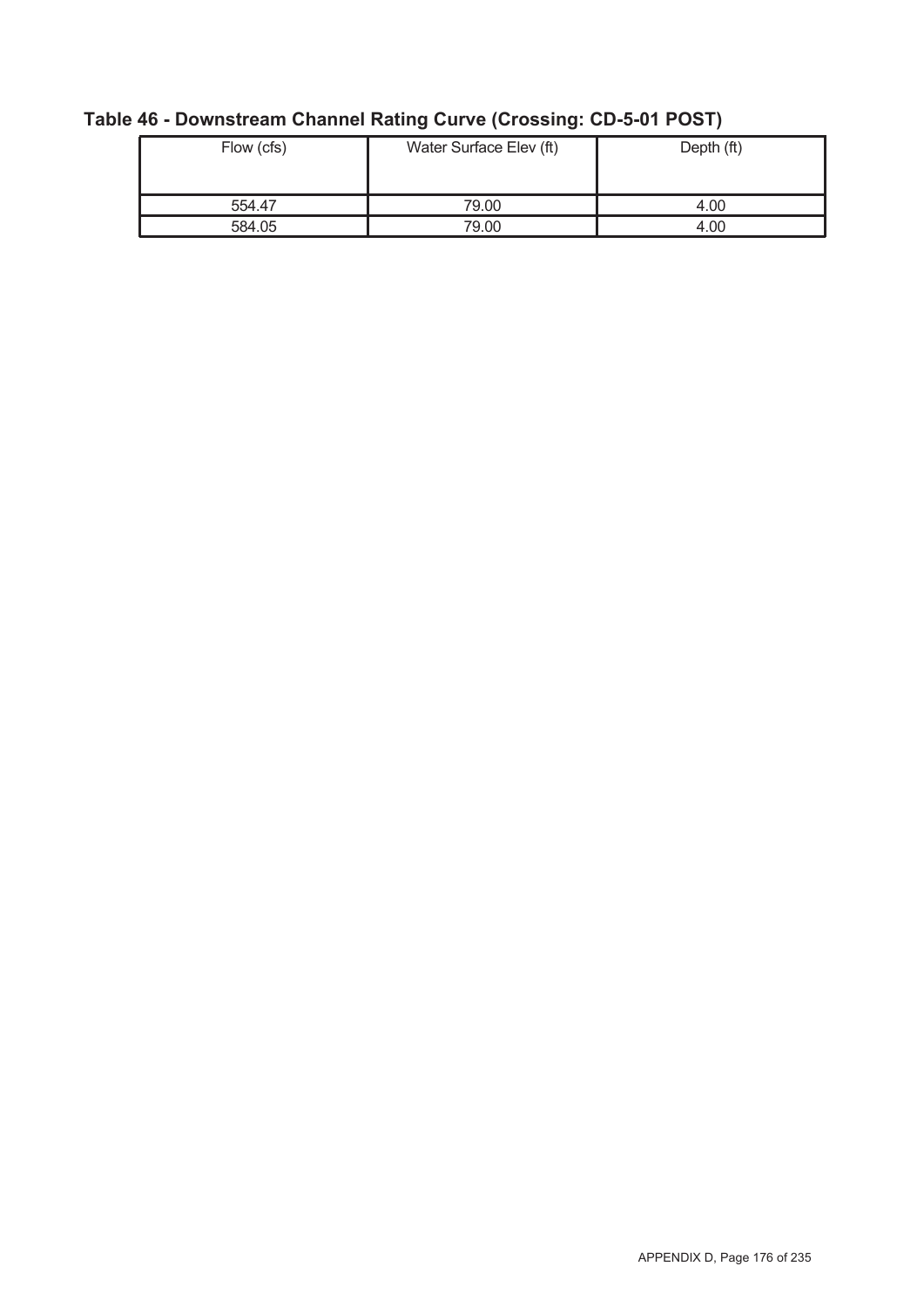### **Tailwater Channel Data - CD-5-01 POST**

Tailwater Channel Option: Enter Constant Tailwater Elevation Constant Tailwater Elevation: 79.00 ft

### **Roadway Data for Crossing: CD-5-01 POST**

Roadway Profile Shape: Constant Roadway Elevation Crest Length: 100.00 ft Crest Elevation: 84.00 ft Roadway Surface: Paved Roadway Top Width: 250.00 ft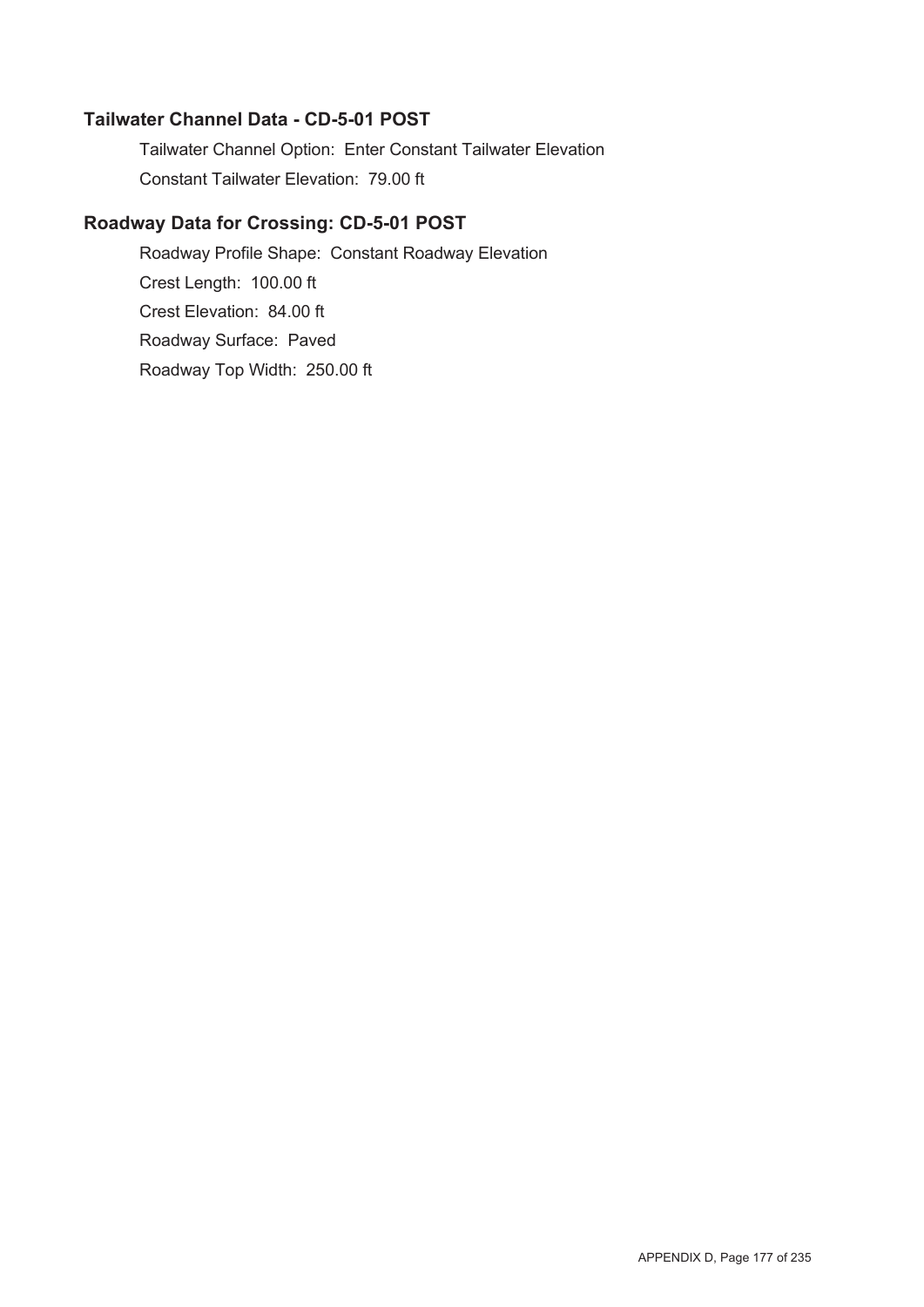# **Crossing Discharge Data**

Discharge Selection Method: User Defined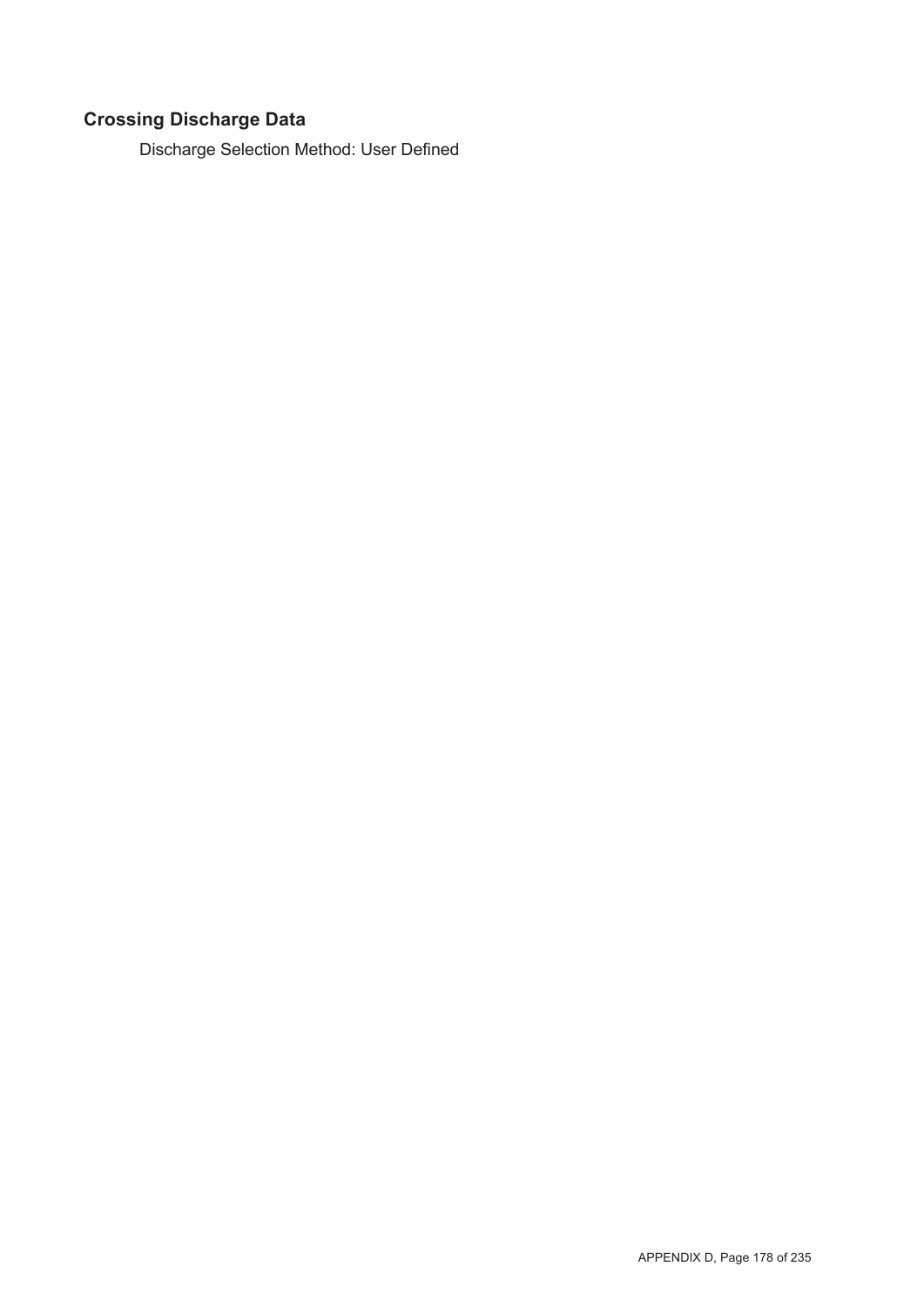| Headwater      | Discharge    | Total  | $CD-5-02$ POST                  | CD-5-02B        | Roadway         | <b>Iterations</b> |
|----------------|--------------|--------|---------------------------------|-----------------|-----------------|-------------------|
| Elevation (ft) | <b>Names</b> |        | Discharge (cfs) Discharge (cfs) | <b>POST</b>     | Discharge (cfs) |                   |
|                |              |        |                                 | Discharge (cfs) |                 |                   |
| 73.74          | 17-92SE      | 158.85 | 118.62                          | 40.39           | 0.00            |                   |
| 73.74          | 17-92SE      | 158.85 | 118.62                          | 40.39           | 0.00            |                   |
| 79.00          | Overtopping  | 501.84 | 355.48                          | 146.36          | 0.00            | Overtopping       |

**Table 47 - Summary of Culvert Flows at Crossing: CD-5-02 POST**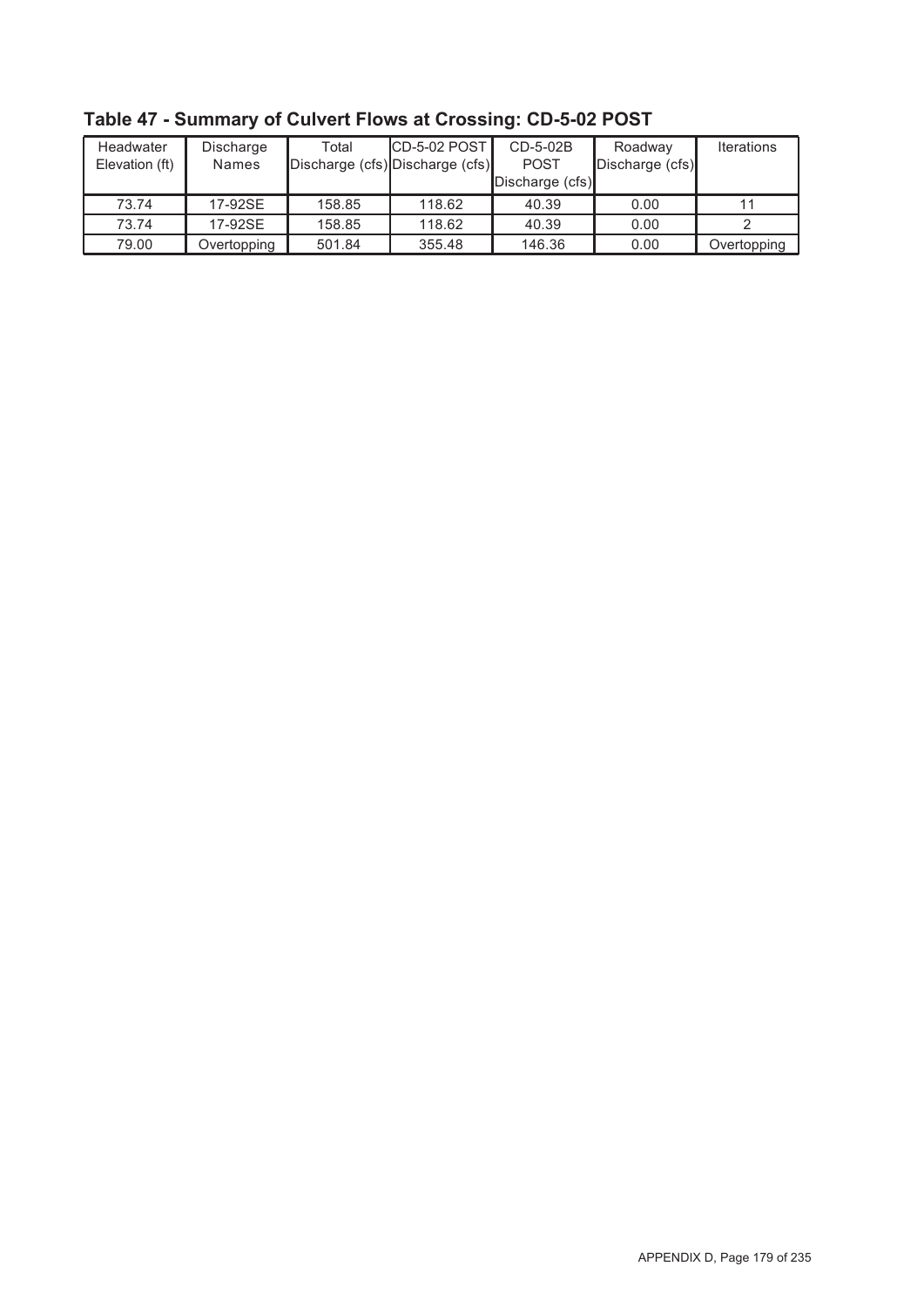**Rating Curve Plot for Crossing: CD-5-02 POST**

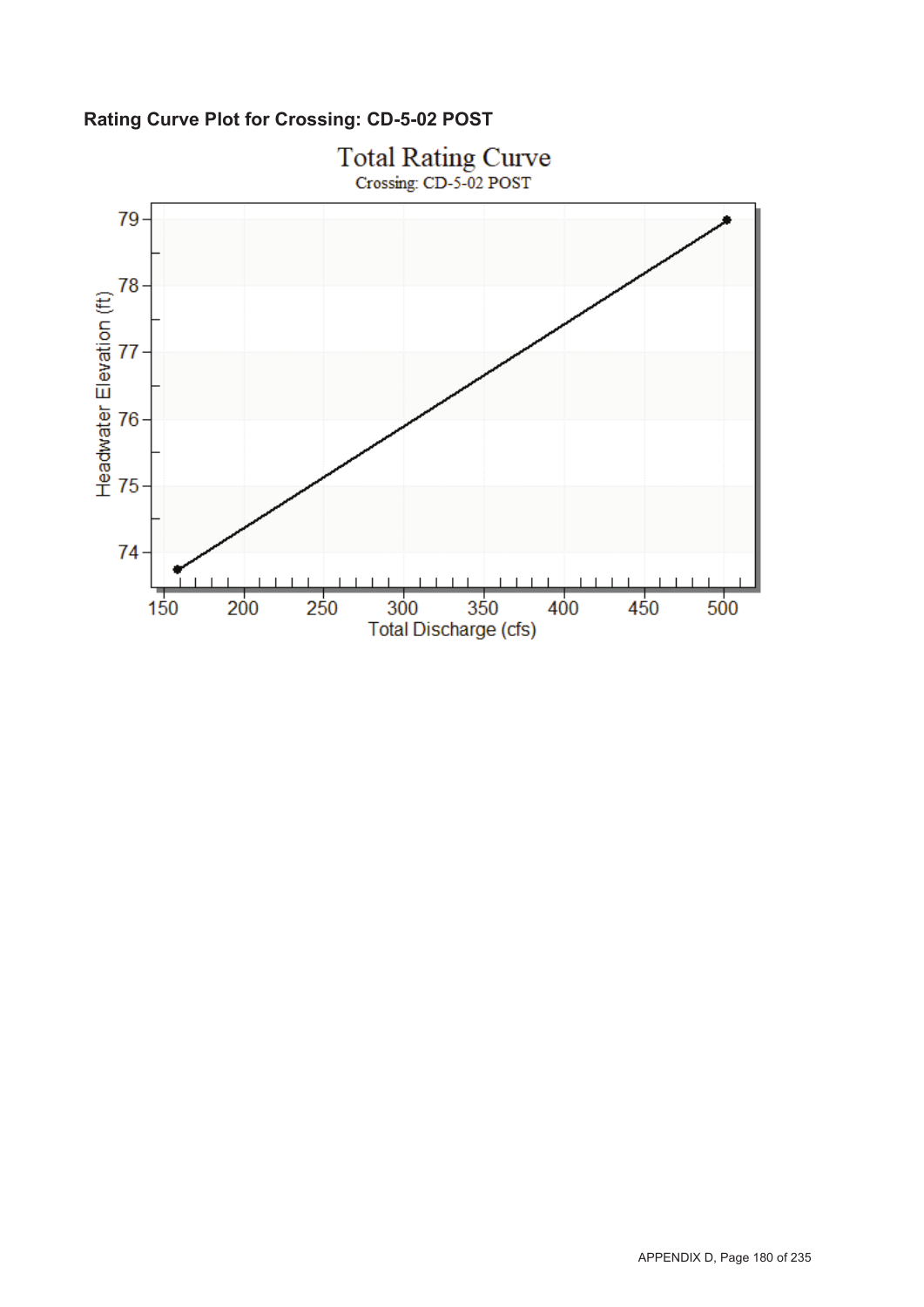| Discharge<br><b>Names</b> | $\tau$ otal<br>Discharge<br>(cfs) | Culvert<br><b>Discharge</b><br>(cfs) | Headwater<br>Elevation (ft) | Inlet Control<br>Depth (ft) | Outlet<br>Control<br>Depth (ft) | Flow<br>$\tau$ ype | Normal<br>Depth (ft) | Critical<br>Depth (ft) | Outlet Depth I<br>(ft) | Tailwater<br>Depth (ft) | Outlet<br>Velocity<br>(ft/s) |
|---------------------------|-----------------------------------|--------------------------------------|-----------------------------|-----------------------------|---------------------------------|--------------------|----------------------|------------------------|------------------------|-------------------------|------------------------------|
| 17-92SE                   | 158.85                            | 118.62                               | 73.74                       | 2.742                       | 2.473                           | $-$ JS1f           | 0.864                | .635                   | 3.000                  | 2.000                   | 3.954                        |
| 17-92SE                   | 158.85                            | 118.62                               | 73.74                       | 2.742                       | 2.473                           | $I-JS1f$           | 0.864                | .635                   | 3.000                  | 2.000                   | 3.954                        |

**Table 48 - Culvert Summary Table: CD-5-02 POST**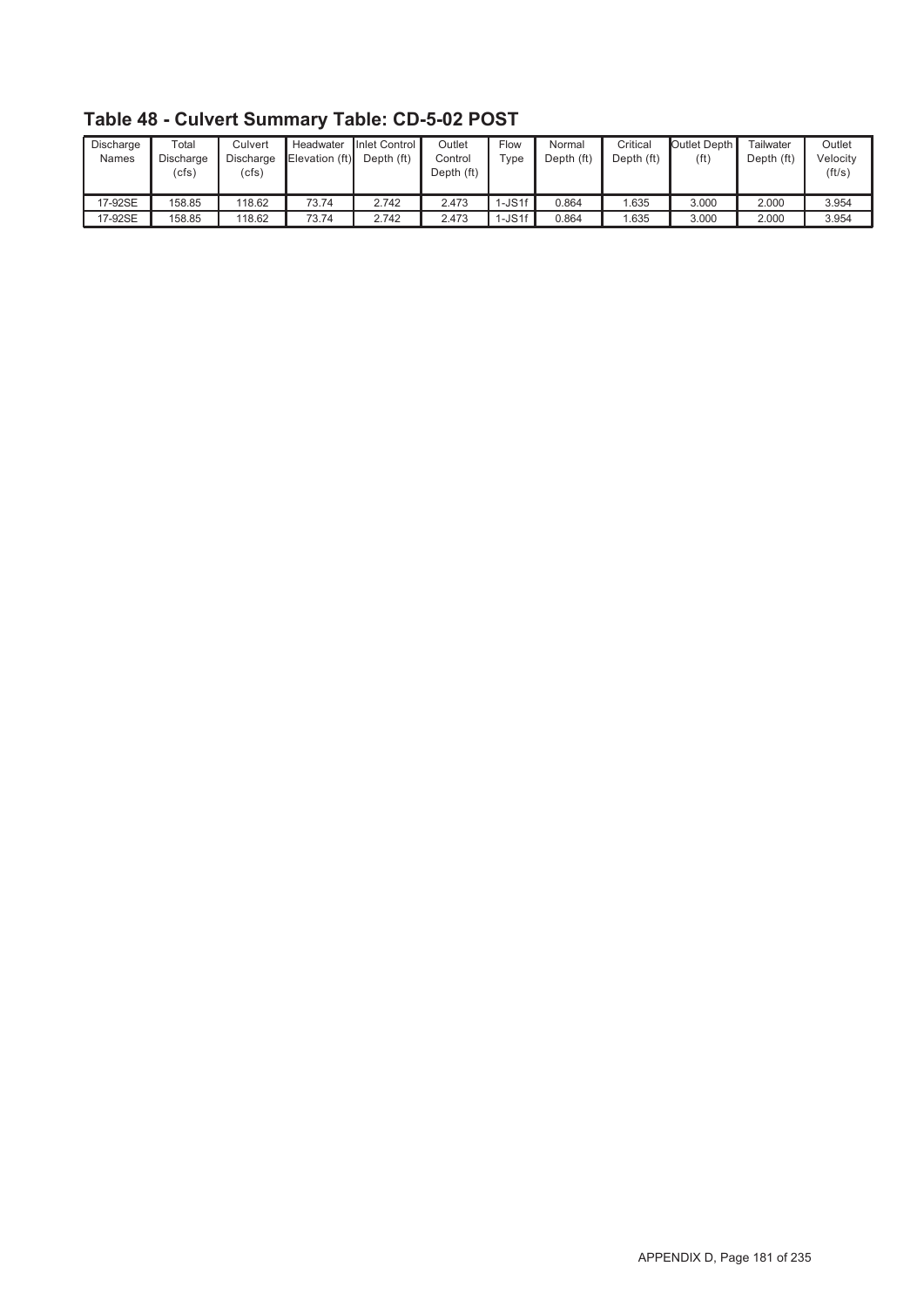#### \*\*\*\*\*\*\*\*\*\*\*\*\*\*\*\*\*\*\*\*\*\*\*\*\*\*\*\*\*\*\*\*\*\*\*\*\*\*\*\*\*\*\*\*\*\*\*\*\*\*\*\*\*\*\*\*\*\*\*\*\*\*\*\*\*\*\*\*\*\*\*\*\*\*\*\*\*\*\*\*

Straight Culvert

Inlet Elevation (invert): 71.00 ft, Outlet Elevation (invert): 68.80 ft Culvert Length: 130.02 ft, Culvert Slope: 0.0169 \*\*\*\*\*\*\*\*\*\*\*\*\*\*\*\*\*\*\*\*\*\*\*\*\*\*\*\*\*\*\*\*\*\*\*\*\*\*\*\*\*\*\*\*\*\*\*\*\*\*\*\*\*\*\*\*\*\*\*\*\*\*\*\*\*\*\*\*\*\*\*\*\*\*\*\*\*\*\*\*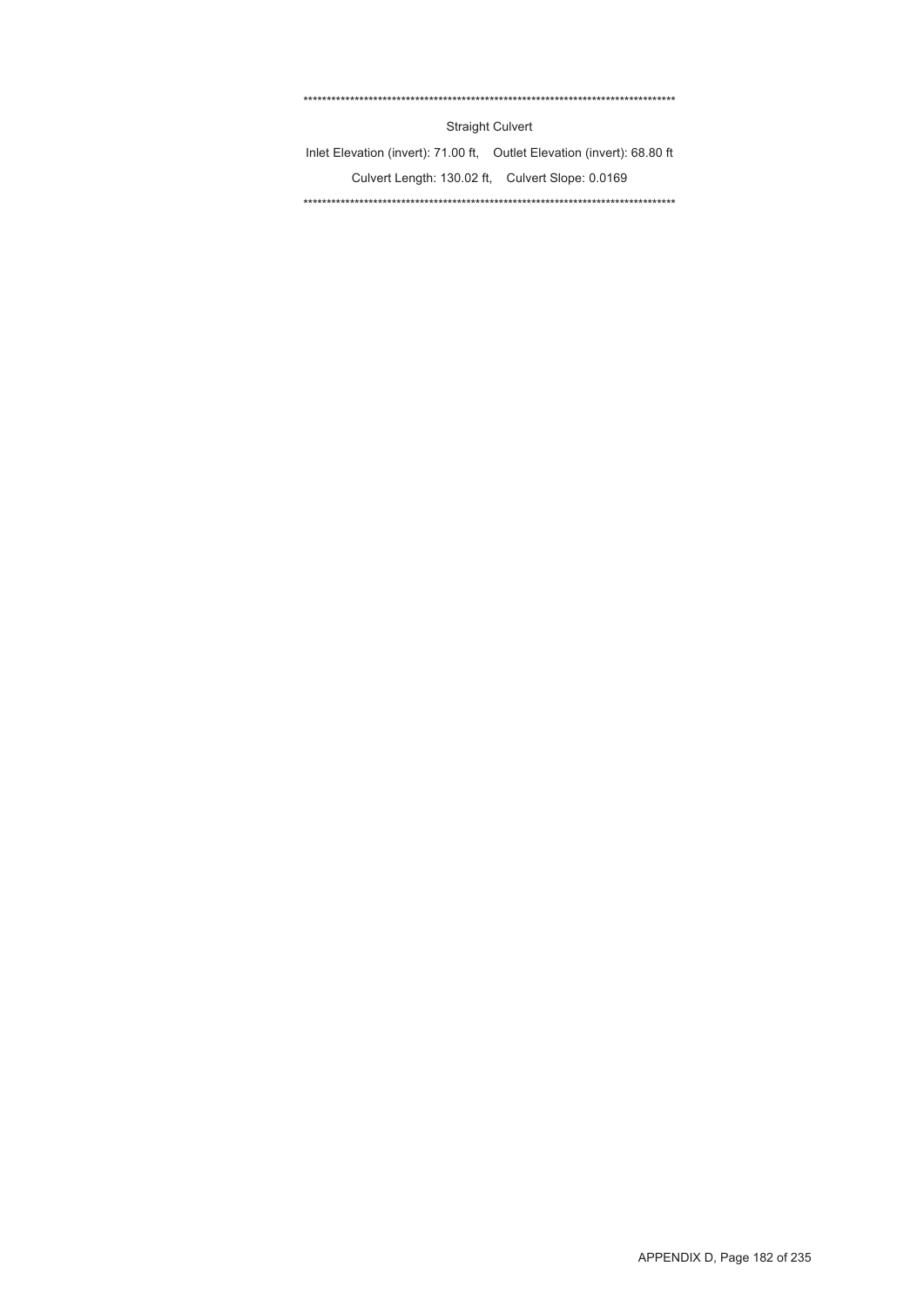

## **Culvert Performance Curve Plot: CD-5-02 POST**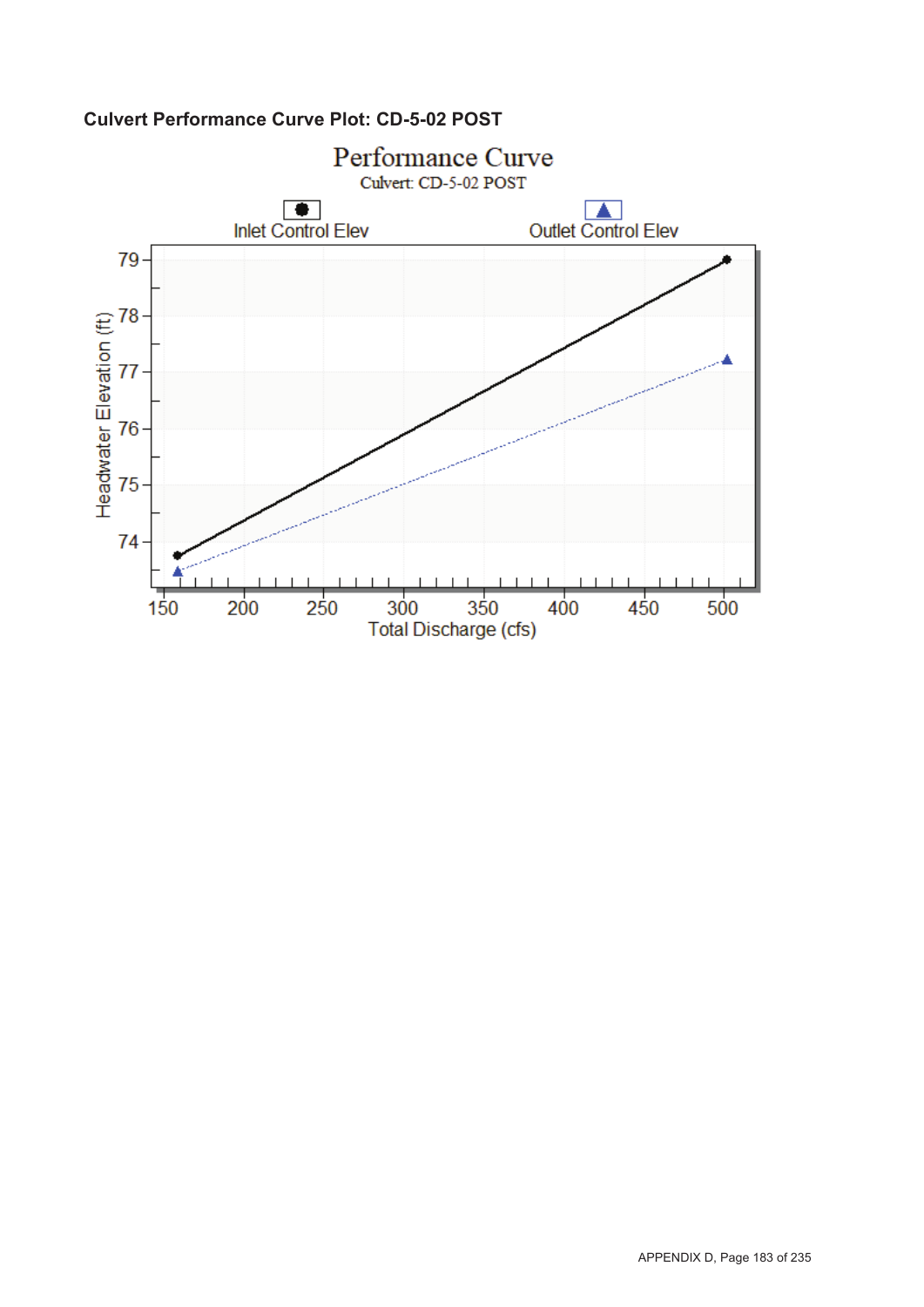### **Water Surface Profile Plot for Culvert: CD-5-02 POST**



### **Site Data - CD-5-02 POST**

Site Data Option: Culvert Invert Data Inlet Station: 0.00 ft Inlet Elevation: 71.00 ft Outlet Station: 130.00 ft Outlet Elevation: 68.80 ft Number of Barrels: 1

#### **Culvert Data Summary - CD-5-02 POST**

Barrel Shape: Concrete Box Barrel Span: 10.00 ft Barrel Rise: 3.00 ft Barrel Material: Concrete Embedment: 0.00 in Barrel Manning's n: 0.0120 Culvert Type: Straight Inlet Configuration: Square Edge (90º) Headwall Inlet Depression: None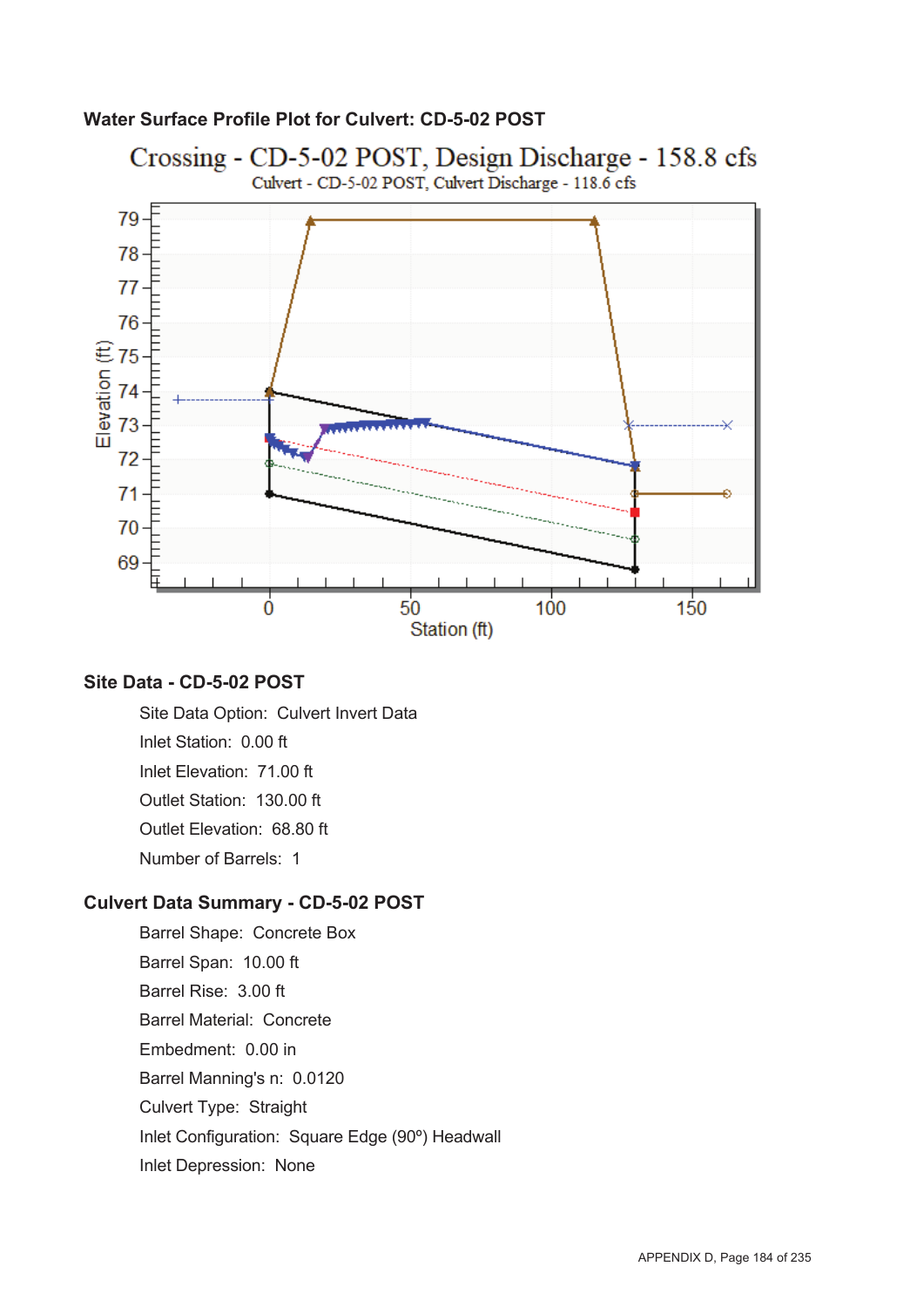| Discharge<br><b>Names</b> | $\tau$ otal<br>Discharge<br>(cfs) | Culvert<br><b>Discharge</b><br>(cfs) | Headwater<br>Elevation (ft) | Inlet Control<br>Depth (ft) | Outlet<br>Control<br>Depth (ft) | Flow<br>$\tau$ ype | Normal<br>Depth (ft) | Critical<br>Depth (ft) | Outlet Depth I<br>(ft) | Tailwater<br>Depth (ft) | Outlet<br>Velocity<br>(ft/s) |
|---------------------------|-----------------------------------|--------------------------------------|-----------------------------|-----------------------------|---------------------------------|--------------------|----------------------|------------------------|------------------------|-------------------------|------------------------------|
| 17-92SE                   | 158.85                            | 40.39                                | 73.74                       | 2.742                       | 2.327                           | $I-JS1f$           | .178                 | .898                   | 4.000                  | 2.000                   | 3.214                        |
| 17-92SE                   | 158.85                            | 40.39                                | 73.74                       | 2.742                       | 2.327                           | $I-JS1f$           | .178                 | .898                   | 4.000                  | 2.000                   | 3.214                        |

**Table 49 - Culvert Summary Table: CD-5-02B POST**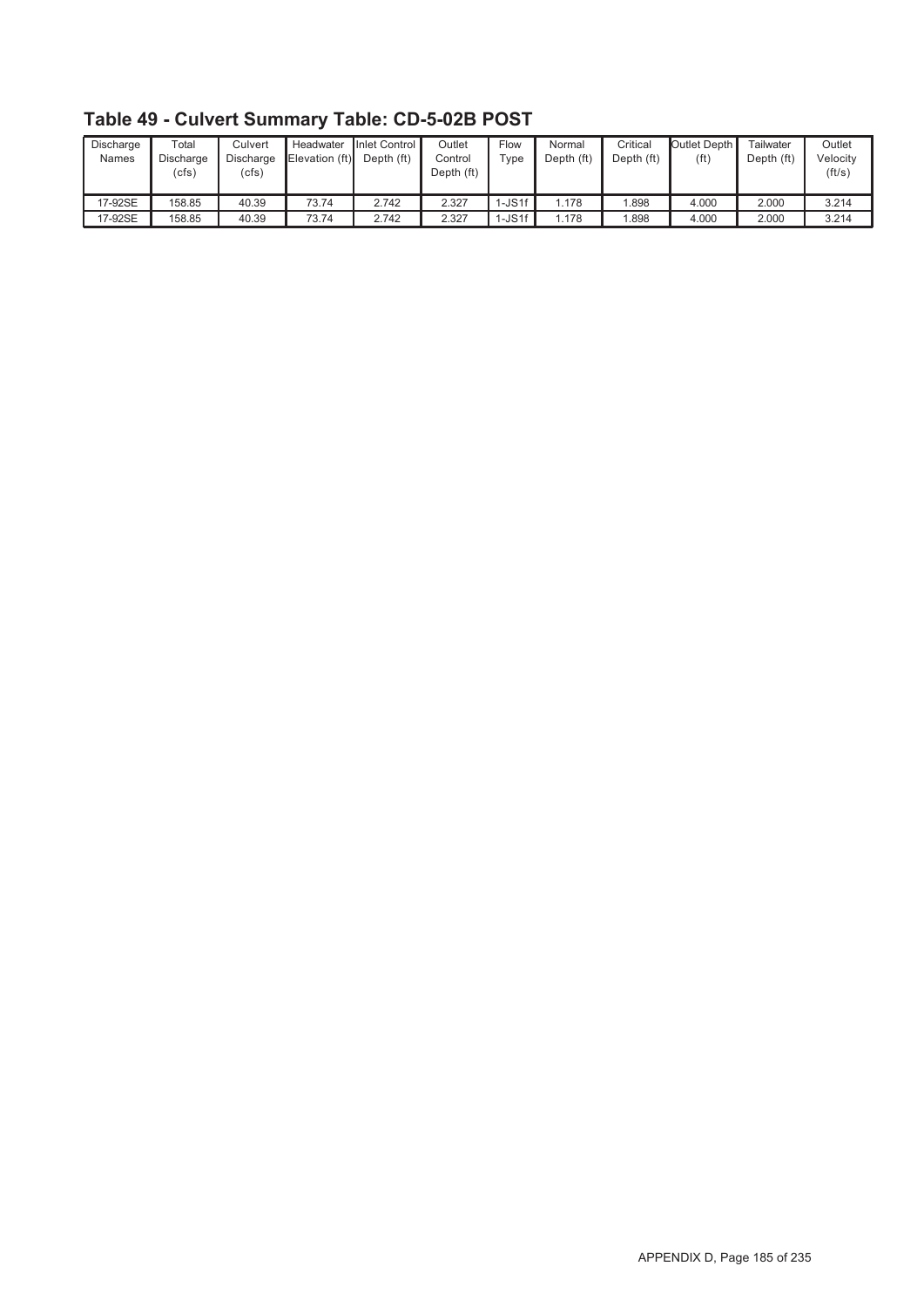#### \*\*\*\*\*\*\*\*\*\*\*\*\*\*\*\*\*\*\*\*\*\*\*\*\*\*\*\*\*\*\*\*\*\*\*\*\*\*\*\*\*\*\*\*\*\*\*\*\*\*\*\*\*\*\*\*\*\*\*\*\*\*\*\*\*\*\*\*\*\*\*\*\*\*\*\*\*\*\*\*

Straight Culvert

Inlet Elevation (invert): 71.00 ft, Outlet Elevation (invert): 68.80 ft Culvert Length: 130.02 ft, Culvert Slope: 0.0169 \*\*\*\*\*\*\*\*\*\*\*\*\*\*\*\*\*\*\*\*\*\*\*\*\*\*\*\*\*\*\*\*\*\*\*\*\*\*\*\*\*\*\*\*\*\*\*\*\*\*\*\*\*\*\*\*\*\*\*\*\*\*\*\*\*\*\*\*\*\*\*\*\*\*\*\*\*\*\*\*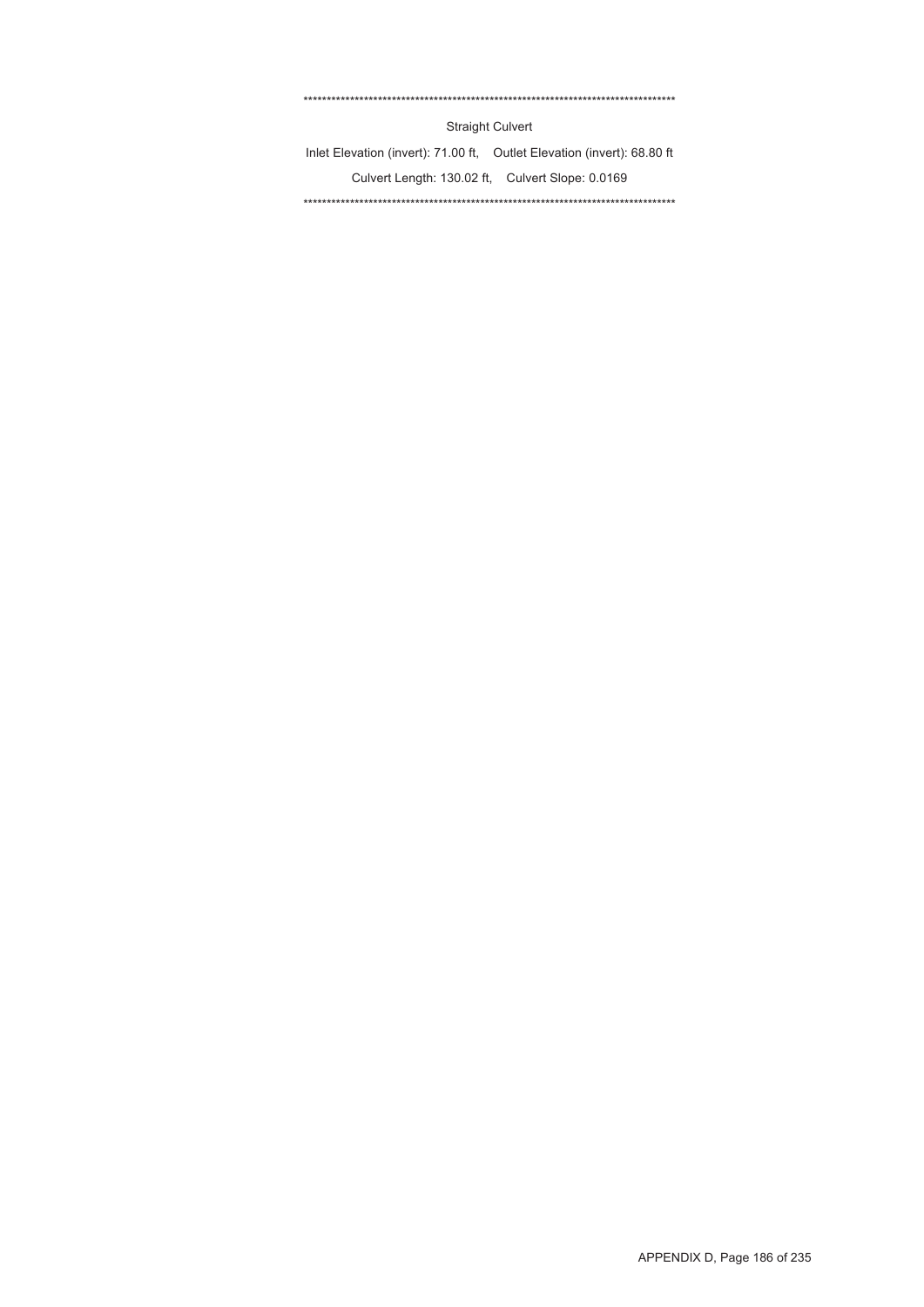

## **Culvert Performance Curve Plot: CD-5-02B POST**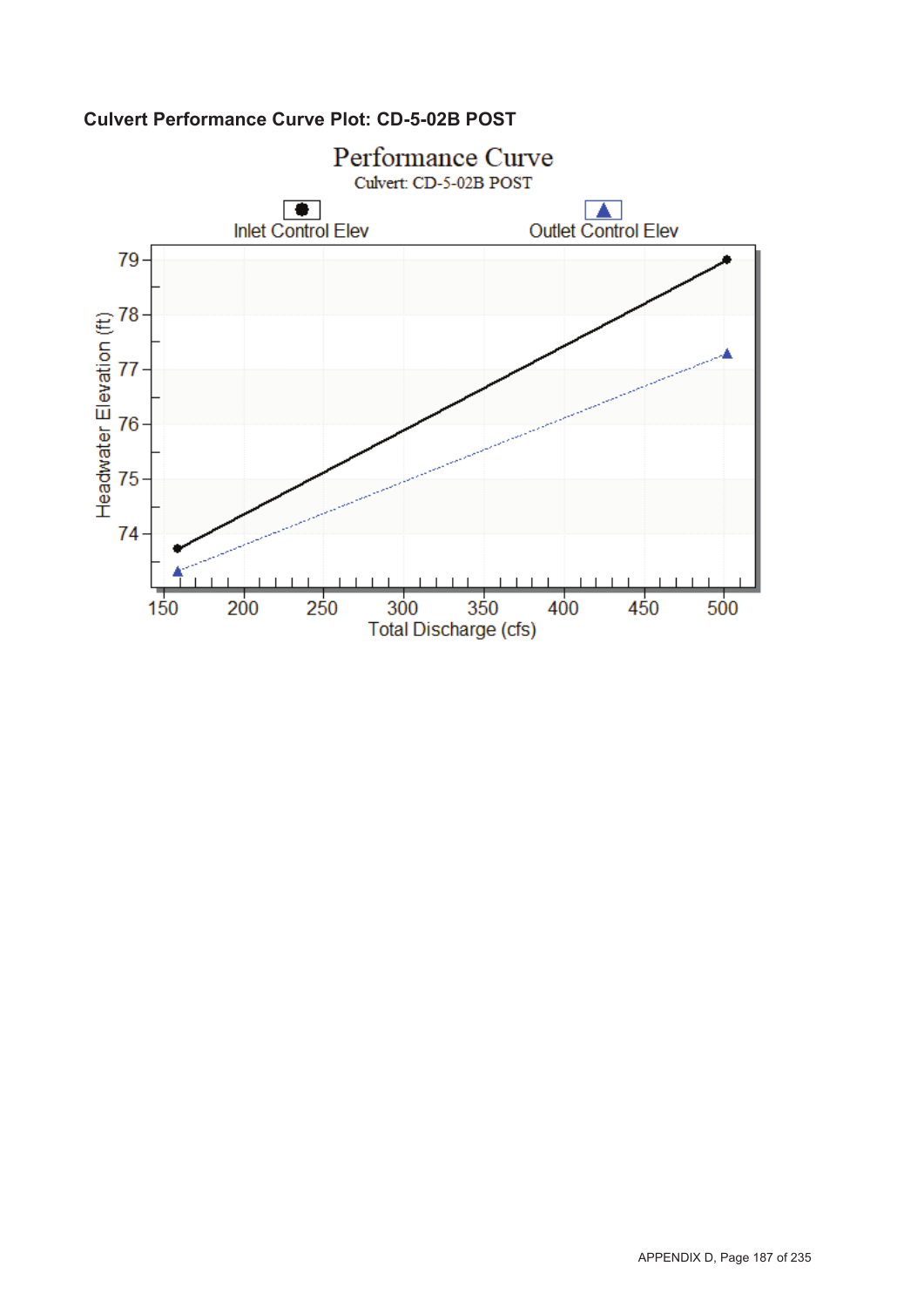#### **Water Surface Profile Plot for Culvert: CD-5-02B POST**



#### **Site Data - CD-5-02B POST**

Site Data Option: Culvert Invert Data Inlet Station: 0.00 ft Inlet Elevation: 71.00 ft Outlet Station: 130.00 ft Outlet Elevation: 68.80 ft Number of Barrels: 1

#### **Culvert Data Summary - CD-5-02B POST**

Barrel Shape: Circular Barrel Diameter: 4.00 ft Barrel Material: Concrete Embedment: 0.00 in Barrel Manning's n: 0.0120 Culvert Type: Straight Inlet Configuration: Square Edge with Headwall Inlet Depression: None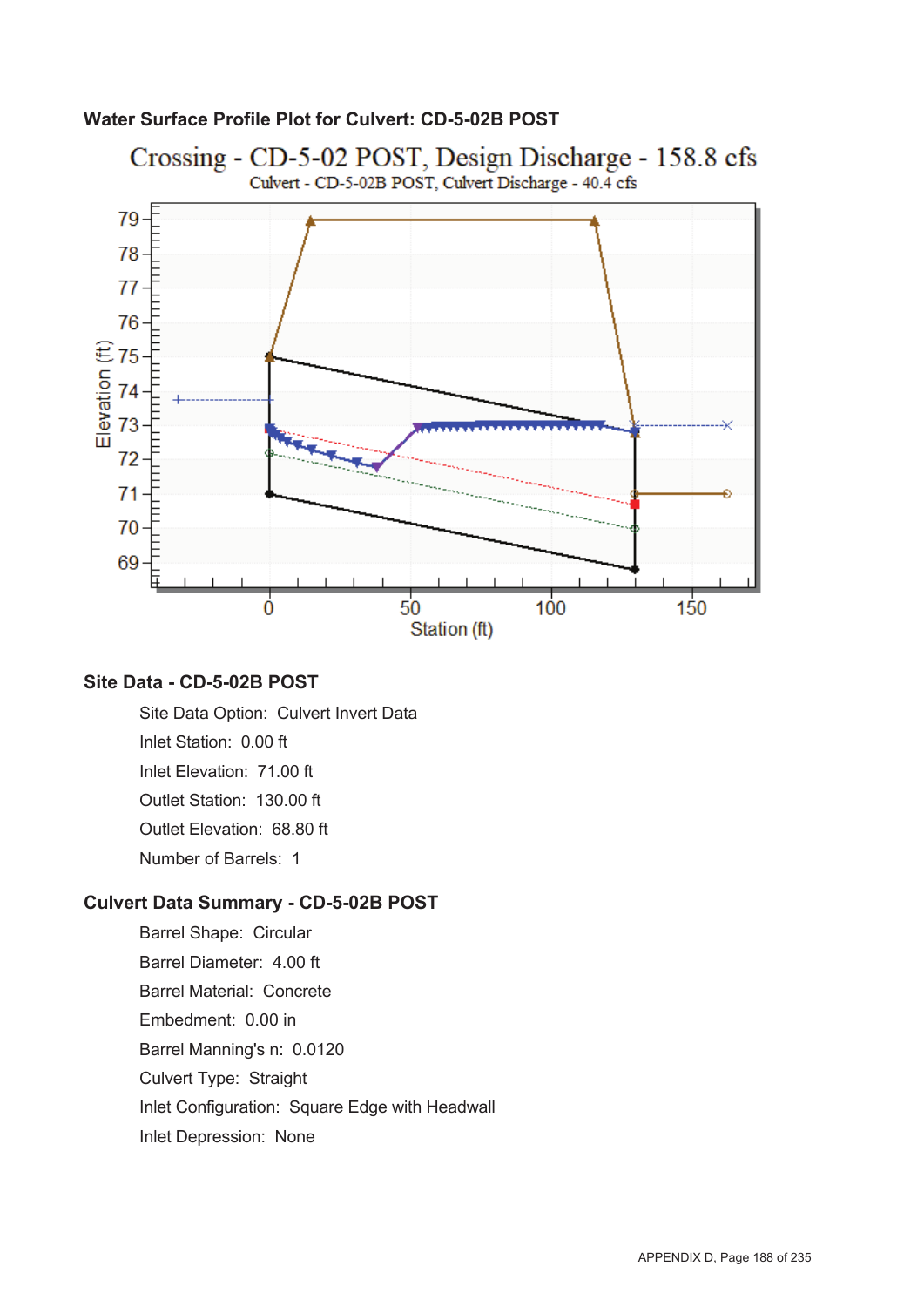| Flow (cfs) | Water Surface Elev (ft) | Depth (ft) |  |  |
|------------|-------------------------|------------|--|--|
| 158.85     | 73.00                   | 2.00       |  |  |
| 158.85     | 73.00                   | 2.00       |  |  |

# **Table 50 - Downstream Channel Rating Curve (Crossing: CD-5-02 POST)**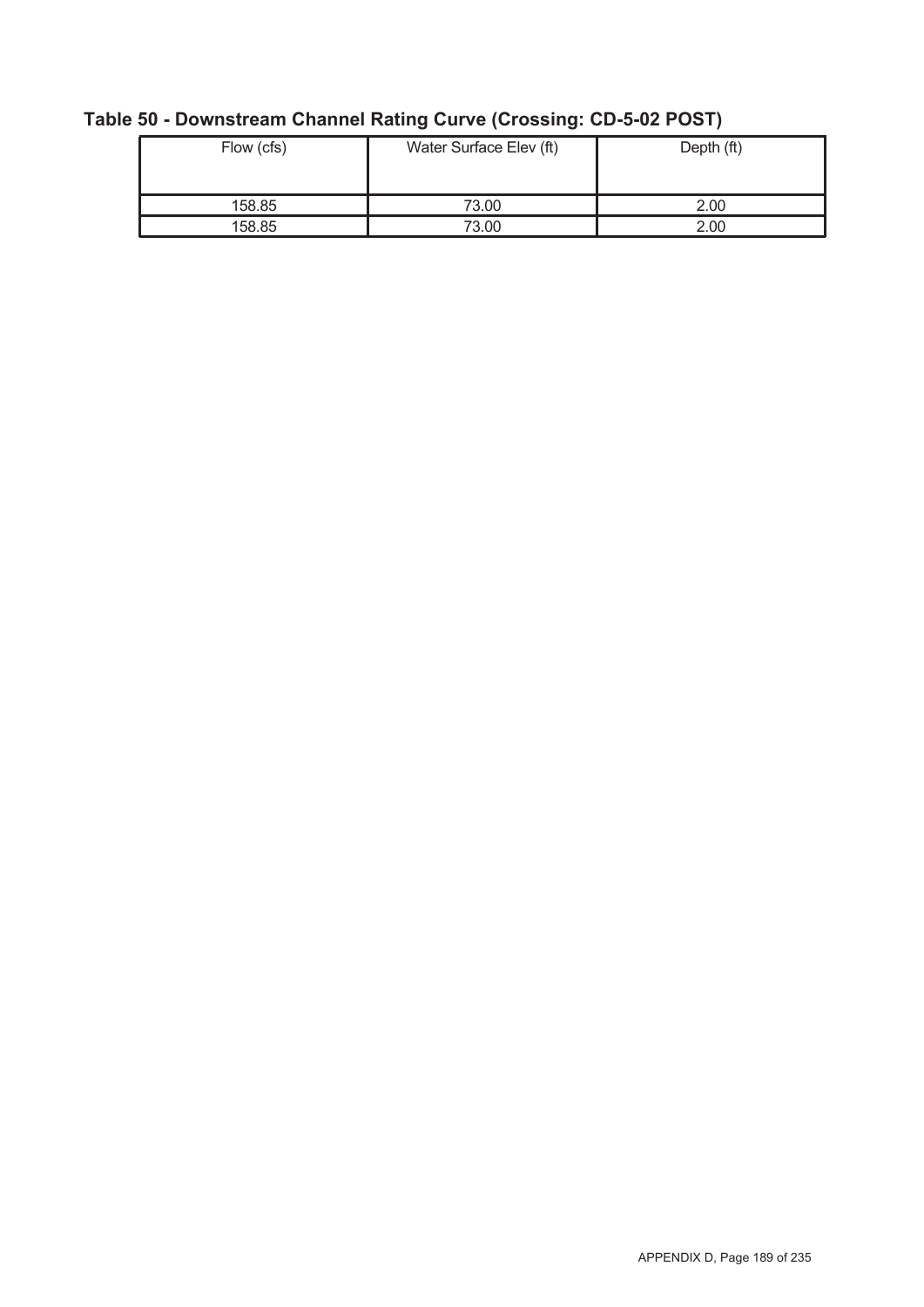#### **Tailwater Channel Data - CD-5-02 POST**

Tailwater Channel Option: Enter Constant Tailwater Elevation Constant Tailwater Elevation: 73.00 ft

### **Roadway Data for Crossing: CD-5-02 POST**

Roadway Profile Shape: Constant Roadway Elevation Crest Length: 100.00 ft Crest Elevation: 79.00 ft Roadway Surface: Paved Roadway Top Width: 101.00 ft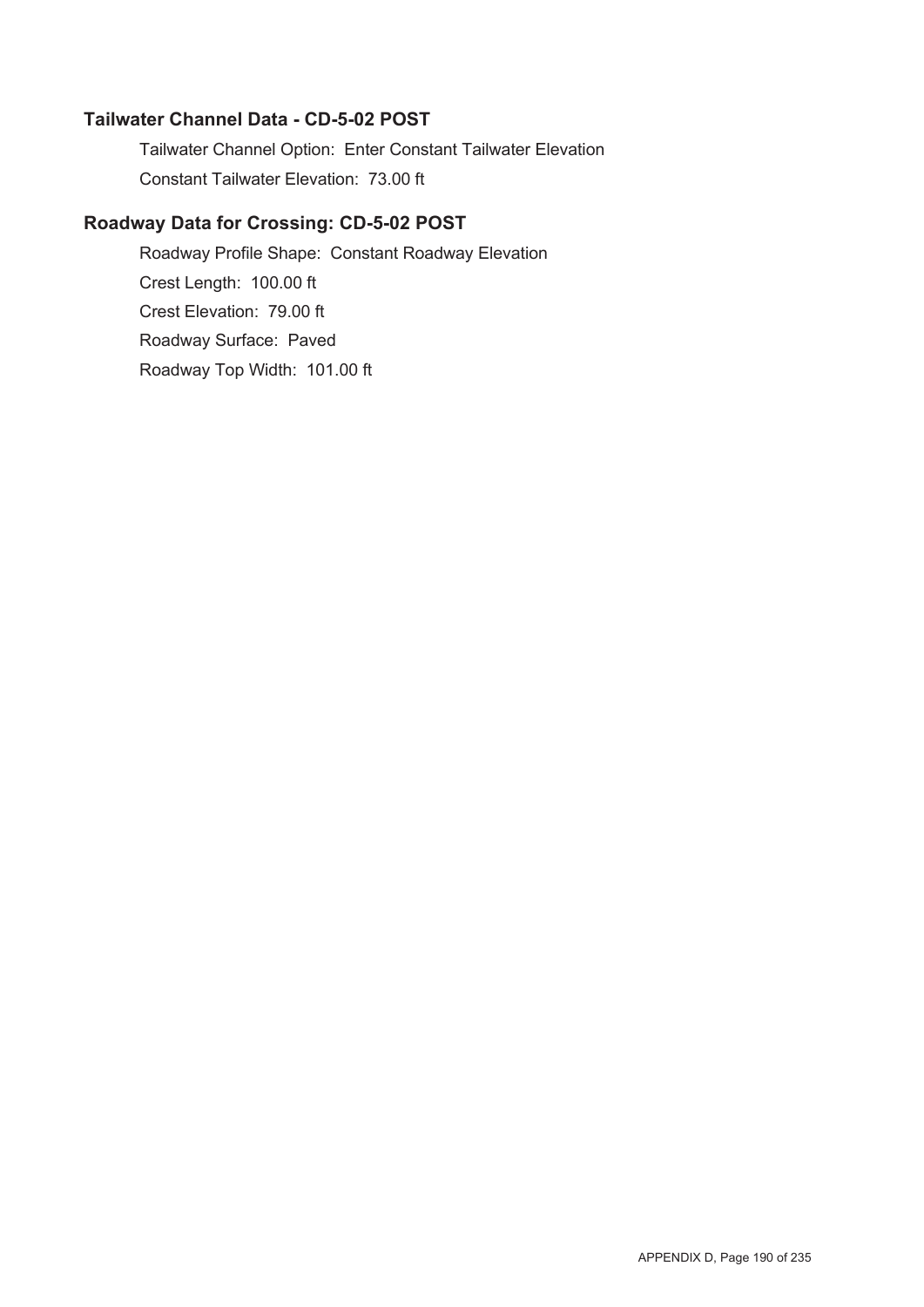# **Crossing Discharge Data**

Discharge Selection Method: User Defined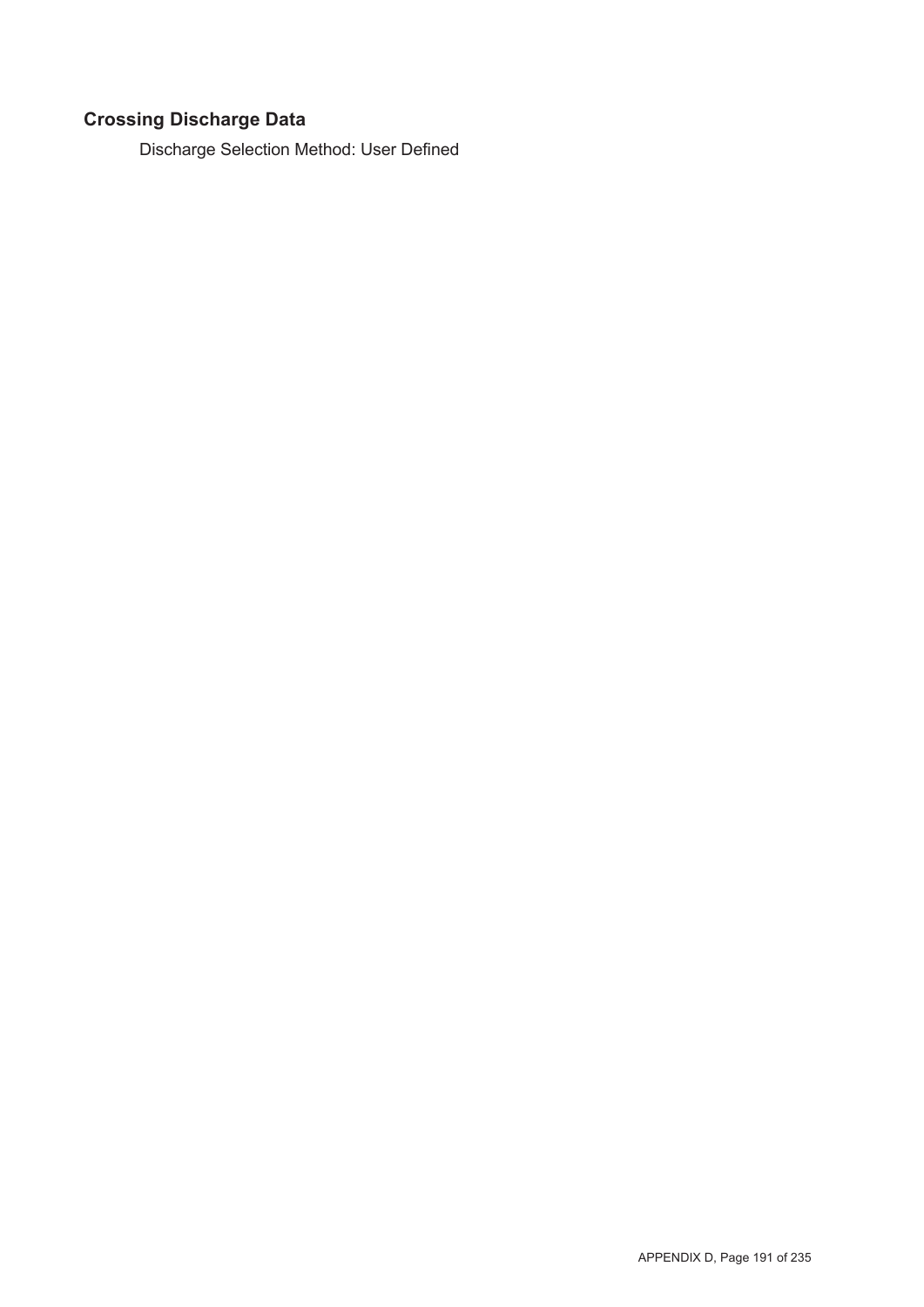| Headwater<br>Elevation (ft) | Discharge Names Total Discharge | (cfs)   | <b>CD-5-03 POST</b><br>Discharge (cfs) | Roadway<br>Discharge (cfs) | <b>Iterations</b> |
|-----------------------------|---------------------------------|---------|----------------------------------------|----------------------------|-------------------|
| 68.71                       | 17-92NE                         | 613.05  | 613.05                                 | 0.00                       |                   |
| 68.71                       | 17-92NE                         | 613.05  | 613.05                                 | 0.00                       |                   |
| 72.50                       | Overtopping                     | 1109.36 | 1109.36                                | 0.00                       | Overtopping       |

**Table 51 - Summary of Culvert Flows at Crossing: CD-5-03 POST**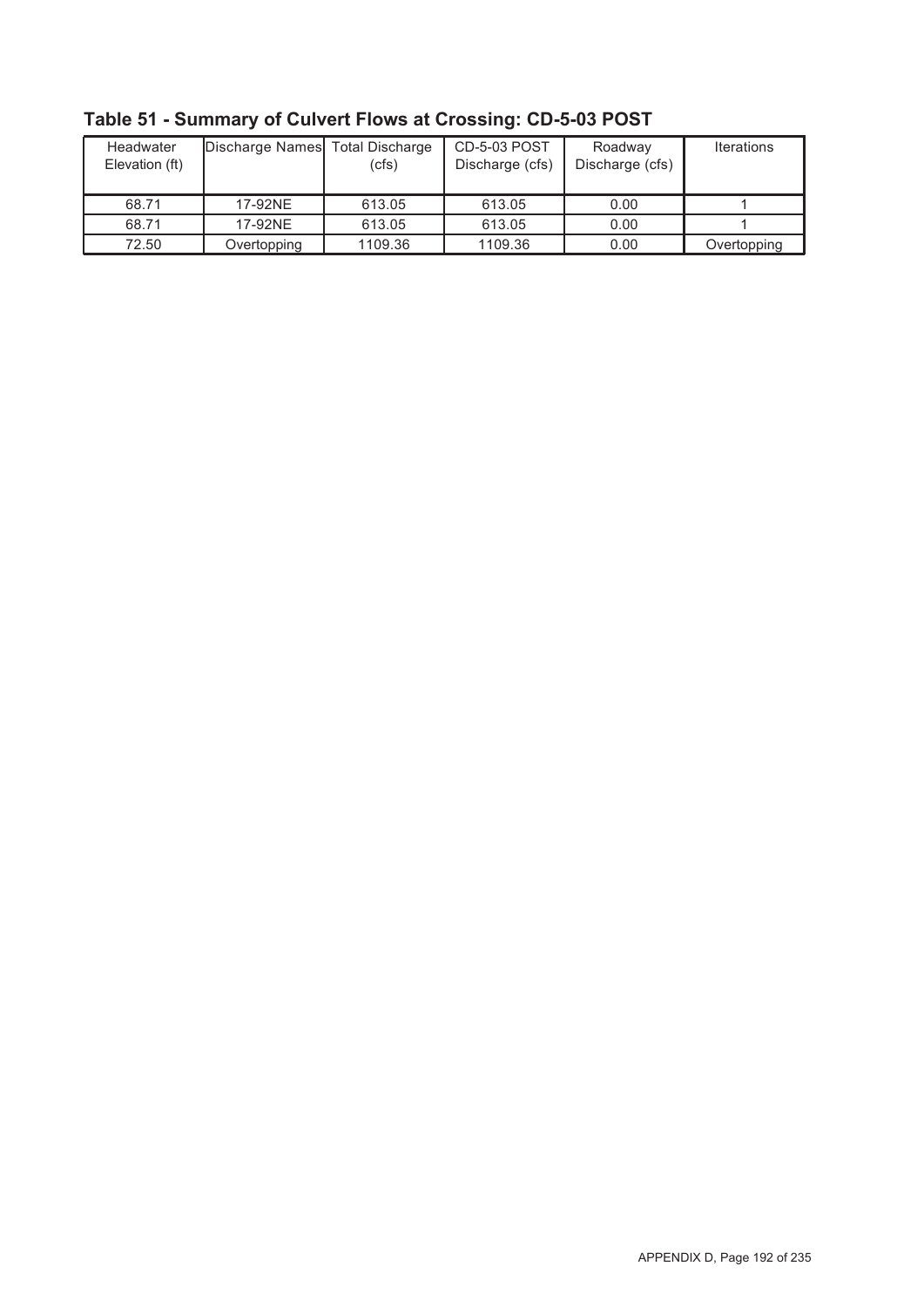**Rating Curve Plot for Crossing: CD-5-03 POST**

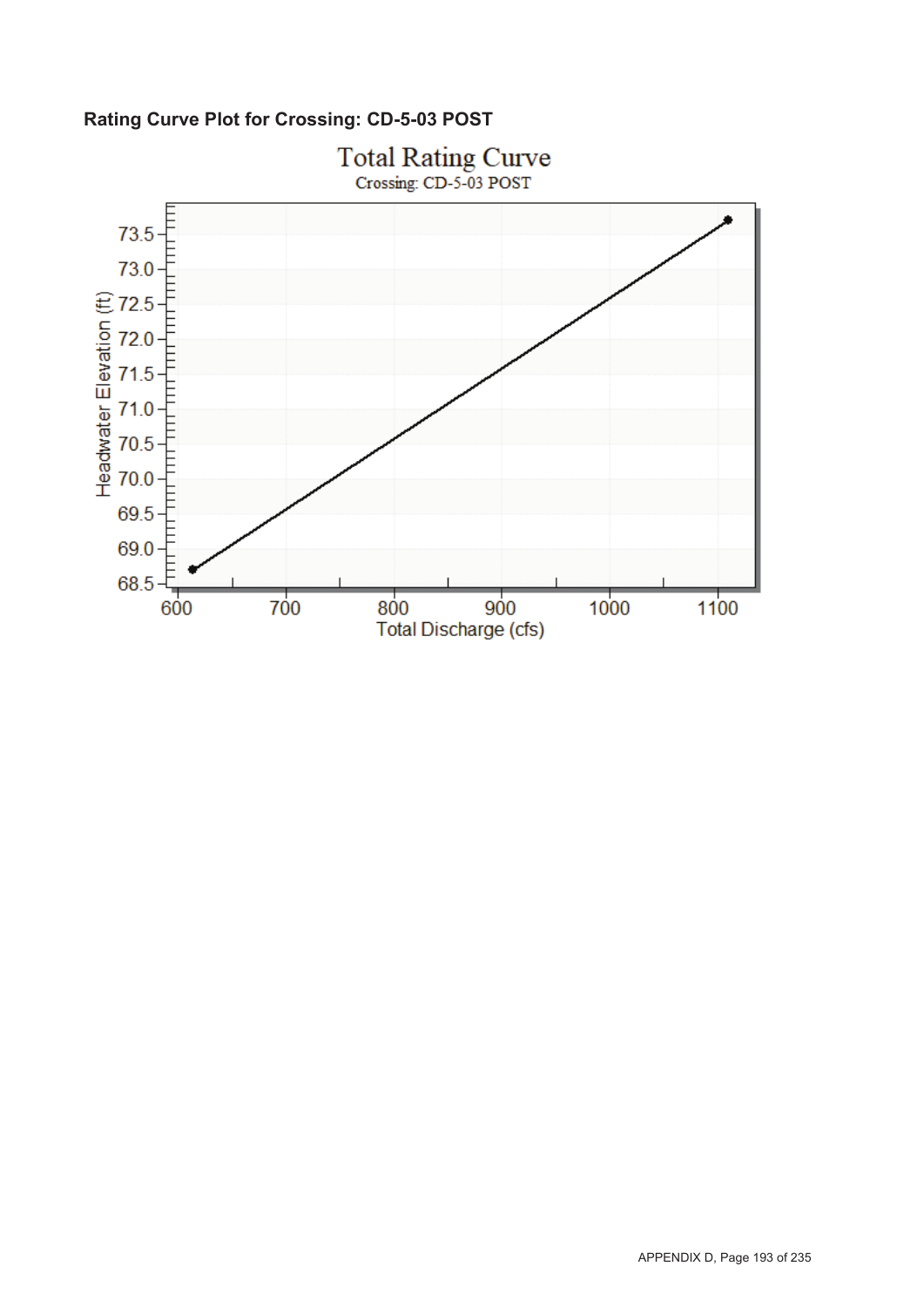| Discharge<br><b>Names</b> | $\tau$ otal<br>Discharge<br>(cfs) | Culvert<br>Discharge<br>(cfs) | Headwater<br>Elevation (ft) | Inlet Control<br>Depth (ft) | Outlet<br>Control<br>Depth (ft) | Flow<br>$\tau$ ype | Normal<br>Depth (ft) | Critical<br>Depth (ft) | Outlet Depth I<br>(ft) | Tailwater<br>Depth (ft) | Outlet<br>Velocity<br>(ft/s) |
|---------------------------|-----------------------------------|-------------------------------|-----------------------------|-----------------------------|---------------------------------|--------------------|----------------------|------------------------|------------------------|-------------------------|------------------------------|
| 17-92NE                   | 613.05                            | 613.05                        | 68.71                       | 4.698                       | 4.712                           | 7-M2c              | 4.000                | 2.726                  | 2.726                  | 2.500                   | 9.369                        |
| 17-92NE                   | 613.05                            | 613.05                        | 68.71                       | 4.698                       | 4.712                           | 7-M2c              | 4.000                | 2.726                  | 2.726                  | 2.500                   | 9.369                        |

**Table 52 - Culvert Summary Table: CD-5-03 POST**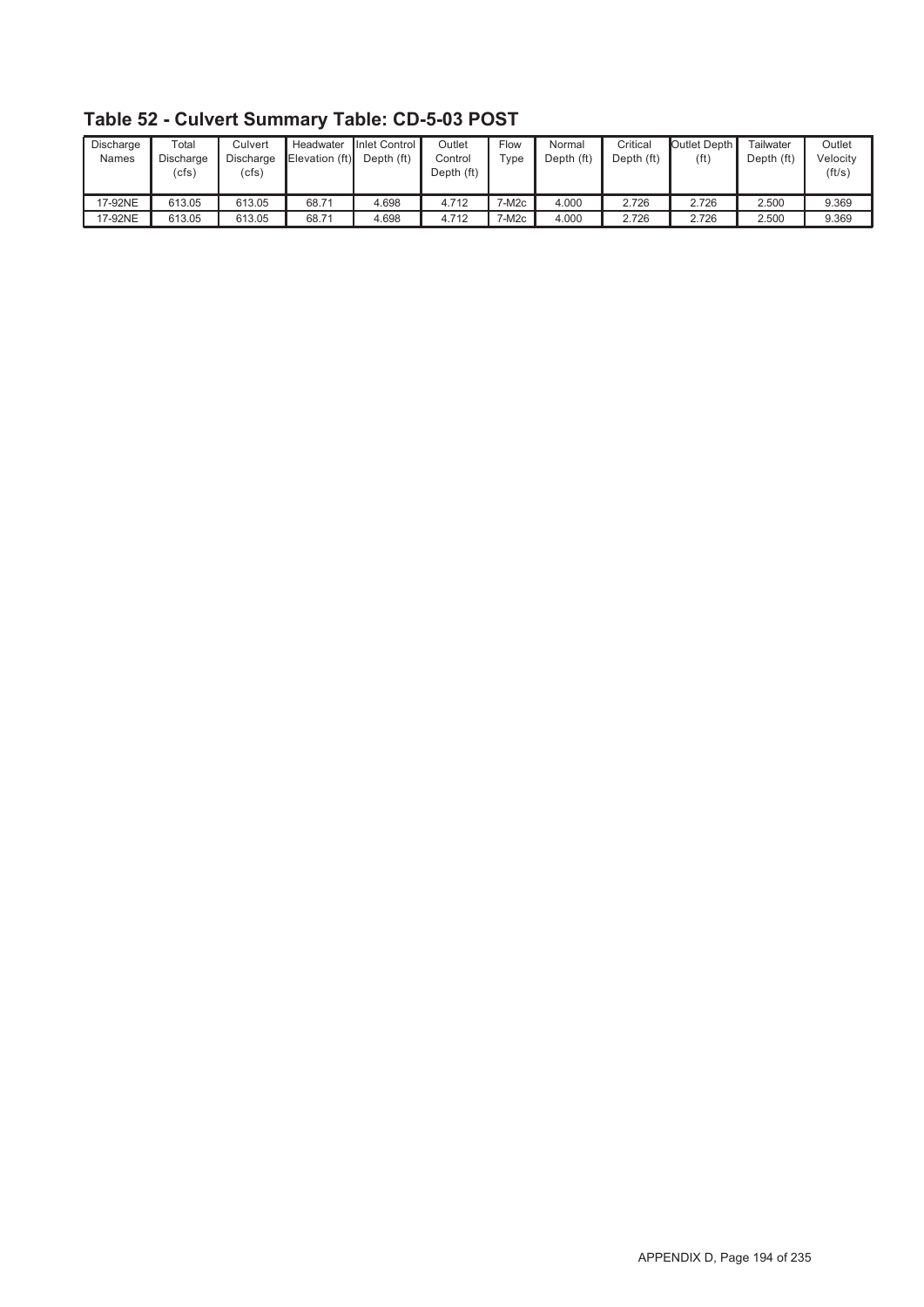#### \*\*\*\*\*\*\*\*\*\*\*\*\*\*\*\*\*\*\*\*\*\*\*\*\*\*\*\*\*\*\*\*\*\*\*\*\*\*\*\*\*\*\*\*\*\*\*\*\*\*\*\*\*\*\*\*\*\*\*\*\*\*\*\*\*\*\*\*\*\*\*\*\*\*\*\*\*\*\*\*

Straight Culvert

Inlet Elevation (invert): 64.00 ft, Outlet Elevation (invert): 63.90 ft Culvert Length: 140.00 ft, Culvert Slope: 0.0007 \*\*\*\*\*\*\*\*\*\*\*\*\*\*\*\*\*\*\*\*\*\*\*\*\*\*\*\*\*\*\*\*\*\*\*\*\*\*\*\*\*\*\*\*\*\*\*\*\*\*\*\*\*\*\*\*\*\*\*\*\*\*\*\*\*\*\*\*\*\*\*\*\*\*\*\*\*\*\*\*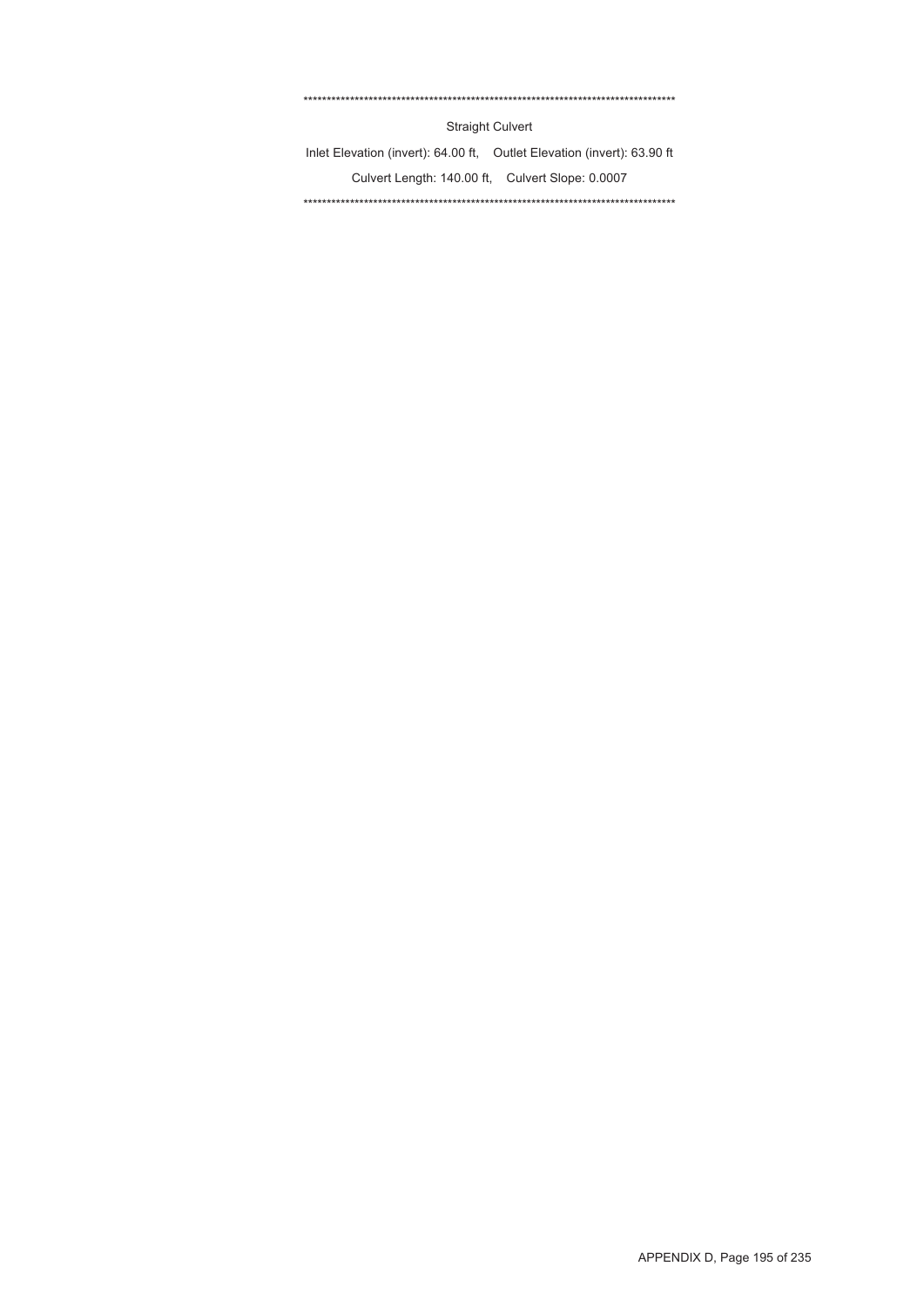

## **Culvert Performance Curve Plot: CD-5-03 POST**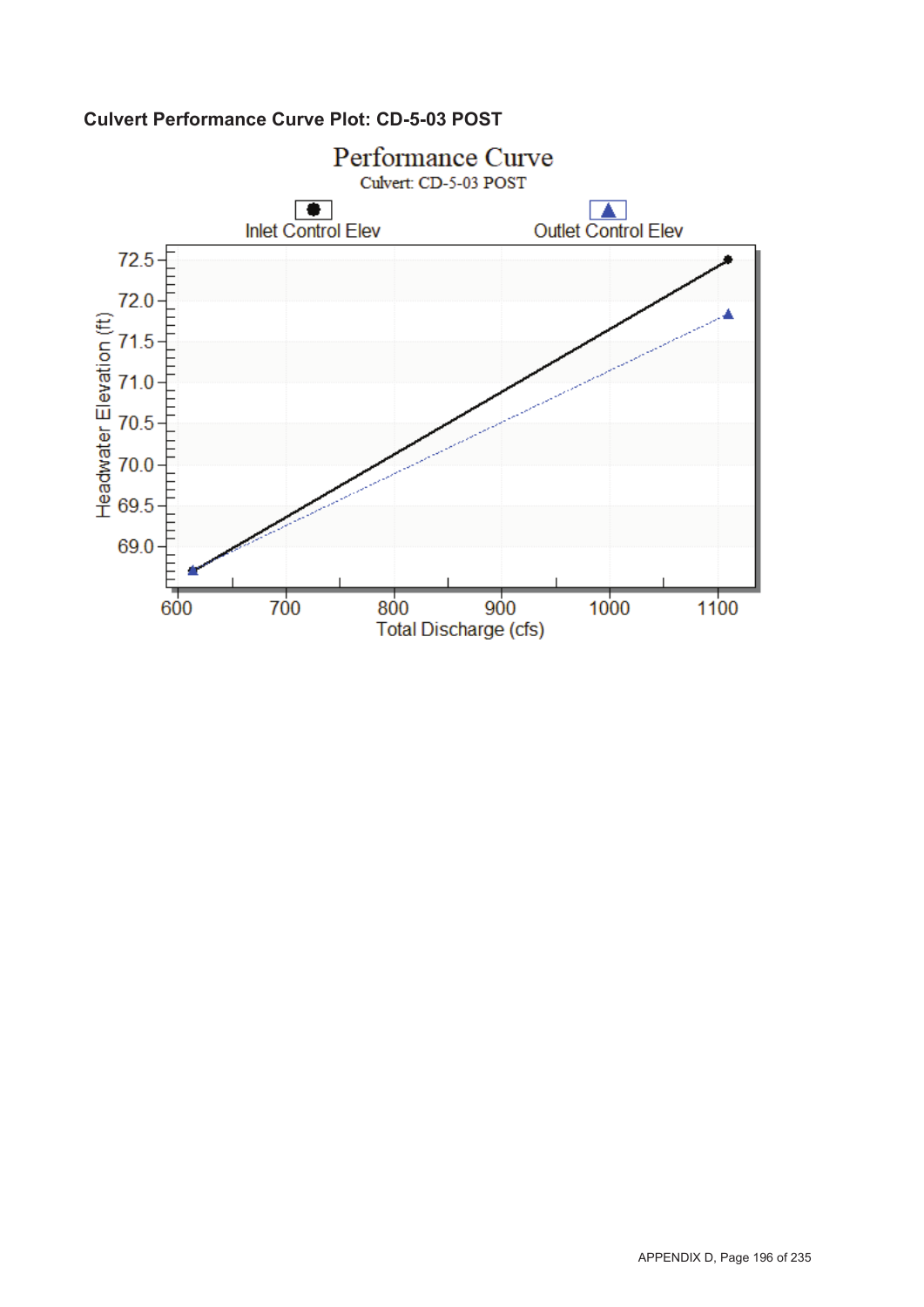### **Water Surface Profile Plot for Culvert: CD-5-03 POST**



### **Site Data - CD-5-03 POST**

Site Data Option: Culvert Invert Data Inlet Station: 0.00 ft Inlet Elevation: 64.00 ft Outlet Station: 140.00 ft Outlet Elevation: 63.90 ft Number of Barrels: 3

#### **Culvert Data Summary - CD-5-03 POST**

Barrel Shape: Concrete Box Barrel Span: 8.00 ft Barrel Rise: 4.00 ft Barrel Material: Concrete Embedment: 0.00 in Barrel Manning's n: 0.0120 Culvert Type: Straight Inlet Configuration: Square Edge (90º) Headwall Inlet Depression: None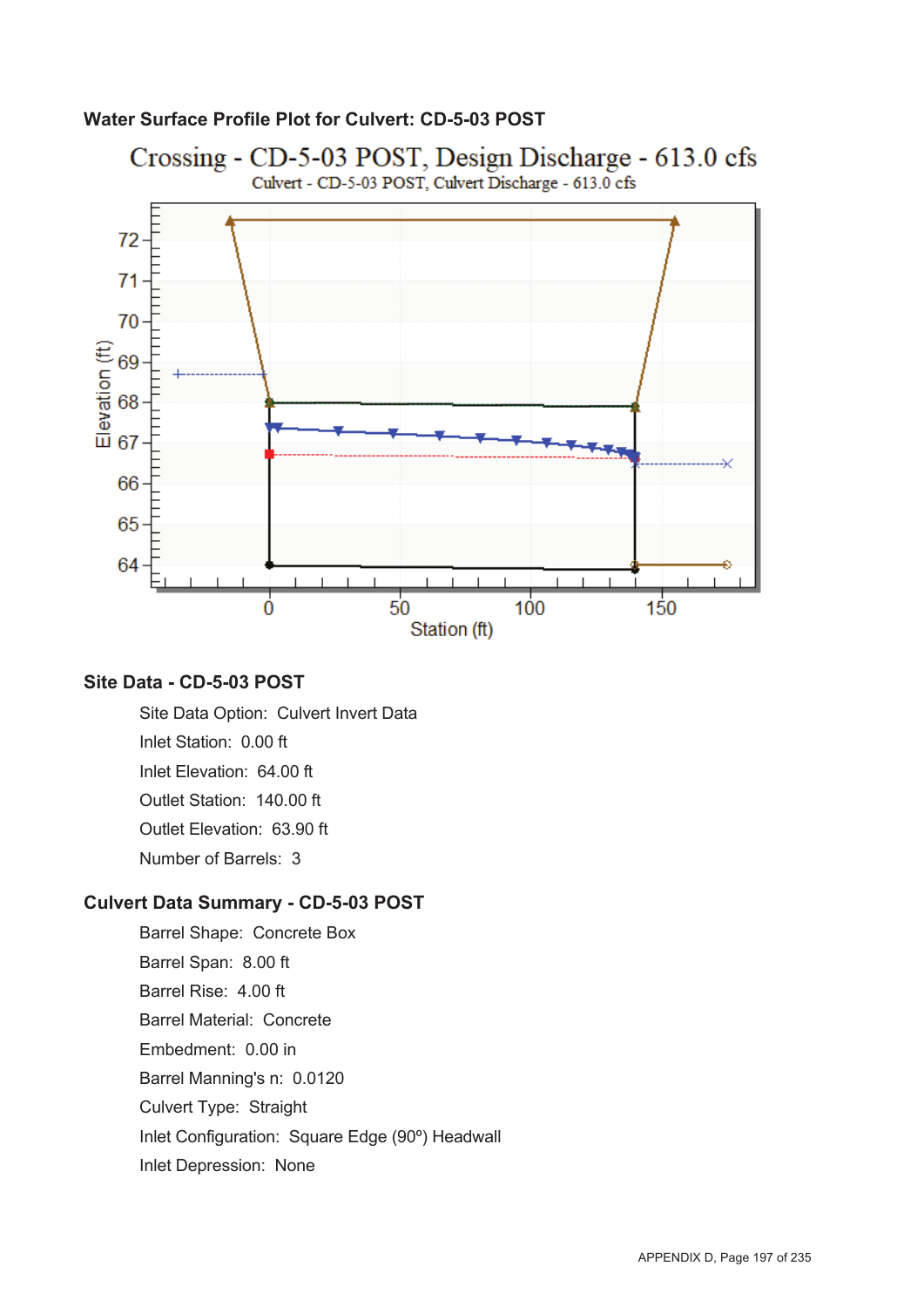| Flow (cfs) | Water Surface Elev (ft) | Depth (ft) |  |  |
|------------|-------------------------|------------|--|--|
| 613.05     | 66.50                   | 2.50       |  |  |
| 613.05     | 66.50                   | 2.50       |  |  |

# **Table 53 - Downstream Channel Rating Curve (Crossing: CD-5-03 POST)**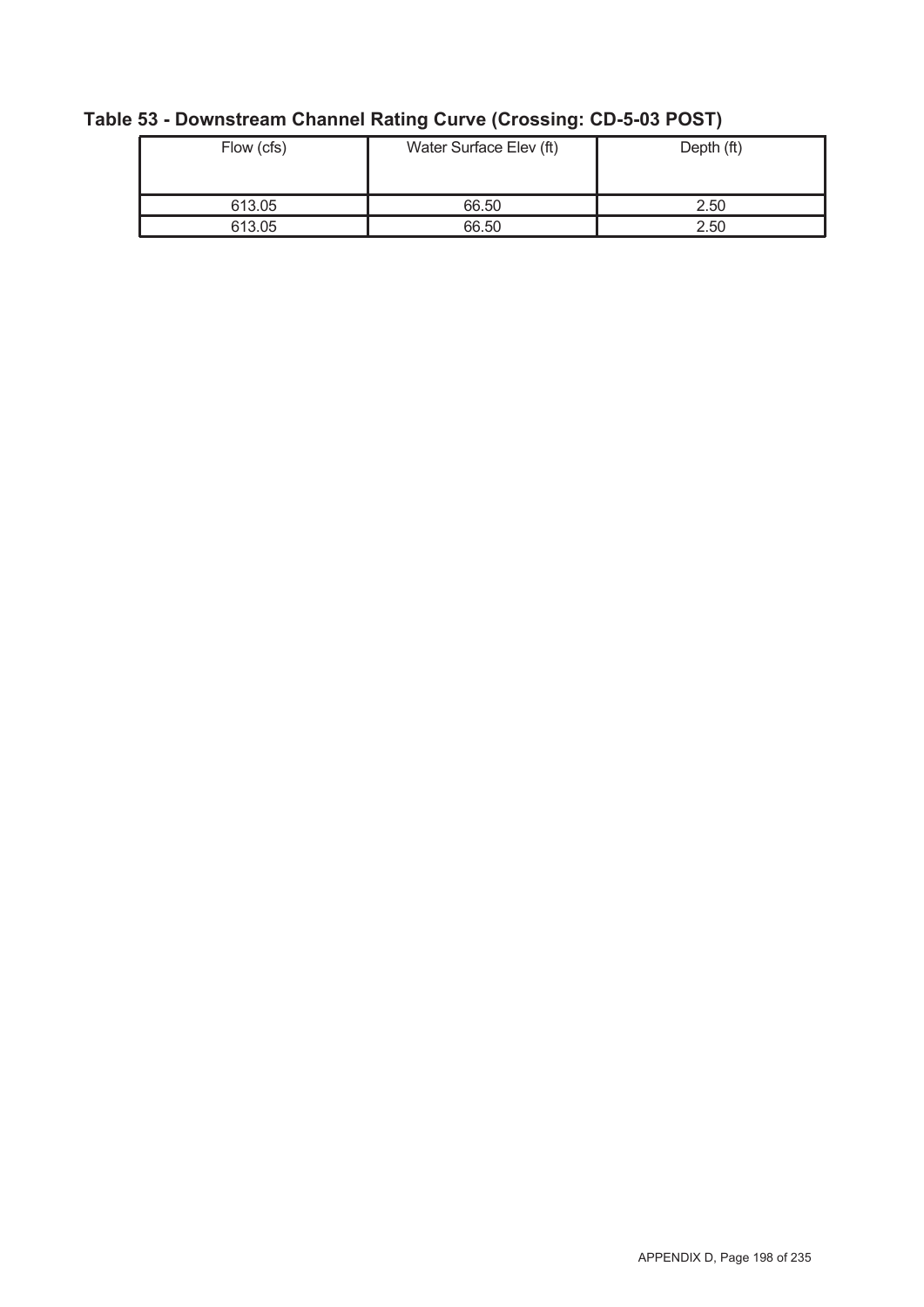### **Tailwater Channel Data - CD-5-03 POST**

Tailwater Channel Option: Enter Constant Tailwater Elevation Constant Tailwater Elevation: 66.50 ft

## **Roadway Data for Crossing: CD-5-03 POST**

Roadway Profile Shape: Constant Roadway Elevation Crest Length: 400.00 ft Crest Elevation: 72.50 ft Roadway Surface: Paved Roadway Top Width: 170.00 ft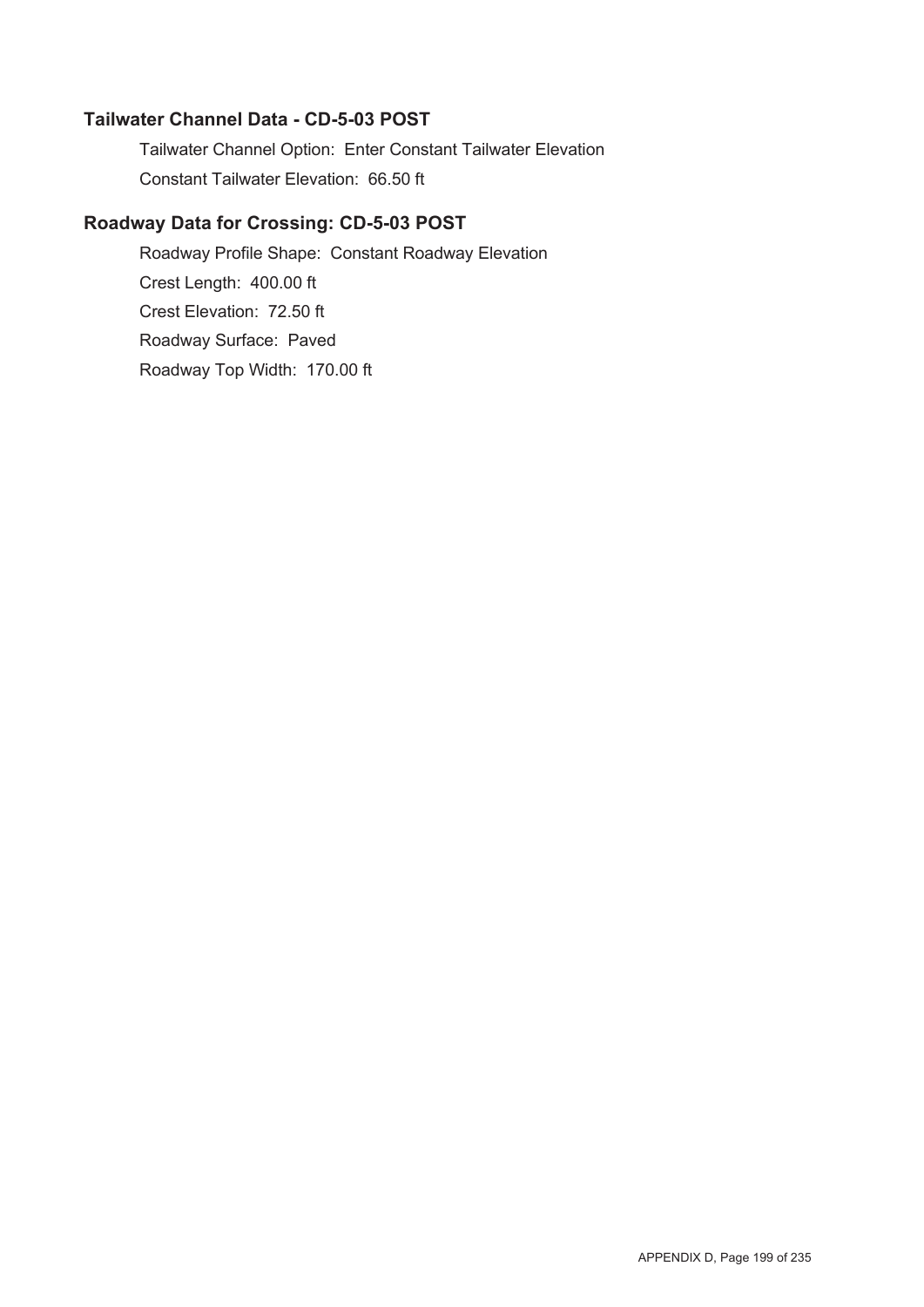# **Crossing Discharge Data**

Discharge Selection Method: Recurrence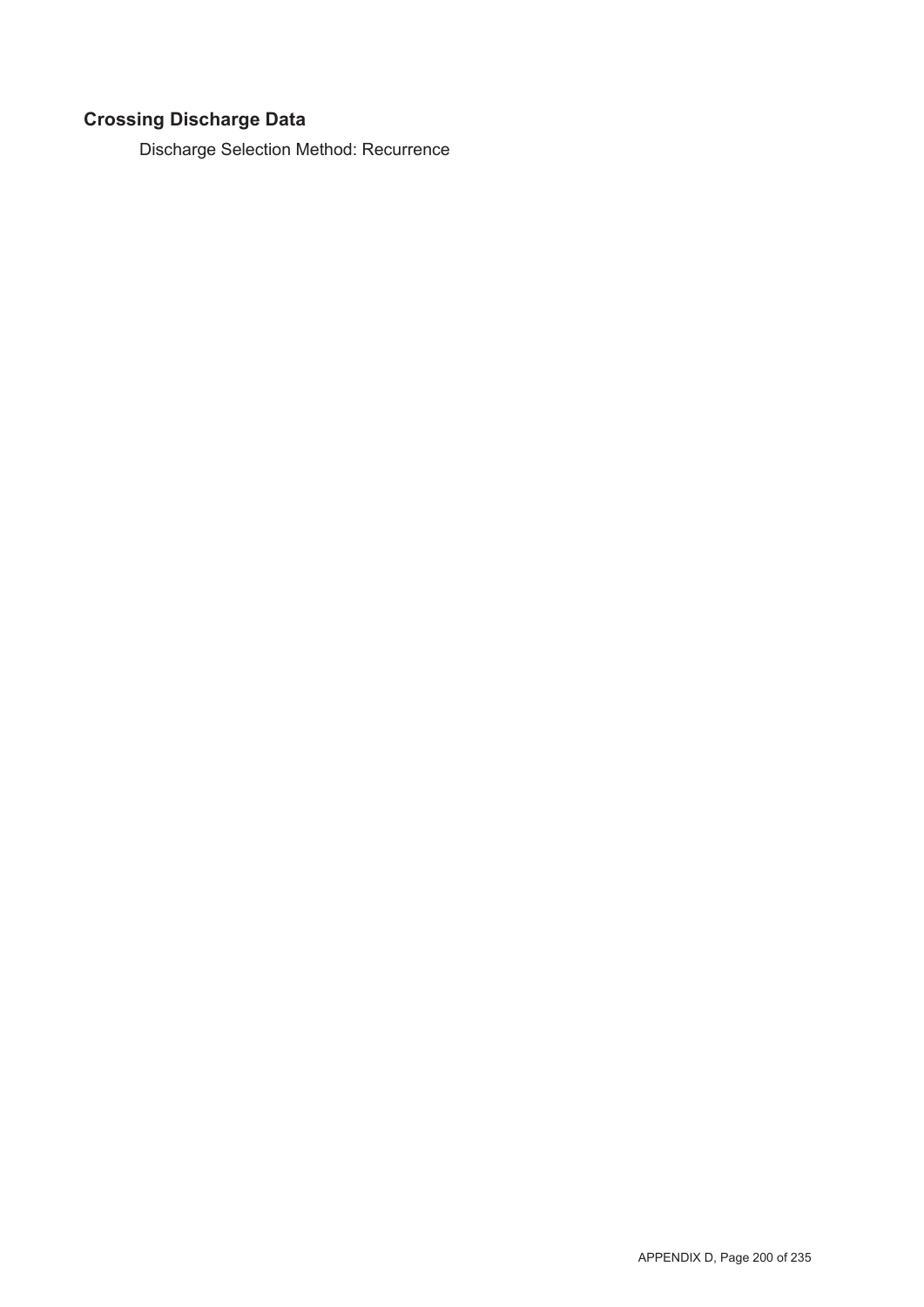| Headwater<br>Elevation (ft) | Discharge Names Total Discharge | (cfs)  | CD-5-05A POST<br>Discharge (cfs) | Roadway<br>Discharge (cfs) | <b>Iterations</b> |
|-----------------------------|---------------------------------|--------|----------------------------------|----------------------------|-------------------|
| 86.75                       | 50 year                         | 276.39 | 276.39                           | 0.00                       |                   |
| 87.66                       | 100 year                        | 303.37 | 303.37                           | 0.00                       |                   |
| 88.74                       | 500 year                        | 401.83 | 333.14                           | 68.52                      |                   |
| 88.37                       | Overtopping                     | 323.23 | 323.23                           | 0.00                       | Overtopping       |

**Table 54 - Summary of Culvert Flows at Crossing: CD-5-05A POST**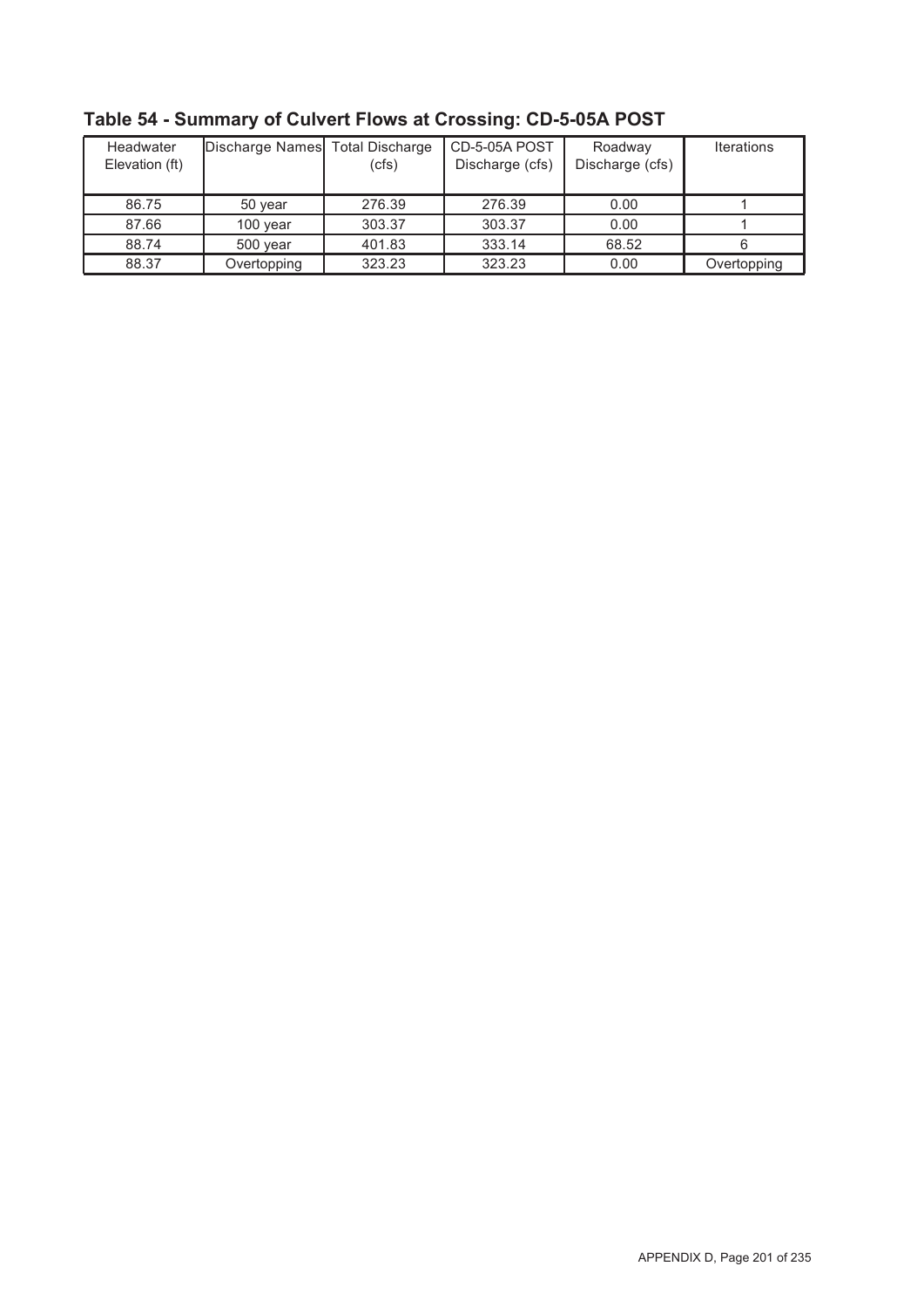**Rating Curve Plot for Crossing: CD-5-05A POST**

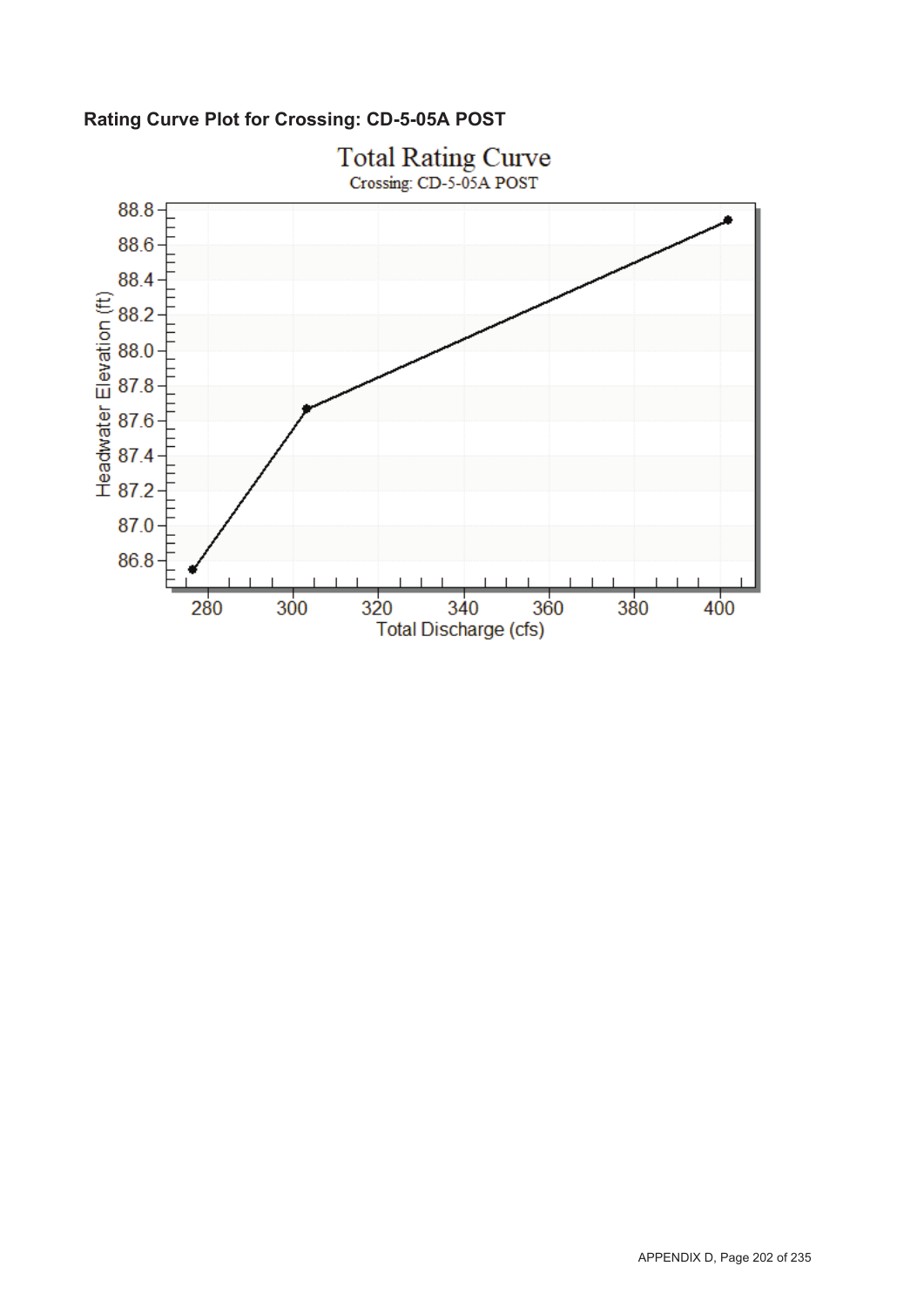| Discharge<br>Names | $\mathsf{Total}$<br>Discharge<br>(cfs) | Culvert<br><b>Discharge</b><br>(cfs) | Headwater<br>Elevation (ft) | Inlet Control I<br>Depth (ft) | Outlet<br>Control<br>Depth (ft) | Flow<br>Type      | Normal<br>Depth (ft) | Critical<br>Depth (ft) | Outlet Depth I<br>(f <sub>t</sub> ) | Tailwater<br>Depth (ft) | Outlet<br>Velocitv<br>(ft/s) |
|--------------------|----------------------------------------|--------------------------------------|-----------------------------|-------------------------------|---------------------------------|-------------------|----------------------|------------------------|-------------------------------------|-------------------------|------------------------------|
| 50 year            | 276.39                                 | 276.39                               | 86.75                       | 5.774                         | 6.383                           | 7-M2c             | 3.000                | 2.645                  | 2.645                               | 0.100                   | 10.473                       |
| 100 year           | 303.37                                 | 303.37                               | 87.66                       | 6.556                         | 7.293                           | 7-M2c             | 3.000                | 2.729                  | 2.729                               | 0.100                   | 11.233                       |
| 500 year           | 401.83                                 | 333.14                               | 88.74                       | 7.509                         | 8.374                           | 7-M <sub>2c</sub> | 3.000                | 2.801                  | 2.801                               | 0.100                   | 12.128                       |

**Table 55 - Culvert Summary Table: CD-5-05A POST**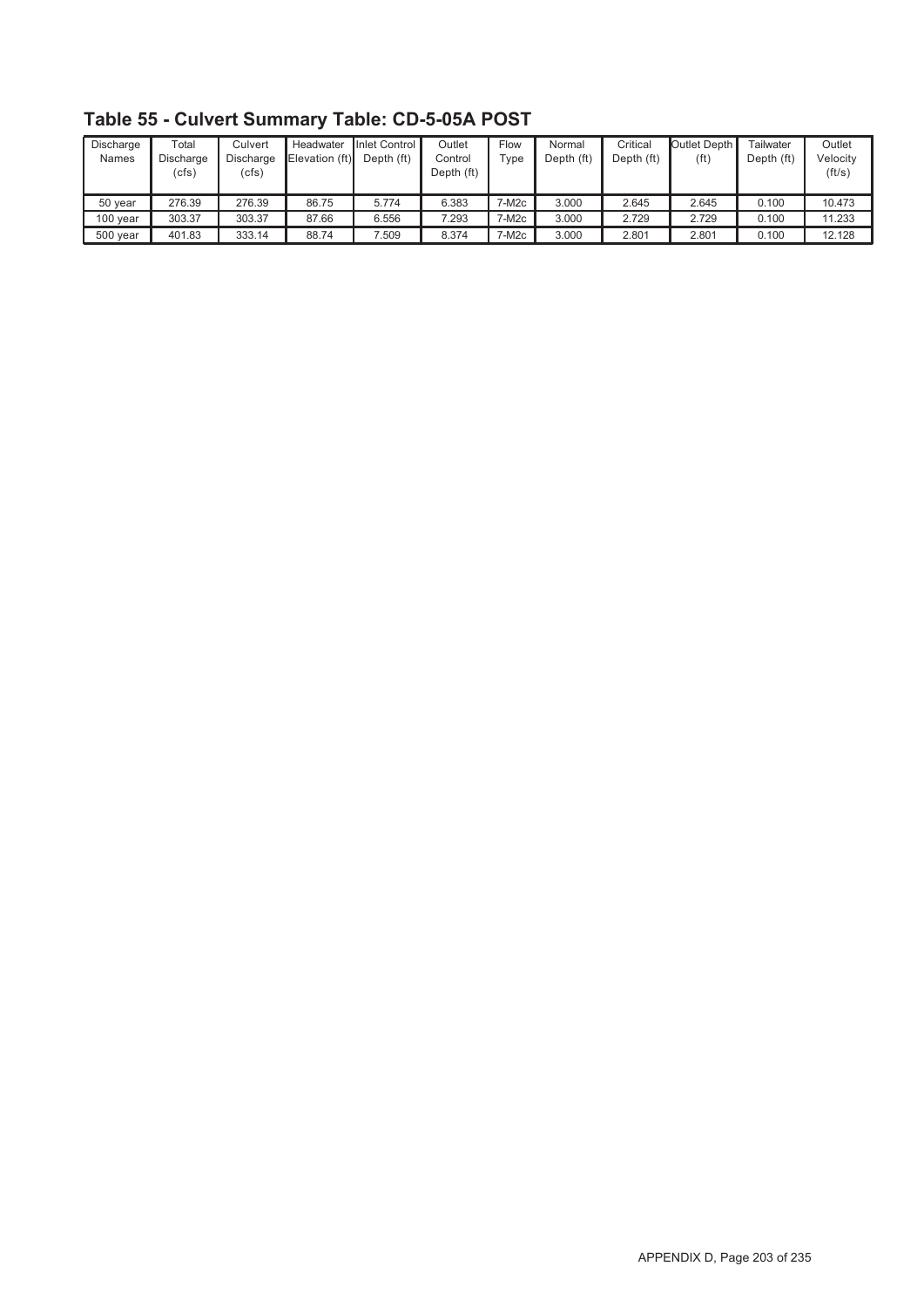#### \*\*\*\*\*\*\*\*\*\*\*\*\*\*\*\*\*\*\*\*\*\*\*\*\*\*\*\*\*\*\*\*\*\*\*\*\*\*\*\*\*\*\*\*\*\*\*\*\*\*\*\*\*\*\*\*\*\*\*\*\*\*\*\*\*\*\*\*\*\*\*\*\*\*\*\*\*\*\*\*

Straight Culvert

Inlet Elevation (invert): 80.37 ft, Outlet Elevation (invert): 79.68 ft Culvert Length: 220.00 ft, Culvert Slope: 0.0031 \*\*\*\*\*\*\*\*\*\*\*\*\*\*\*\*\*\*\*\*\*\*\*\*\*\*\*\*\*\*\*\*\*\*\*\*\*\*\*\*\*\*\*\*\*\*\*\*\*\*\*\*\*\*\*\*\*\*\*\*\*\*\*\*\*\*\*\*\*\*\*\*\*\*\*\*\*\*\*\*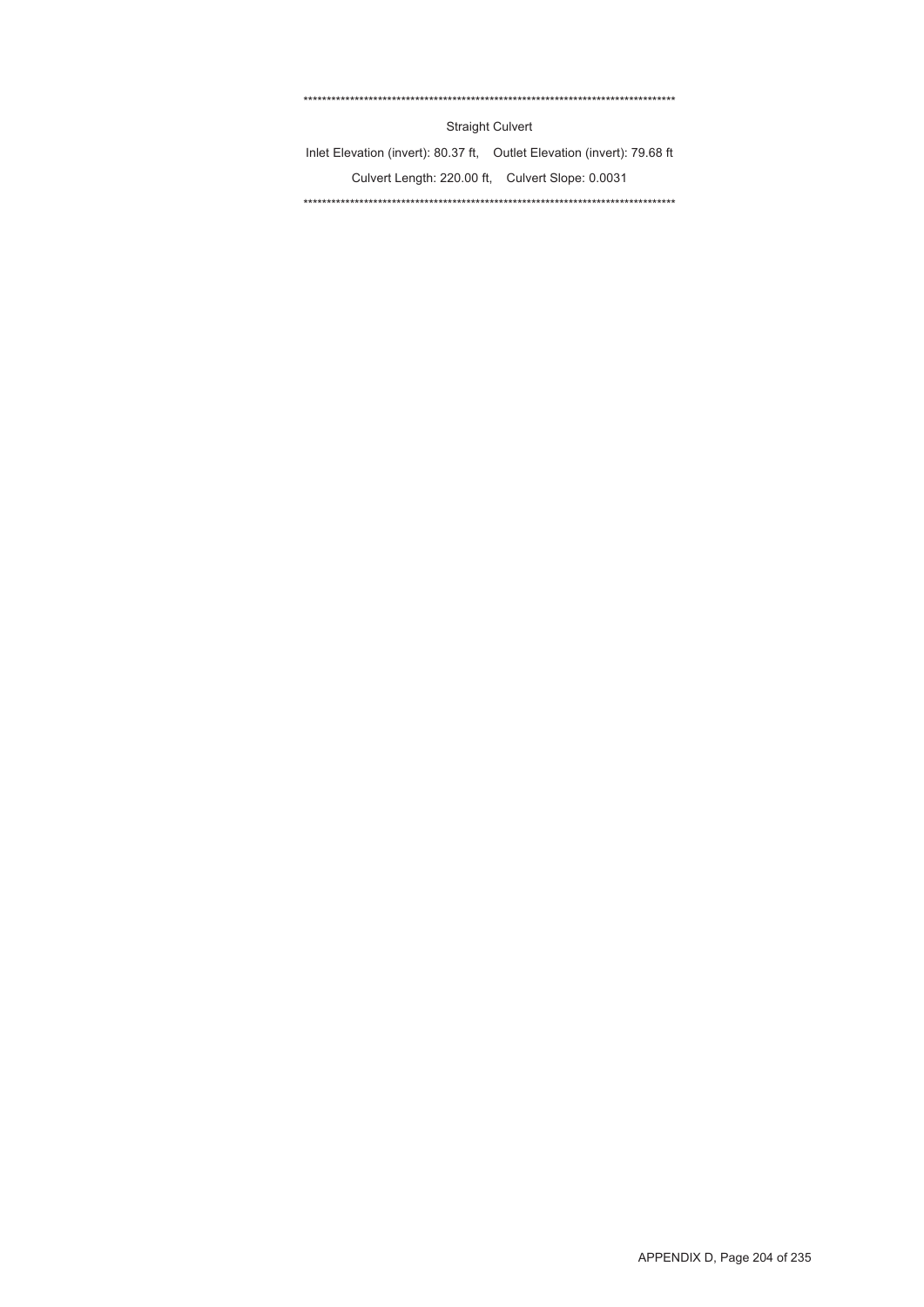

## **Culvert Performance Curve Plot: CD-5-05A POST**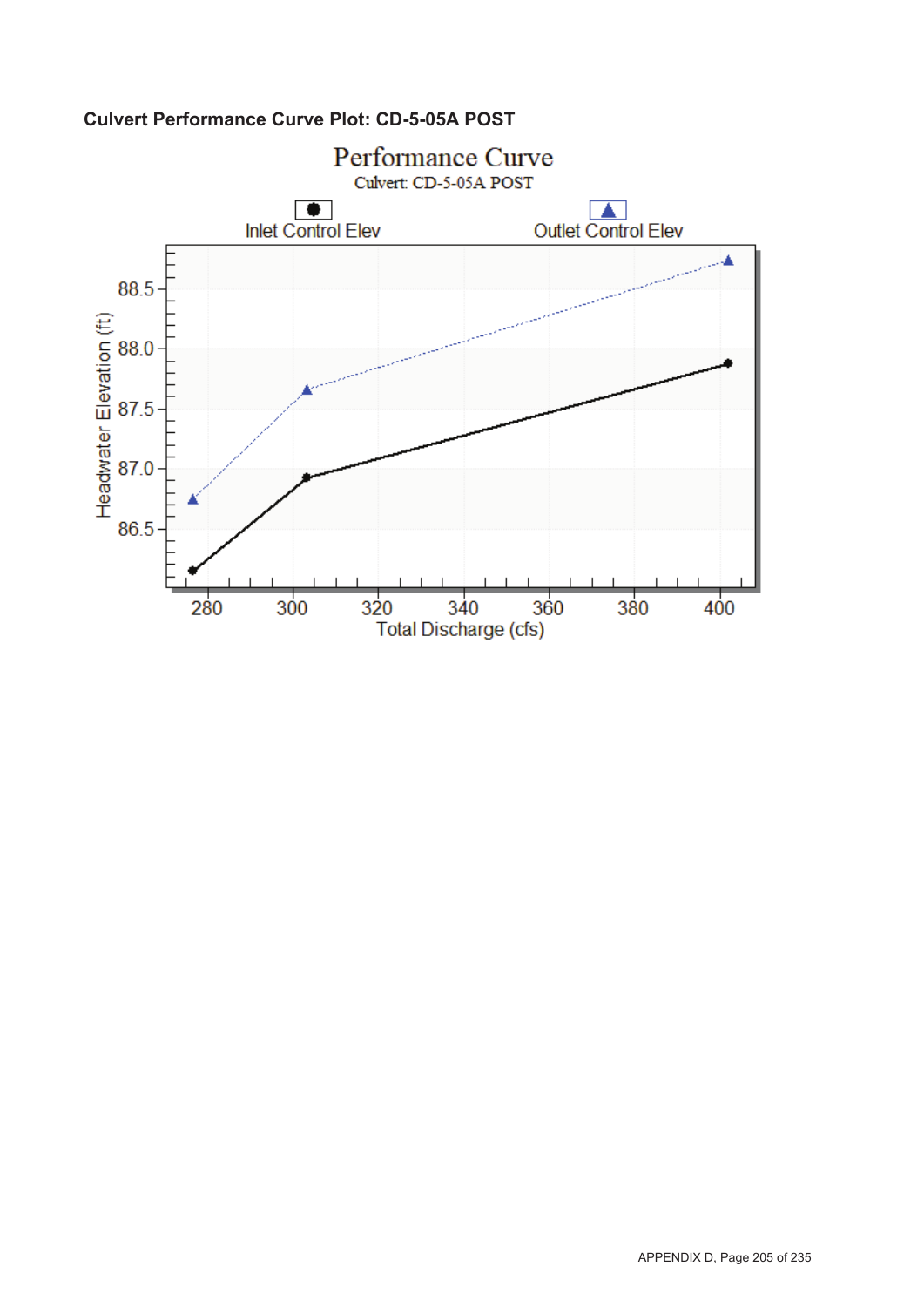

#### **Water Surface Profile Plot for Culvert: CD-5-05A POST**

#### **Site Data - CD-5-05A POST**

Site Data Option: Culvert Invert Data Inlet Station: 0.00 ft Inlet Elevation: 80.37 ft Outlet Station: 220.00 ft Outlet Elevation: 79.68 ft Number of Barrels: 4

#### **Culvert Data Summary - CD-5-05A POST**

Barrel Shape: Circular Barrel Diameter: 3.00 ft Barrel Material: Concrete Embedment: 0.00 in Barrel Manning's n: 0.0120 Culvert Type: Straight Inlet Configuration: Square Edge with Headwall Inlet Depression: None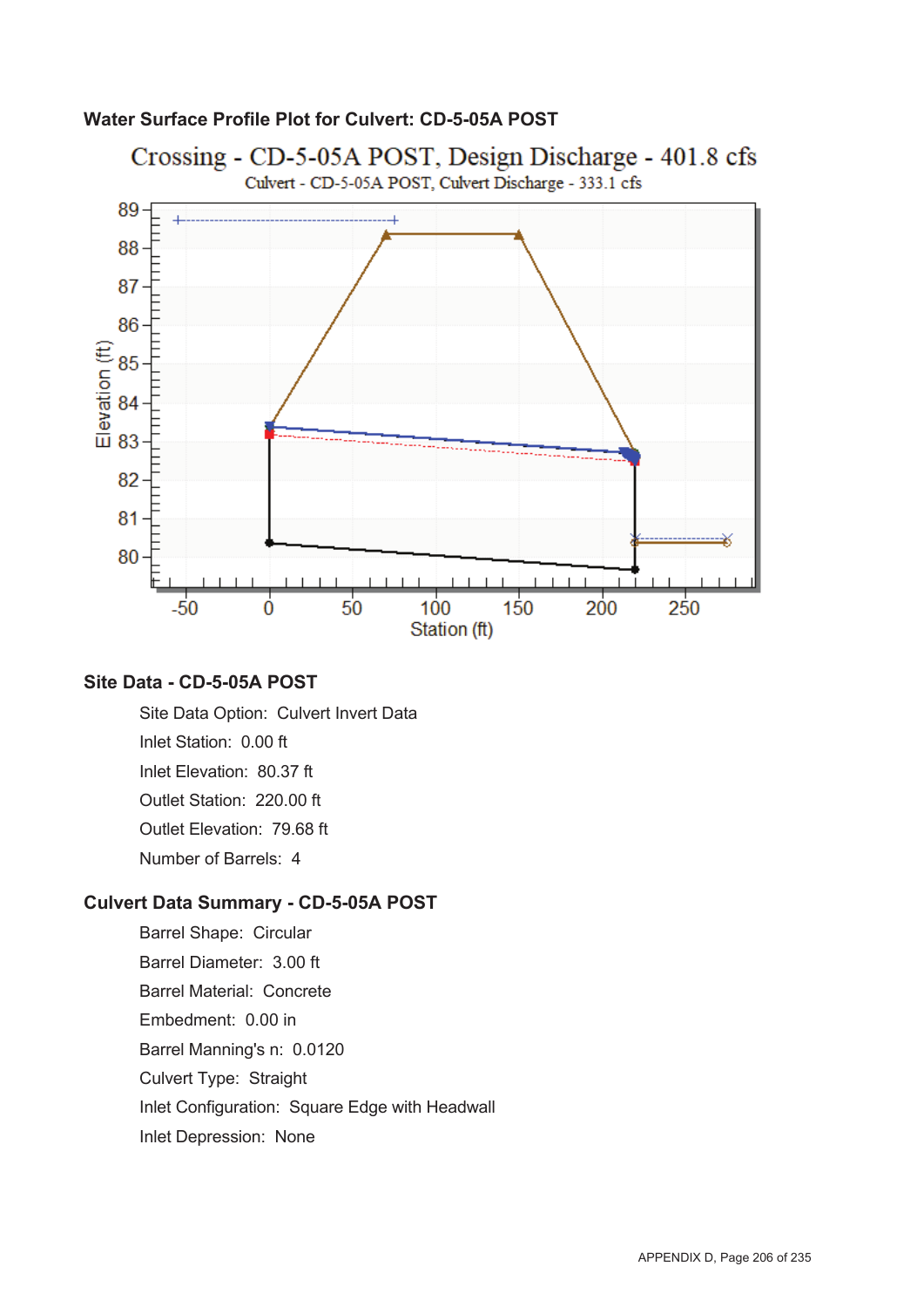| Flow (cfs) | Water Surface Elev (ft) | Depth (ft) |
|------------|-------------------------|------------|
| 276.39     | 80.47                   | 0.10       |
| 303.37     | 80.47                   | 0.10       |
| 401.83     | 80.47                   | 0.10       |

# **Table 56 - Downstream Channel Rating Curve (Crossing: CD-5-05A POST)**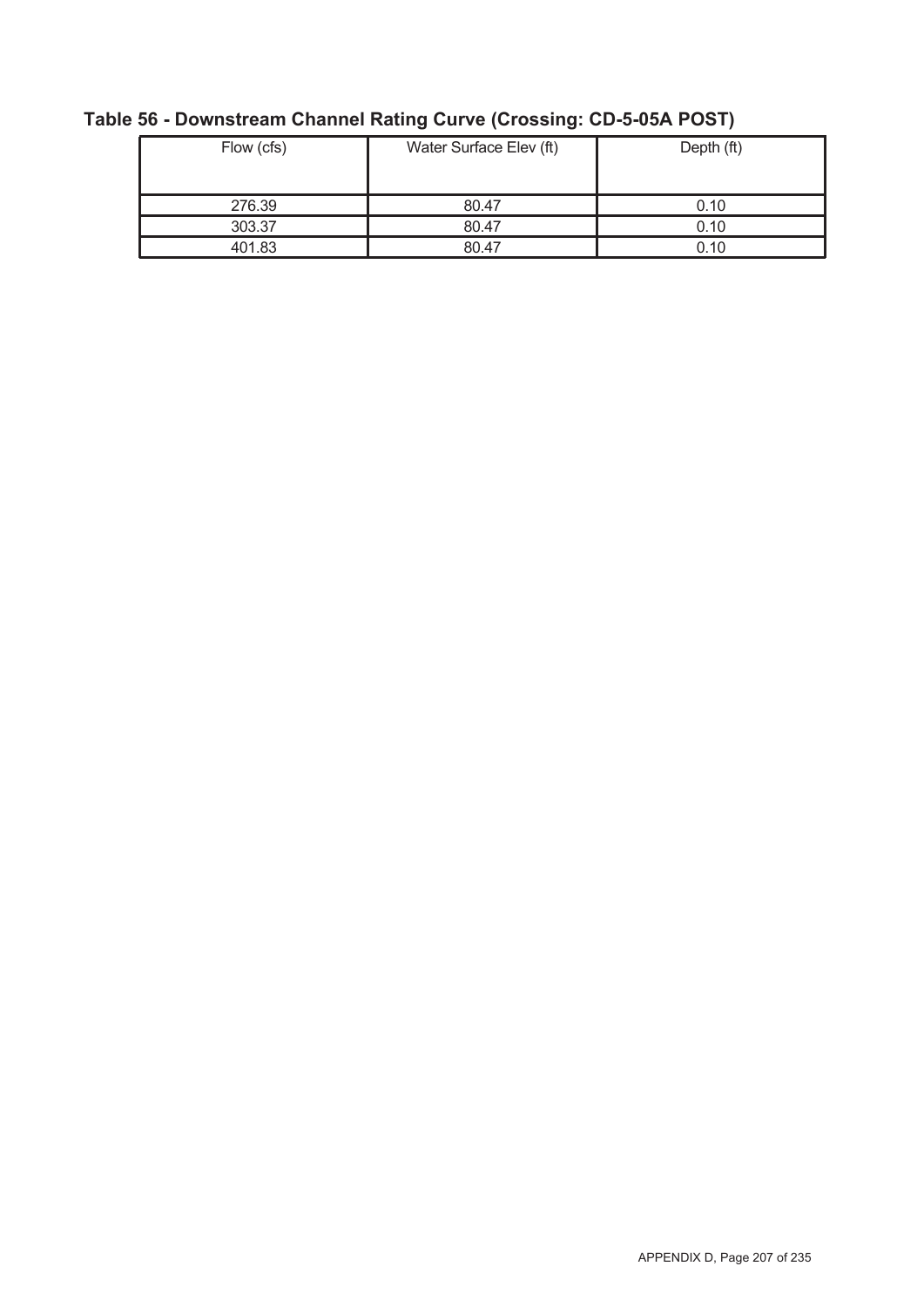#### **Tailwater Channel Data - CD-5-05A POST**

Tailwater Channel Option: Enter Constant Tailwater Elevation Constant Tailwater Elevation: 80.47 ft

### **Roadway Data for Crossing: CD-5-05A POST**

Roadway Profile Shape: Constant Roadway Elevation Crest Length: 100.00 ft Crest Elevation: 88.37 ft Roadway Surface: Paved Roadway Top Width: 80.00 ft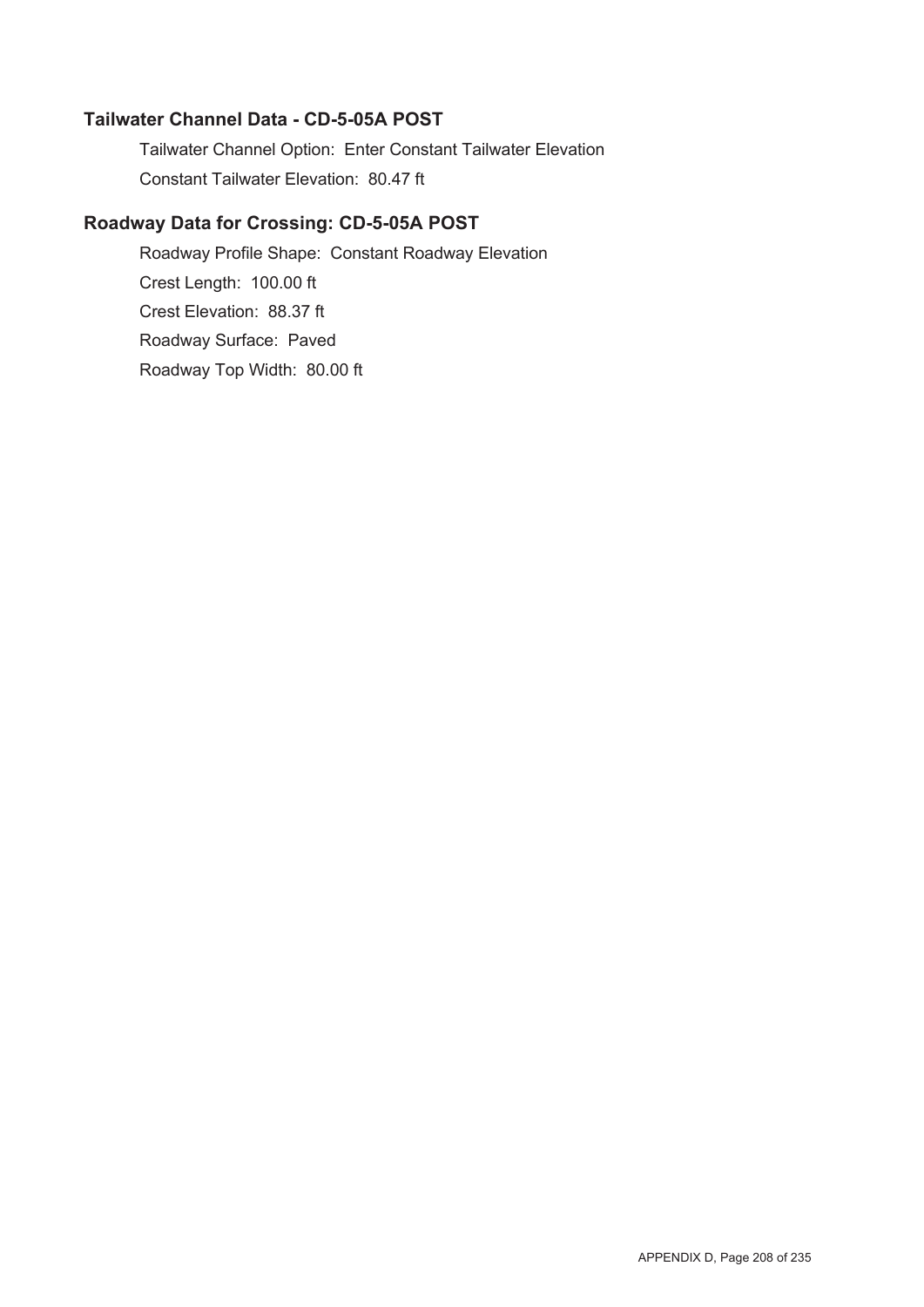# **Crossing Discharge Data**

Discharge Selection Method: Recurrence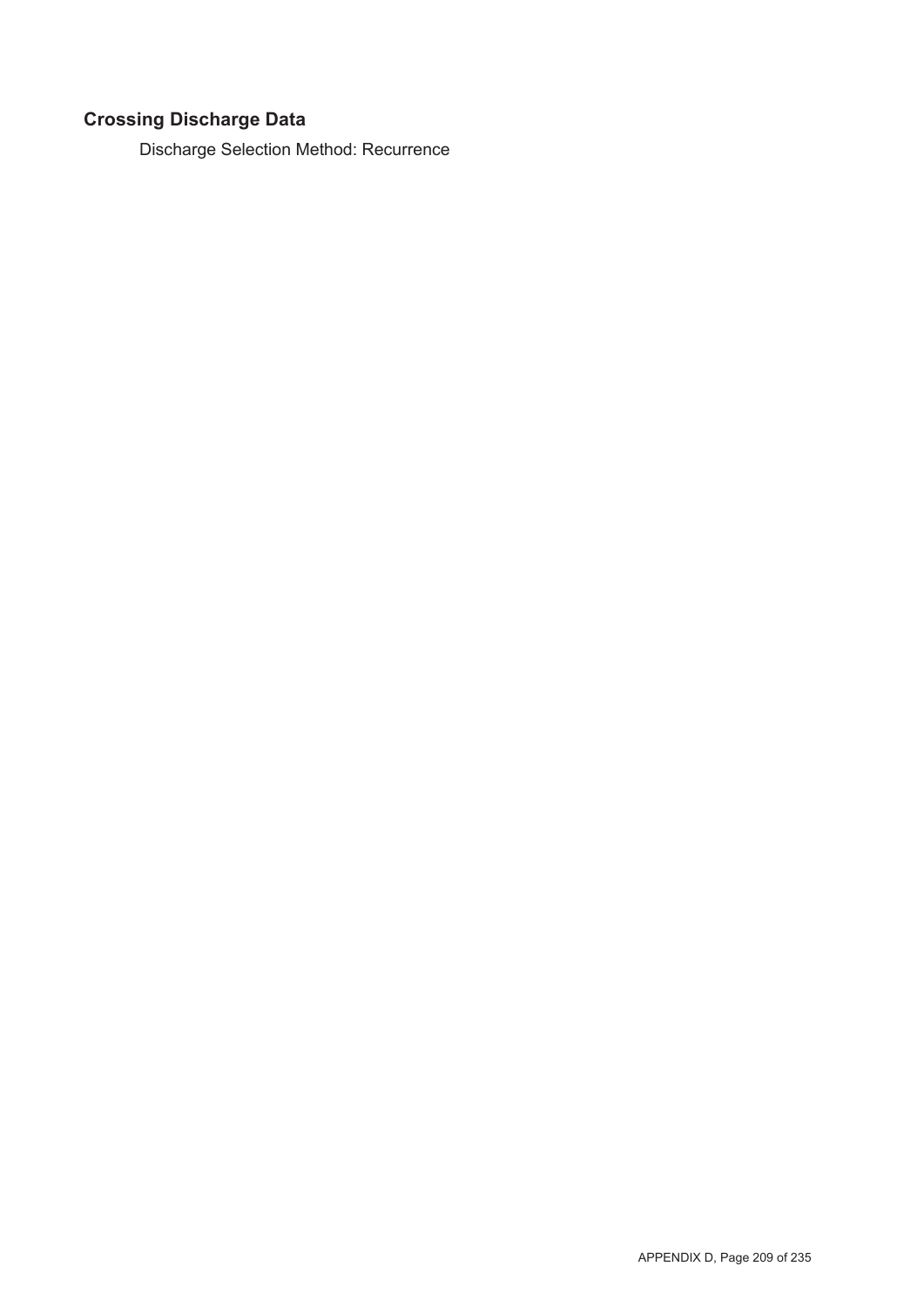| Headwater<br>Elevation (ft) |             | Discharge Names Total Discharge<br>(cfs) |        | Roadway<br>Discharge (cfs) | <b>Iterations</b> |  |
|-----------------------------|-------------|------------------------------------------|--------|----------------------------|-------------------|--|
| 85.54                       | 50 year     | 355.42                                   | 355.42 | 0.00                       |                   |  |
| 86.51                       | $100$ year  | 394.84                                   | 394.84 | 0.00                       |                   |  |
| 87.49                       | 500 year    | 536.62                                   | 431.15 | 105.20                     |                   |  |
| 87.00                       | Overtopping | 413.09                                   | 413.09 | 0.00                       | Overtopping       |  |

**Table 57 - Summary of Culvert Flows at Crossing: CD-5-05B POST**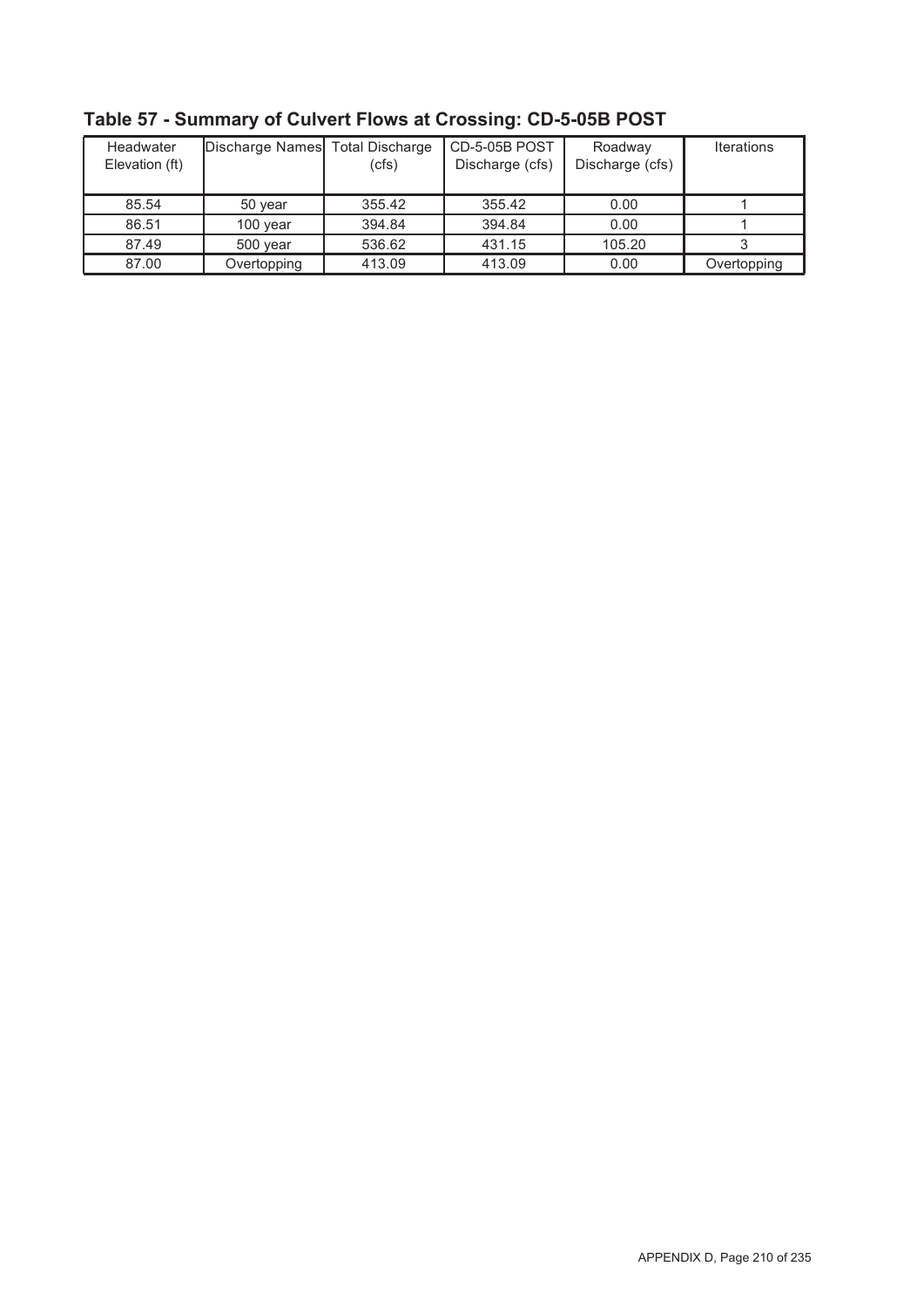**Rating Curve Plot for Crossing: CD-5-05B POST**

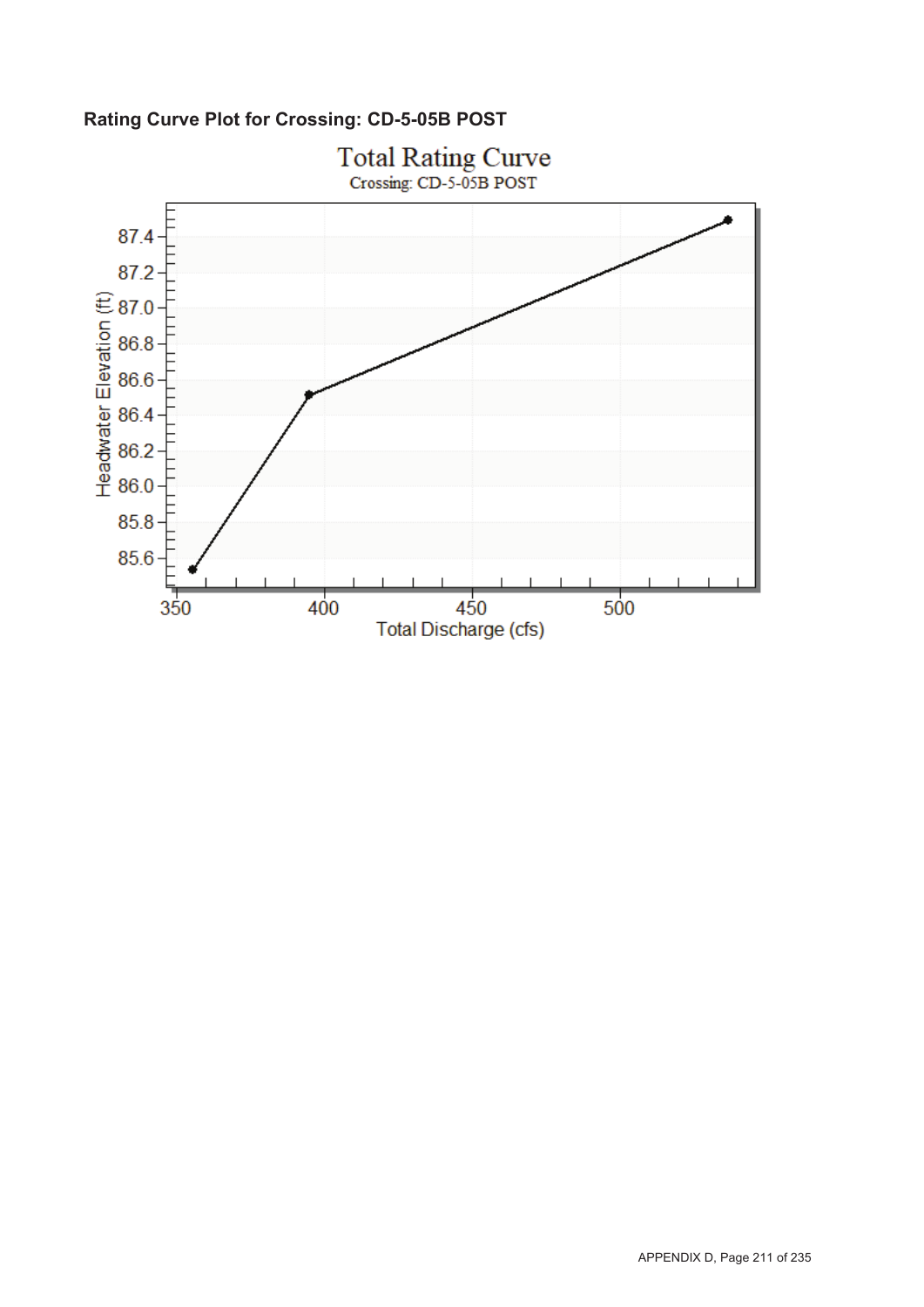| Discharge<br><b>Names</b> | $\tau$ otal<br>Discharge<br>(cfs) | Culvert<br>Discharge<br>(cfs) | Headwater<br>Elevation (ft) | Inlet Control<br>Depth (ft) | Outlet<br>Control<br>Depth (ft) | Flow<br>$T$ ype   | Normal<br>Depth (ft) | Critical<br>Depth (ft) | Outlet Depth I<br>(ft) | Tailwater<br>Depth (ft) | Outlet<br>Velocity<br>(ft/s) |
|---------------------------|-----------------------------------|-------------------------------|-----------------------------|-----------------------------|---------------------------------|-------------------|----------------------|------------------------|------------------------|-------------------------|------------------------------|
| 50 year                   | 355.42                            | 355.42                        | 85.54                       | 4.781                       | 6.536                           | 7-M2c             | 3.000                | 2.486                  | 2.486                  | .470                    | 9.459                        |
| 100 year                  | 394.84                            | 394.84                        | 86.51                       | 5.426                       | 7.511                           | 7-M2c             | 3.000                | 2.597                  | 2.597                  | .470                    | 10.121                       |
| 500 year                  | 536.62                            | 431.15                        | 87.49                       | 6.089                       | 8.494                           | 7-M <sub>2c</sub> | 3.000                | 2.682                  | 2.682                  | .470                    | 10.778                       |

**Table 58 - Culvert Summary Table: CD-5-05B POST**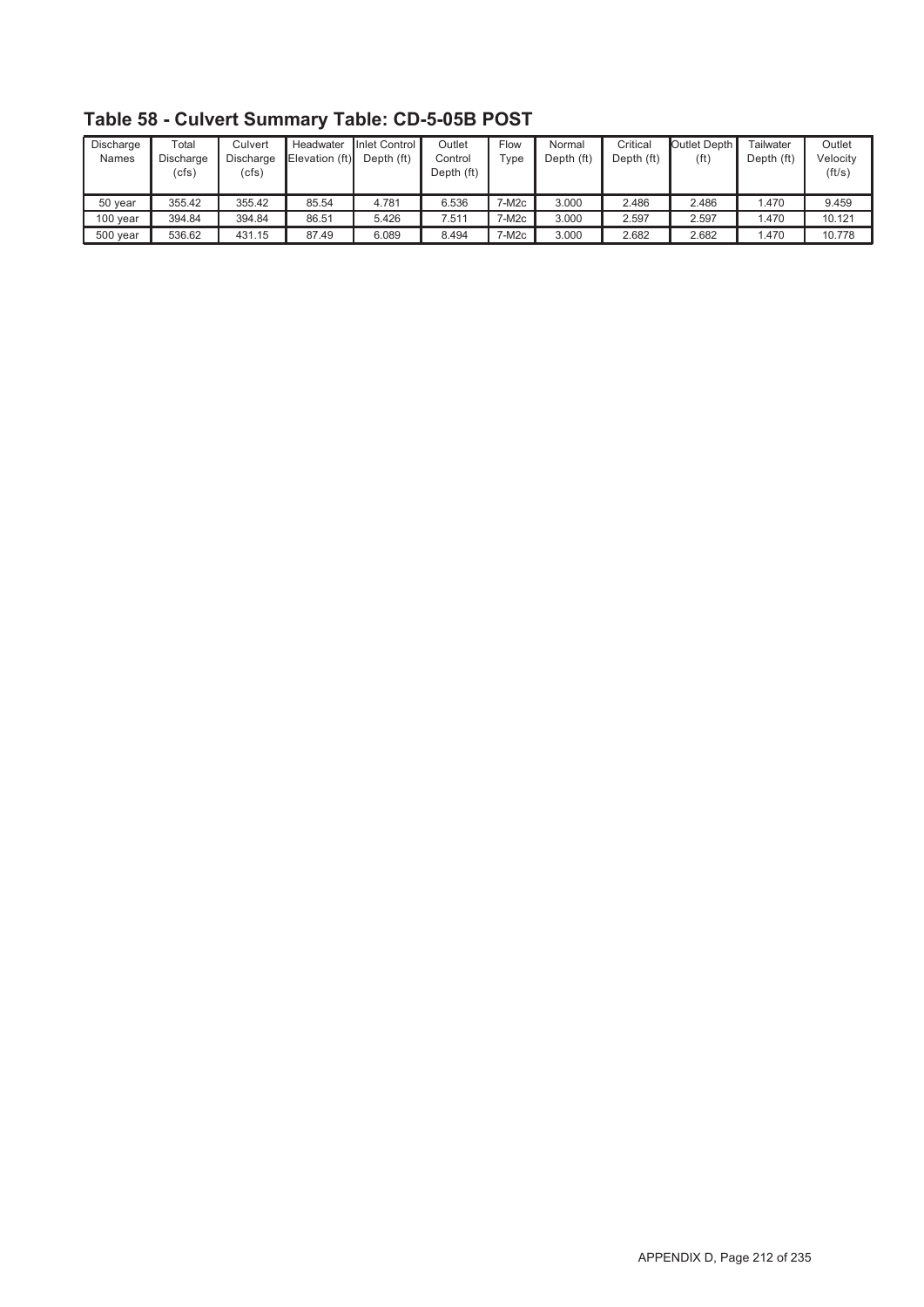#### \*\*\*\*\*\*\*\*\*\*\*\*\*\*\*\*\*\*\*\*\*\*\*\*\*\*\*\*\*\*\*\*\*\*\*\*\*\*\*\*\*\*\*\*\*\*\*\*\*\*\*\*\*\*\*\*\*\*\*\*\*\*\*\*\*\*\*\*\*\*\*\*\*\*\*\*\*\*\*\*

Straight Culvert

Inlet Elevation (invert): 79.00 ft, Outlet Elevation (invert): 78.83 ft Culvert Length: 344.00 ft, Culvert Slope: 0.0005 \*\*\*\*\*\*\*\*\*\*\*\*\*\*\*\*\*\*\*\*\*\*\*\*\*\*\*\*\*\*\*\*\*\*\*\*\*\*\*\*\*\*\*\*\*\*\*\*\*\*\*\*\*\*\*\*\*\*\*\*\*\*\*\*\*\*\*\*\*\*\*\*\*\*\*\*\*\*\*\*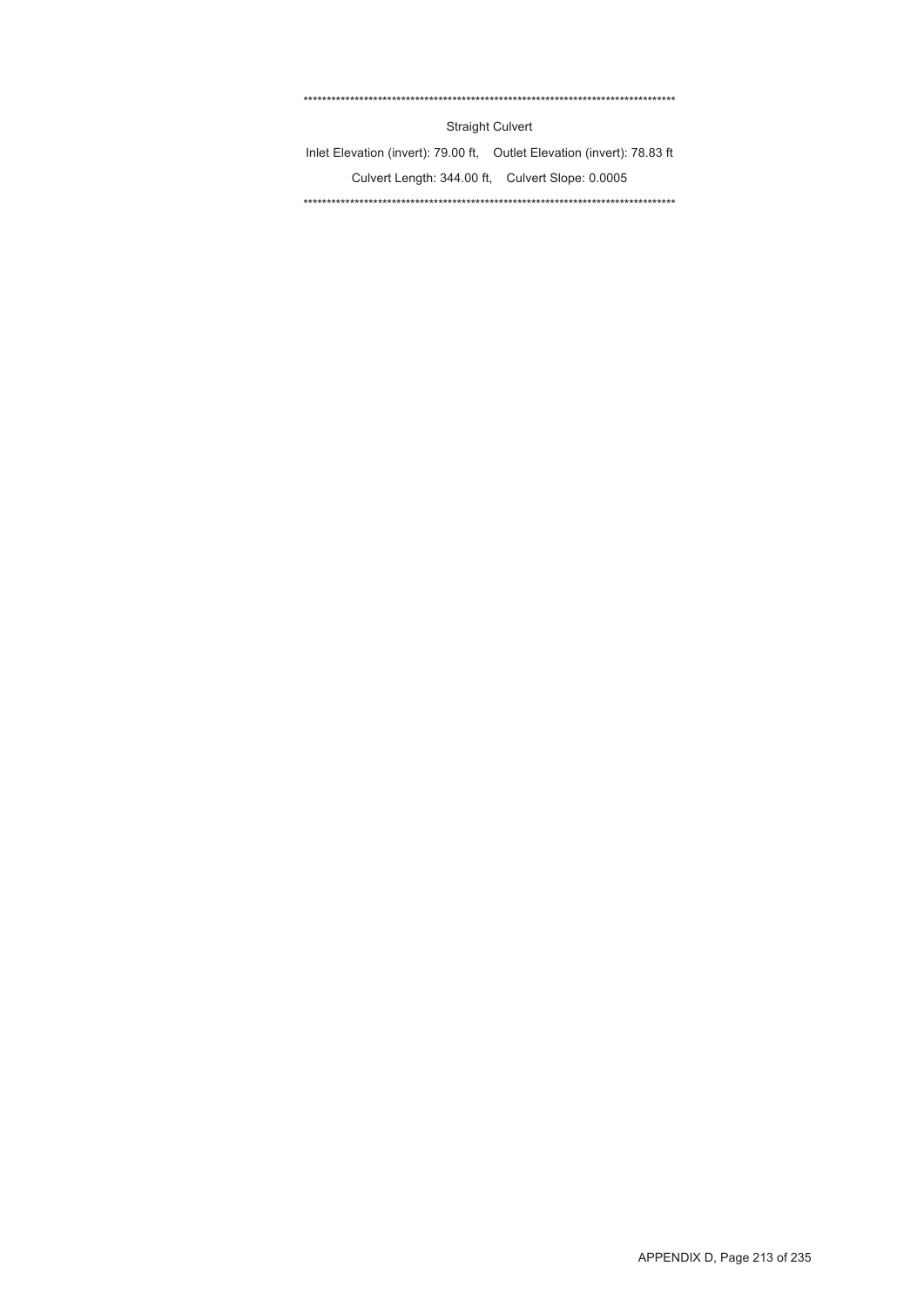

## **Culvert Performance Curve Plot: CD-5-05B POST**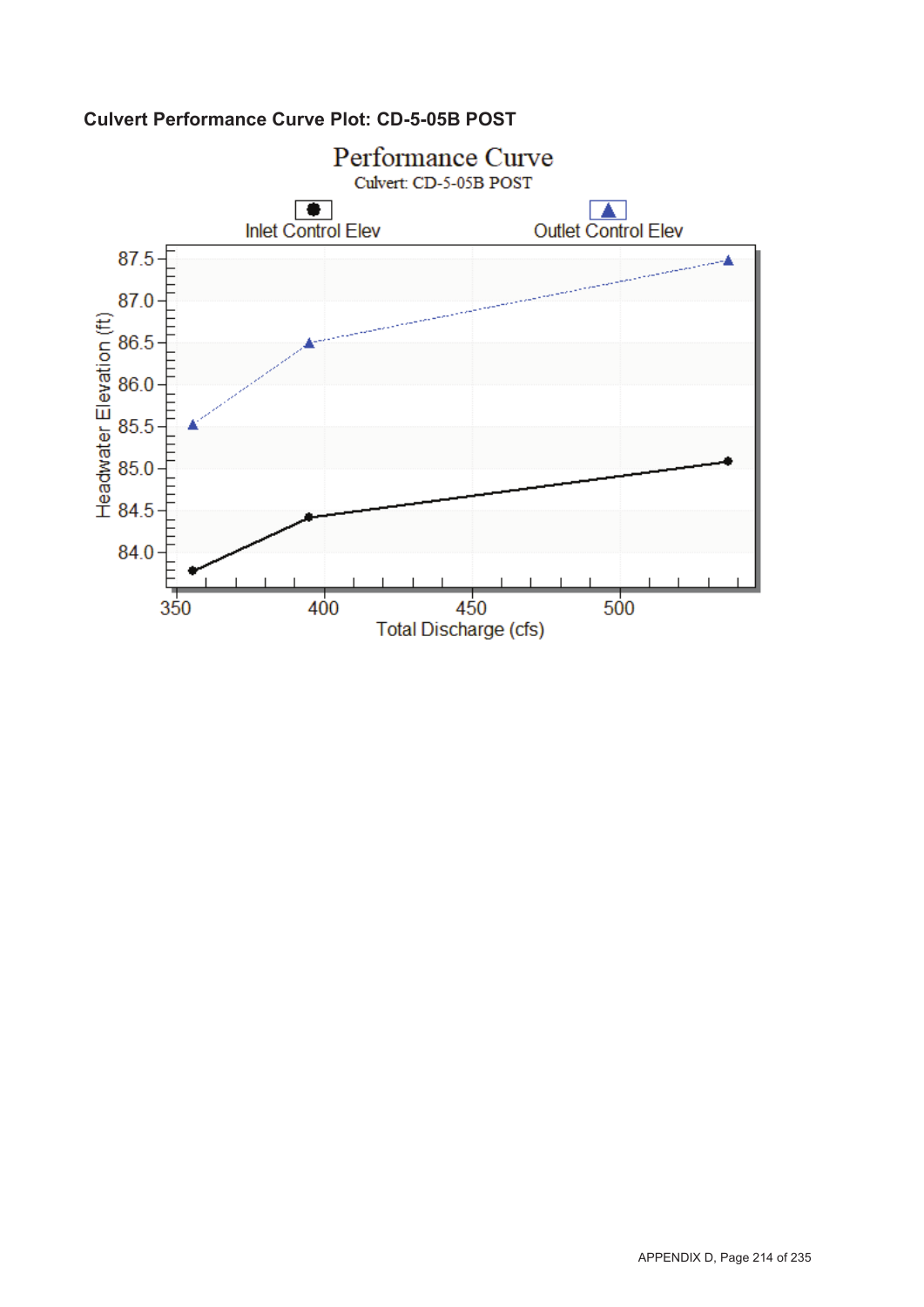#### **Water Surface Profile Plot for Culvert: CD-5-05B POST**



#### **Site Data - CD-5-05B POST**

Site Data Option: Culvert Invert Data Inlet Station: 0.00 ft Inlet Elevation: 79.00 ft Outlet Station: 344.00 ft Outlet Elevation: 78.83 ft Number of Barrels: 6

#### **Culvert Data Summary - CD-5-05B POST**

Barrel Shape: Circular Barrel Diameter: 3.00 ft Barrel Material: Concrete Embedment: 0.00 in Barrel Manning's n: 0.0120 Culvert Type: Straight Inlet Configuration: Square Edge with Headwall Inlet Depression: None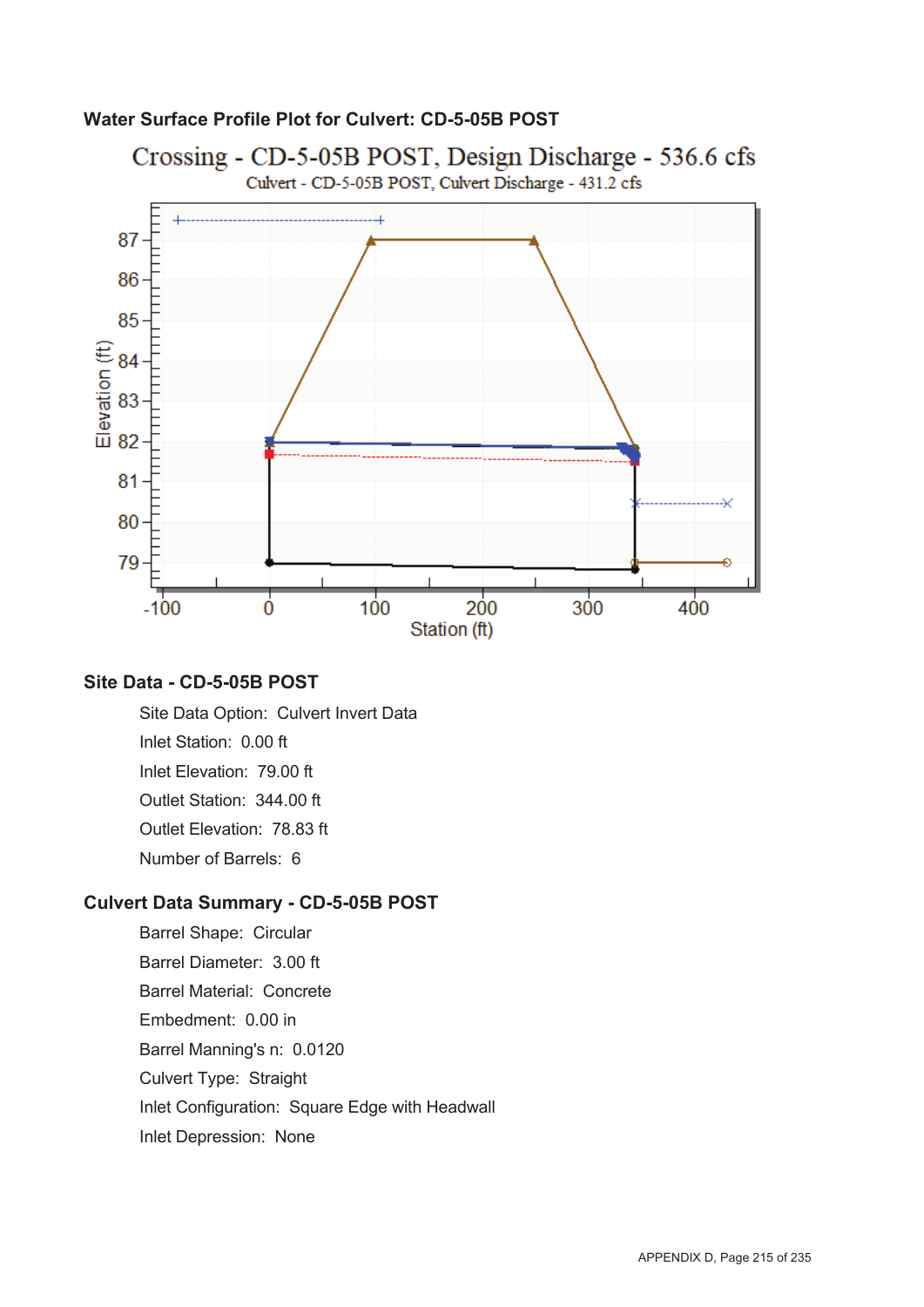| Flow (cfs) | Water Surface Elev (ft) | Depth (ft) |
|------------|-------------------------|------------|
| 355.42     | 80.47                   | 1.47       |
| 394.84     | 80.47                   | 1.47       |
| 536.62     | 80.47                   | 1.47       |

# **Table 59 - Downstream Channel Rating Curve (Crossing: CD-5-05B POST)**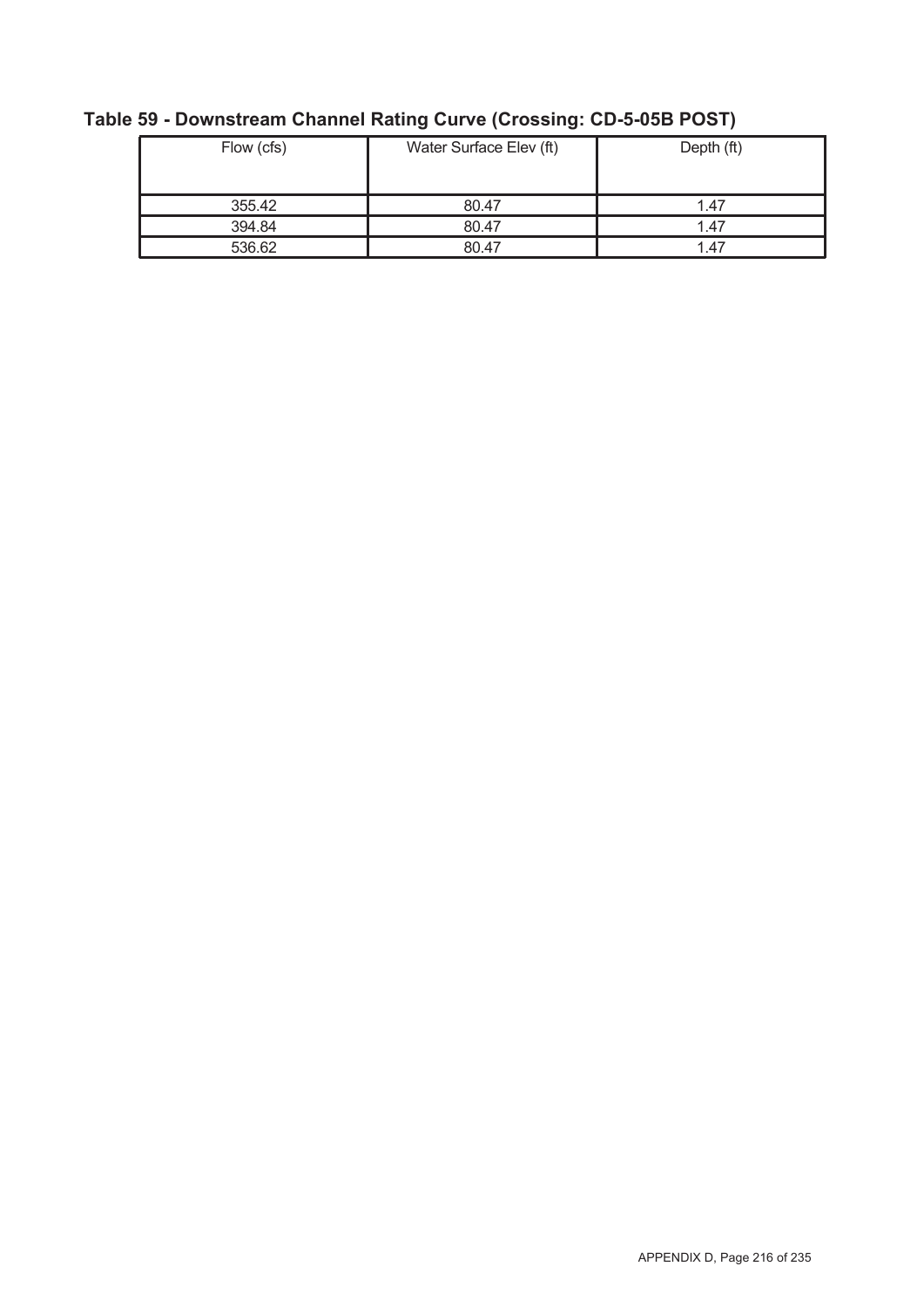#### **Tailwater Channel Data - CD-5-05B POST**

Tailwater Channel Option: Enter Constant Tailwater Elevation Constant Tailwater Elevation: 80.47 ft

## **Roadway Data for Crossing: CD-5-05B POST**

Roadway Profile Shape: Constant Roadway Elevation Crest Length: 100.00 ft Crest Elevation: 87.00 ft Roadway Surface: Paved Roadway Top Width: 154.00 ft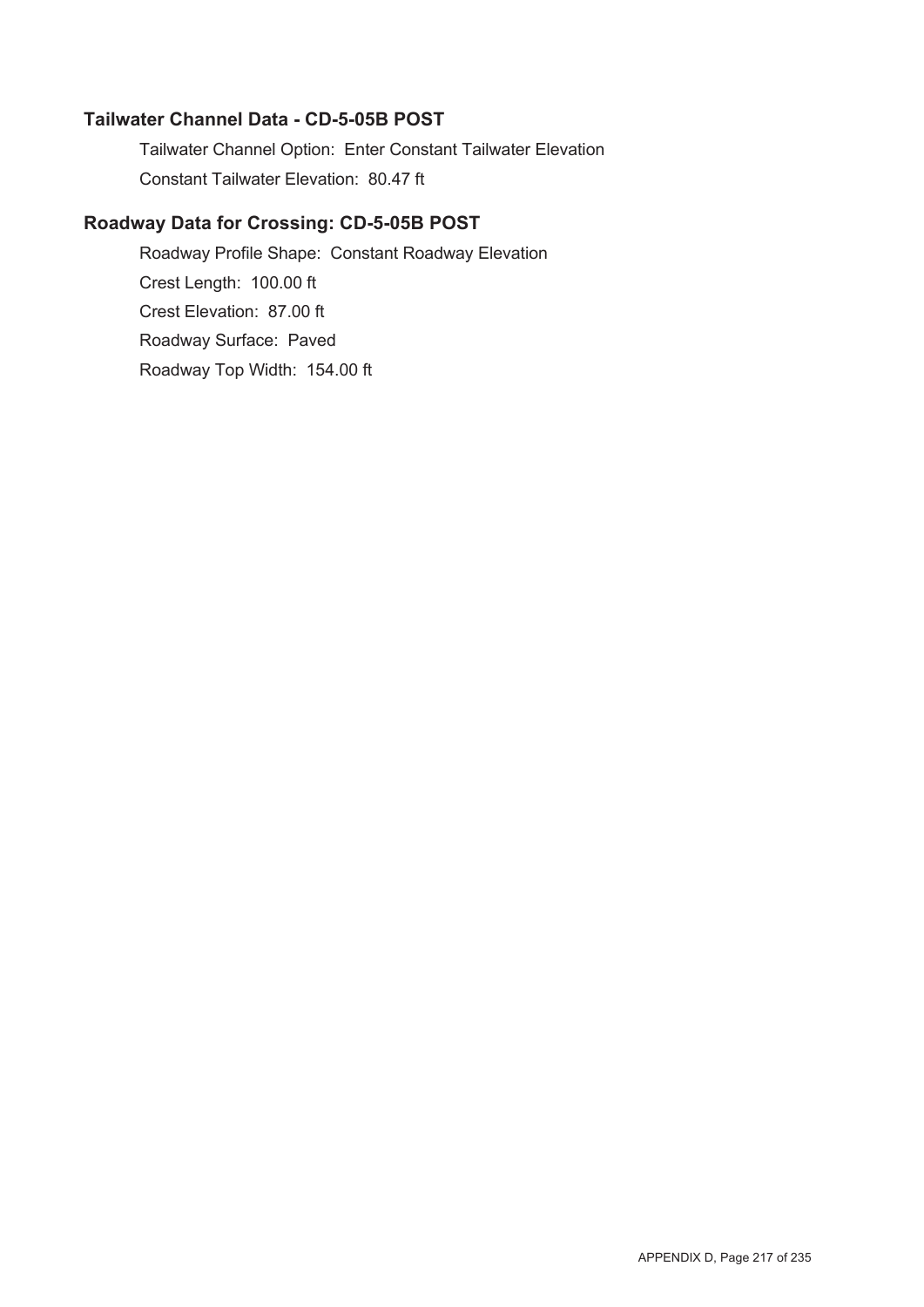# **Crossing Discharge Data**

Discharge Selection Method: Recurrence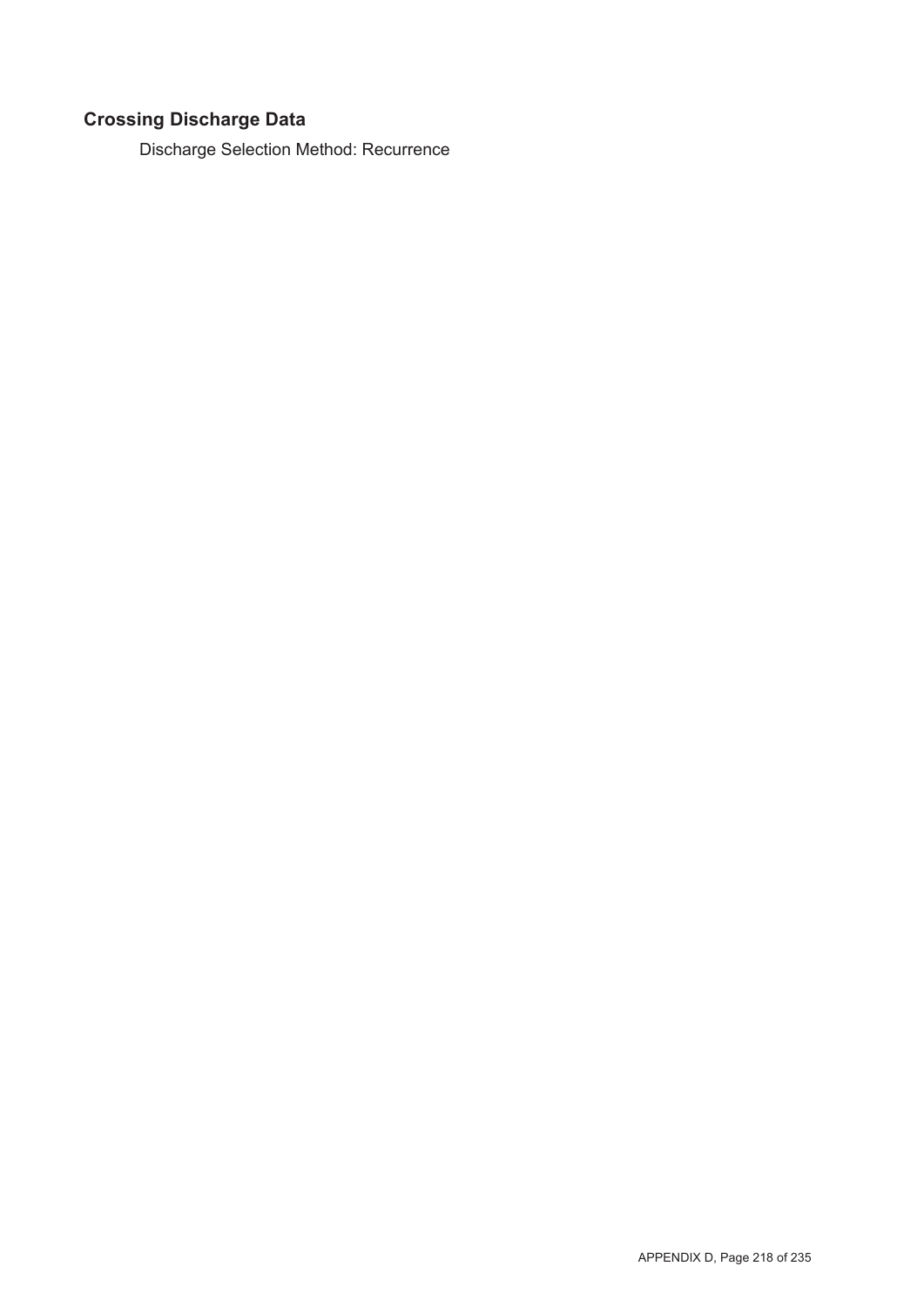| Headwater<br>Elevation (ft) | Discharge Names Total Discharge | (cfs)  | <b>CD-5-06 POST</b><br>Discharge (cfs) | Roadway<br>Discharge (cfs) | <b>Iterations</b> |
|-----------------------------|---------------------------------|--------|----------------------------------------|----------------------------|-------------------|
| 77.58                       | 50 year                         | 110.32 | 110.32                                 | 0.00                       |                   |
| 77.58                       | 100 year                        | 110.32 | 110.32                                 | 0.00                       |                   |
| 79.75                       | 500 year                        | 172.55 | 172.55                                 | 0.00                       |                   |
| 79.77                       | Overtopping                     | 172.92 | 172.92                                 | 0.00                       | Overtopping       |

**Table 60 - Summary of Culvert Flows at Crossing: CD-5-06 POST**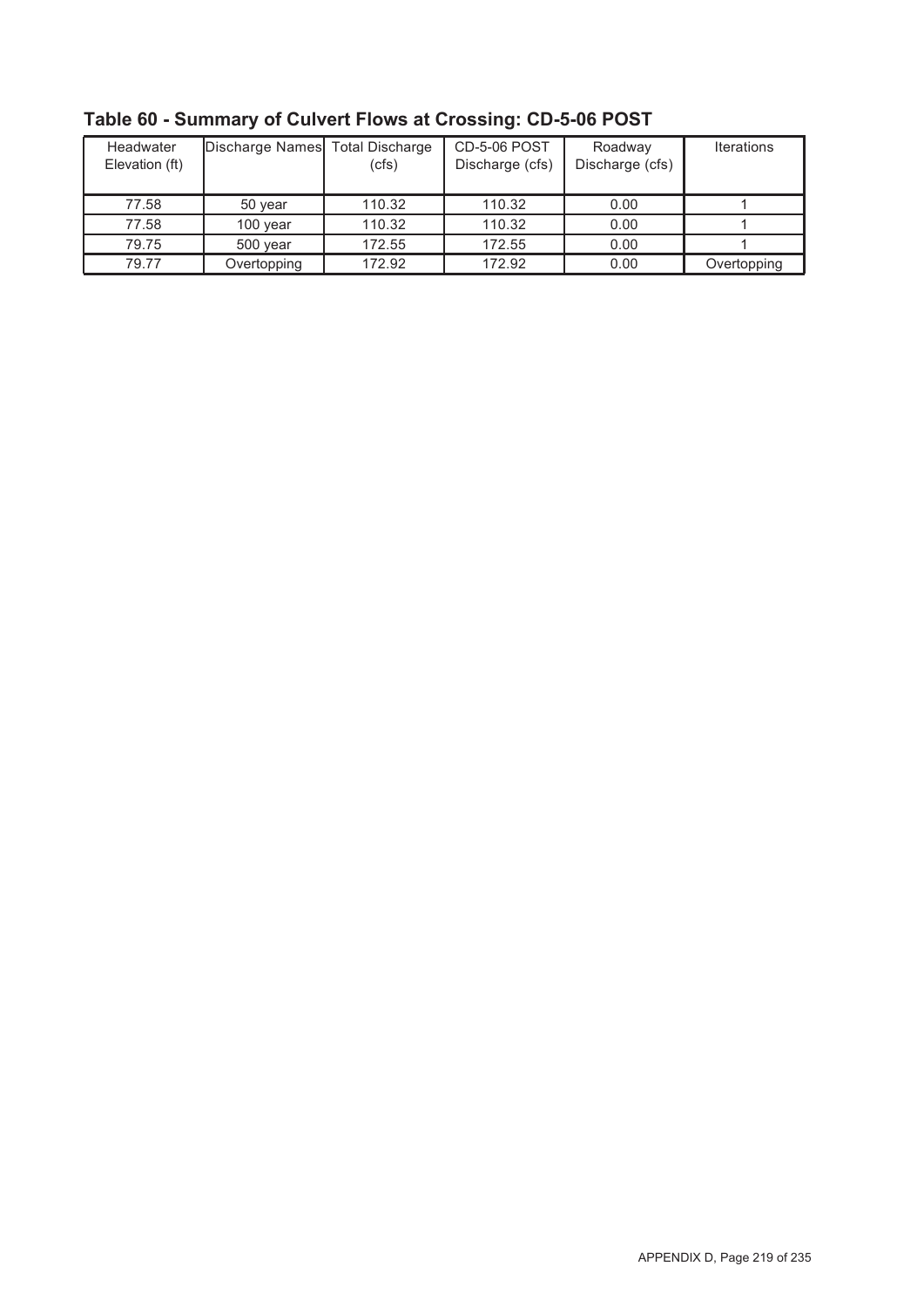**Rating Curve Plot for Crossing: CD-5-06 POST**

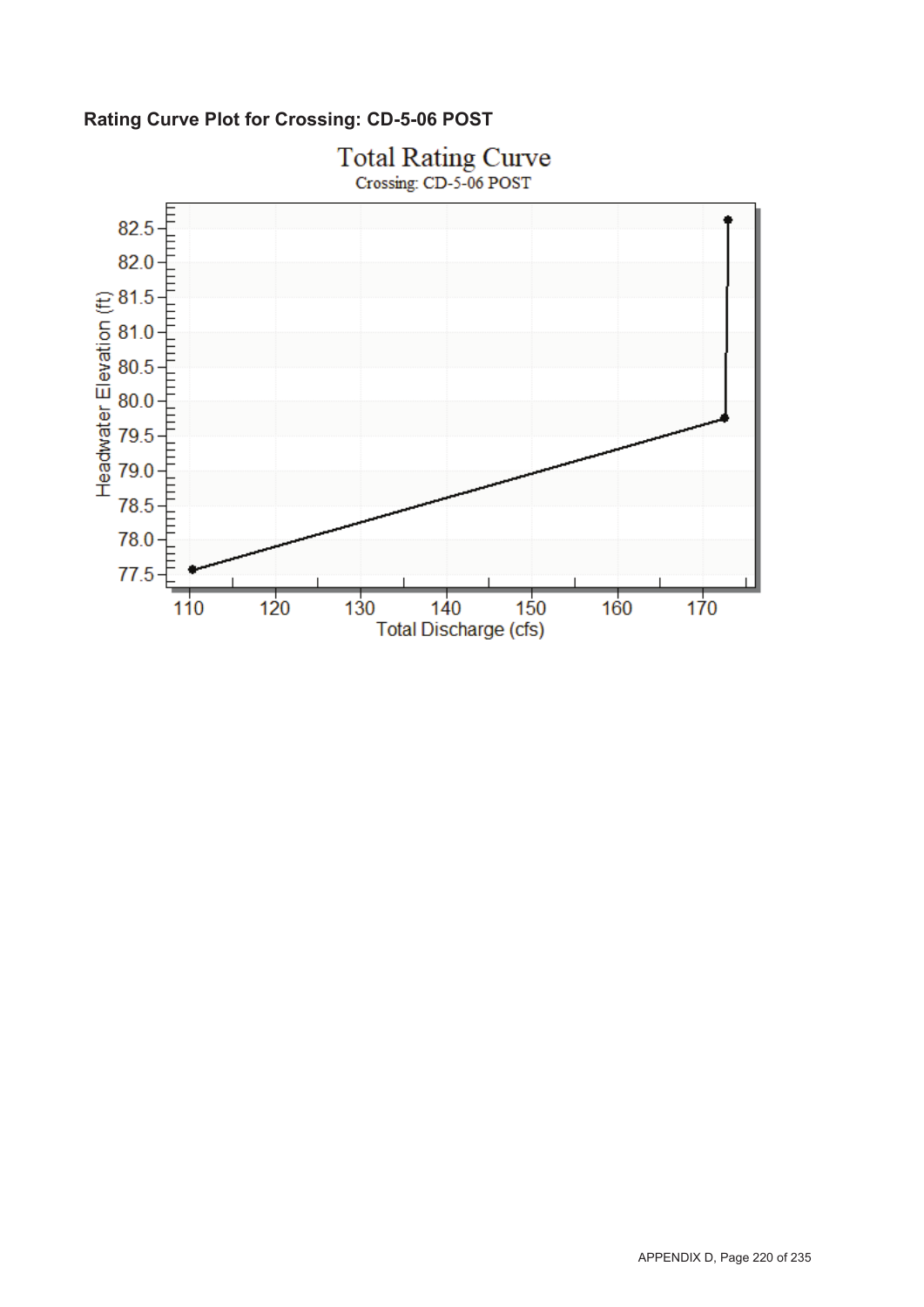| Discharge<br>Names | $\mathsf{Total}$<br>Discharge<br>(cfs) | Culvert<br><b>Discharge</b><br>(cfs) | Headwater<br>Elevation (ft) | Inlet Control I<br>Depth (ft) | Outlet<br>Control<br>Depth (ft) | Flow<br>Type | Normal<br>Depth (ft) | Critical<br>Depth (ft) | Outlet Depth I<br>(f <sub>t</sub> ) | Tailwater<br>Depth (ft) | Outlet<br>Velocitv<br>(ft/s) |
|--------------------|----------------------------------------|--------------------------------------|-----------------------------|-------------------------------|---------------------------------|--------------|----------------------|------------------------|-------------------------------------|-------------------------|------------------------------|
| 50 year            | 110.32                                 | 110.32                               | 77.58                       | 2.771                         | 3.866                           | 4-FFf        | 2.405                | .852                   | 3.167                               | 2.360                   | 4.319                        |
| 100 year           | 110.32                                 | 110.32                               | 77.58                       | 2.771                         | 3.866                           | 4-FFf        | 2.405                | .852                   | 3.167                               | 2.360                   | 4.319                        |
| 500 year           | 172.55                                 | 172.55                               | 79.75                       | 3.917                         | 6.044                           | 4-FFf        | 3.167                | 2.353                  | 3.167                               | 2.360                   | 6.756                        |

# **Table 61 - Culvert Summary Table: CD-5-06 POST**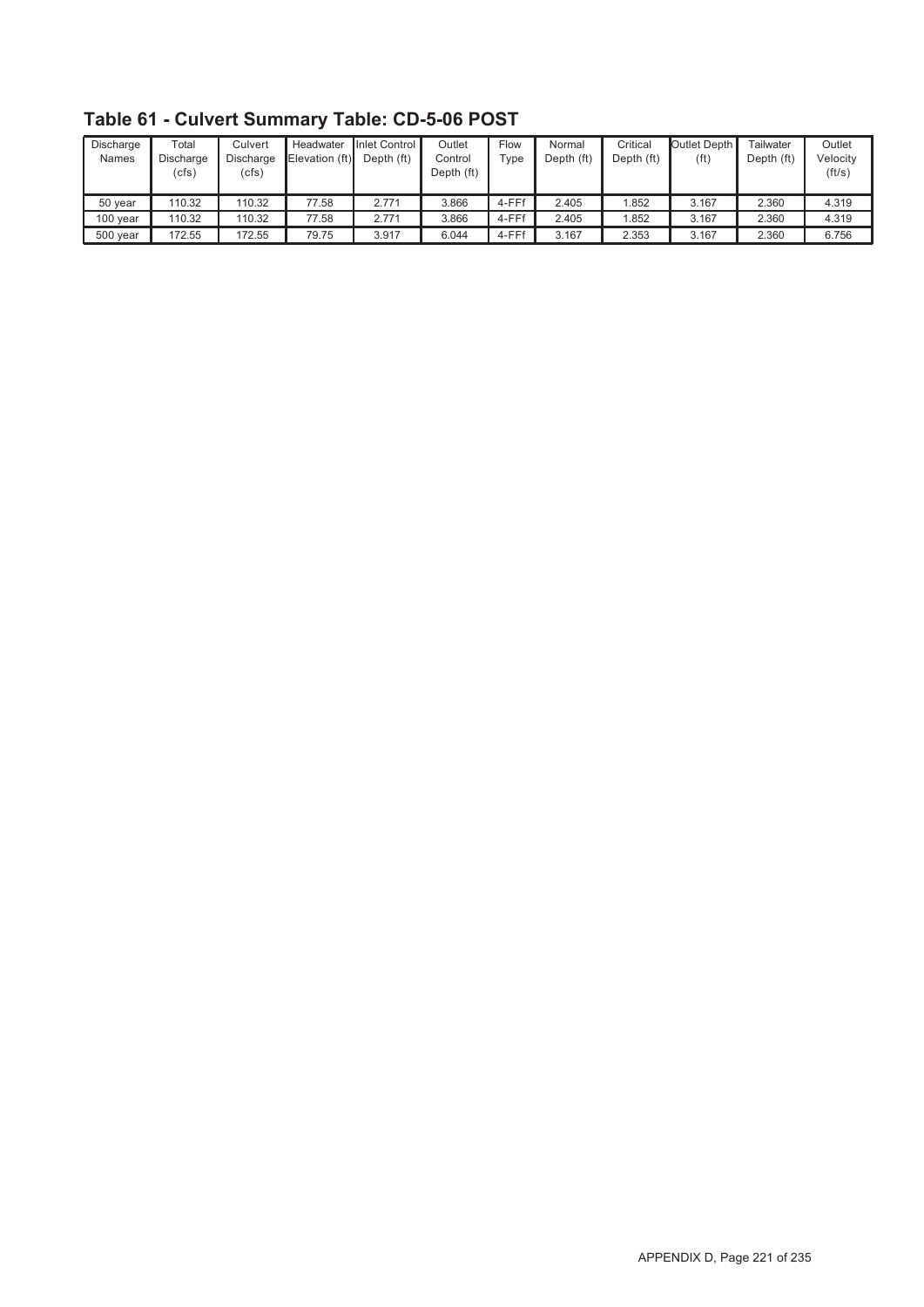#### \*\*\*\*\*\*\*\*\*\*\*\*\*\*\*\*\*\*\*\*\*\*\*\*\*\*\*\*\*\*\*\*\*\*\*\*\*\*\*\*\*\*\*\*\*\*\*\*\*\*\*\*\*\*\*\*\*\*\*\*\*\*\*\*\*\*\*\*\*\*\*\*\*\*\*\*\*\*\*\*

Straight Culvert

Inlet Elevation (invert): 73.71 ft, Outlet Elevation (invert): 72.59 ft Culvert Length: 849.00 ft, Culvert Slope: 0.0013 \*\*\*\*\*\*\*\*\*\*\*\*\*\*\*\*\*\*\*\*\*\*\*\*\*\*\*\*\*\*\*\*\*\*\*\*\*\*\*\*\*\*\*\*\*\*\*\*\*\*\*\*\*\*\*\*\*\*\*\*\*\*\*\*\*\*\*\*\*\*\*\*\*\*\*\*\*\*\*\*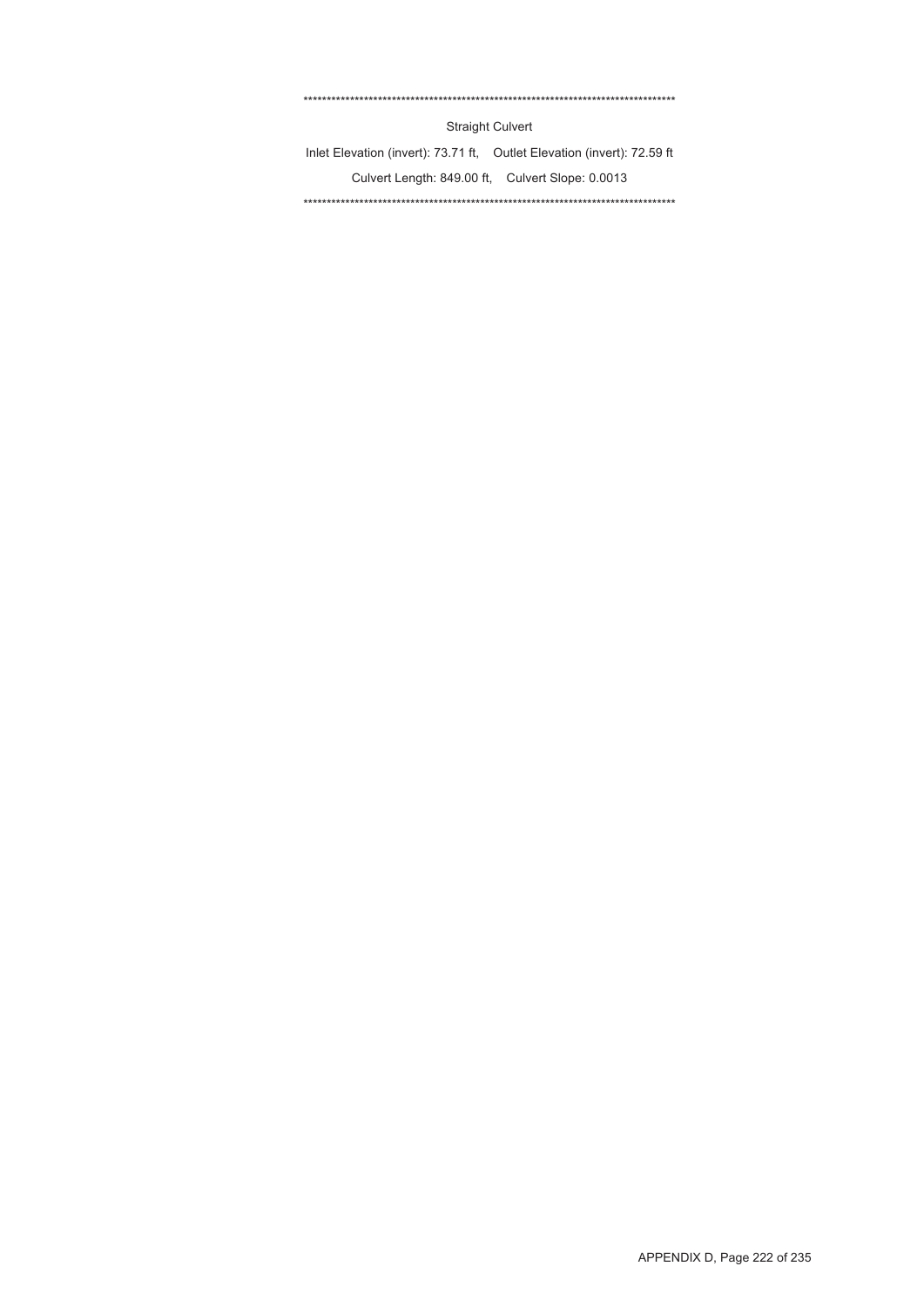

## **Culvert Performance Curve Plot: CD-5-06 POST**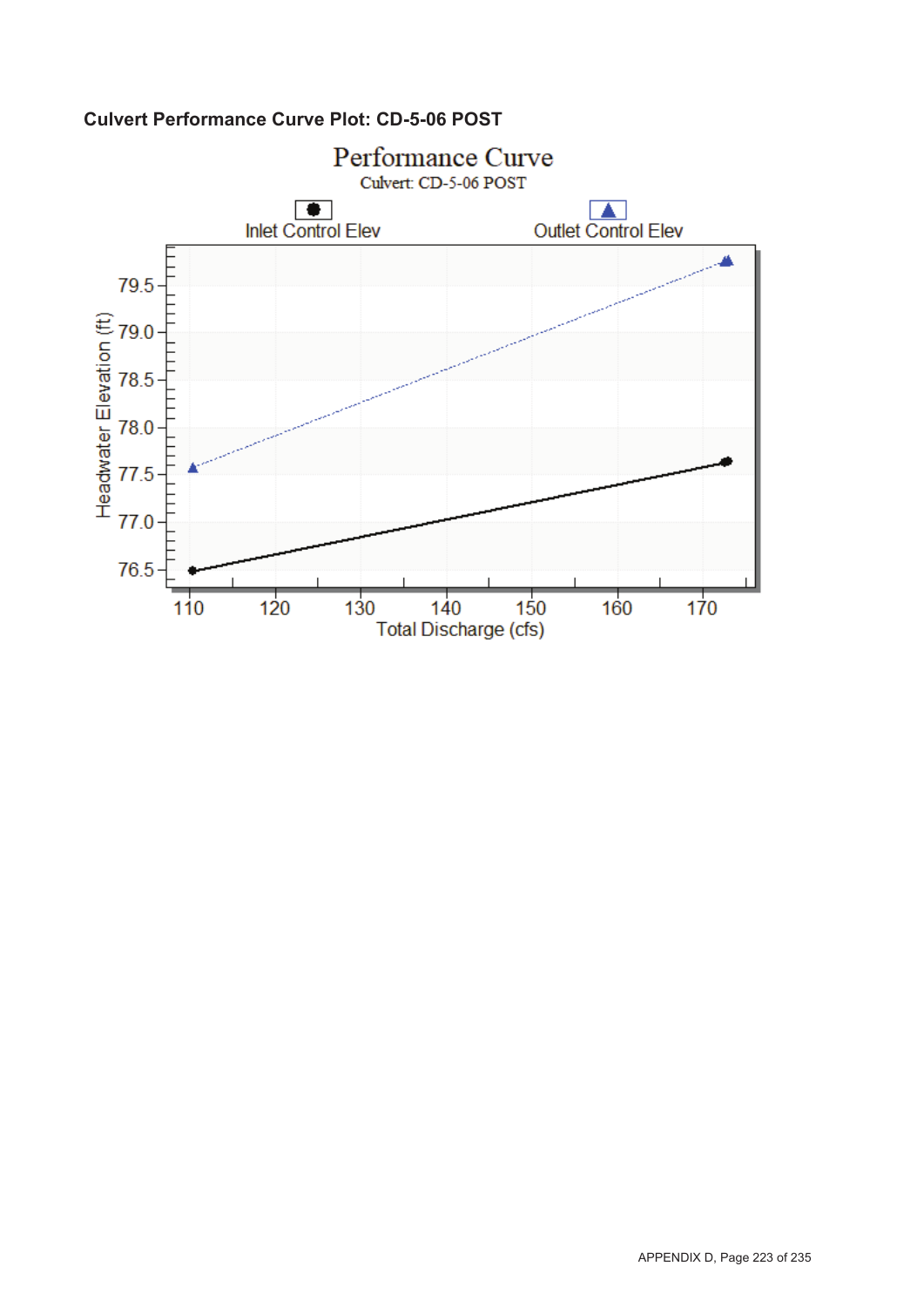### **Water Surface Profile Plot for Culvert: CD-5-06 POST**



### **Site Data - CD-5-06 POST**

Site Data Option: Culvert Invert Data Inlet Station: 0.00 ft Inlet Elevation: 73.71 ft Outlet Station: 849.00 ft Outlet Elevation: 72.59 ft Number of Barrels: 2

#### **Culvert Data Summary - CD-5-06 POST**

Barrel Shape: Elliptical Barrel Span: 60.00 in Barrel Rise: 38.00 in Barrel Material: Concrete Embedment: 0.00 in Barrel Manning's n: 0.0120 Culvert Type: Straight Inlet Configuration: Square Edge with Headwall Inlet Depression: None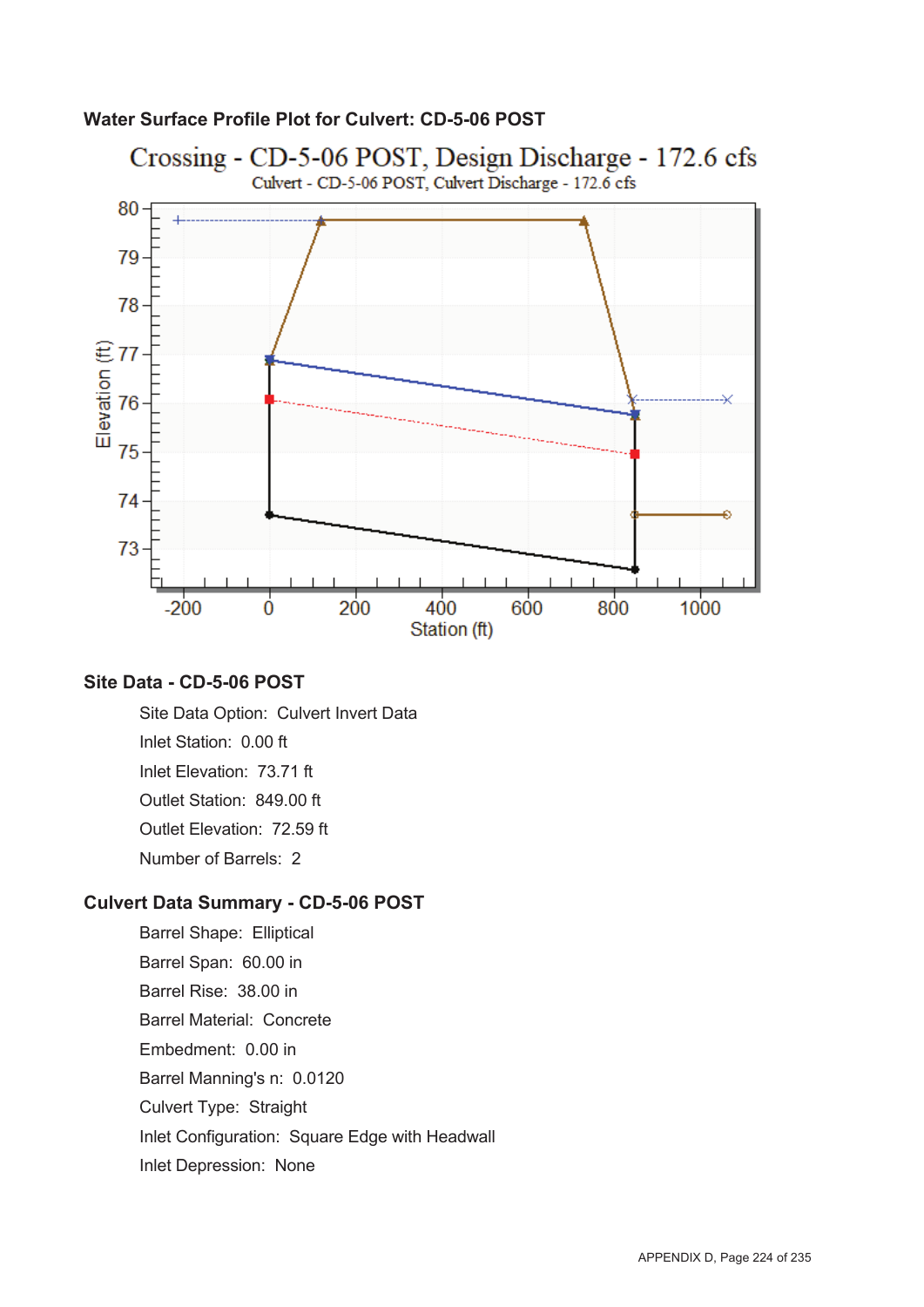| Flow (cfs) | Water Surface Elev (ft) | Depth (ft) |
|------------|-------------------------|------------|
| 110.32     | 76.07                   | 2.36       |
| 110.32     | 76.07                   | 2.36       |
| 172.55     | 76.07                   | 2.36       |

# **Table 62 - Downstream Channel Rating Curve (Crossing: CD-5-06 POST)**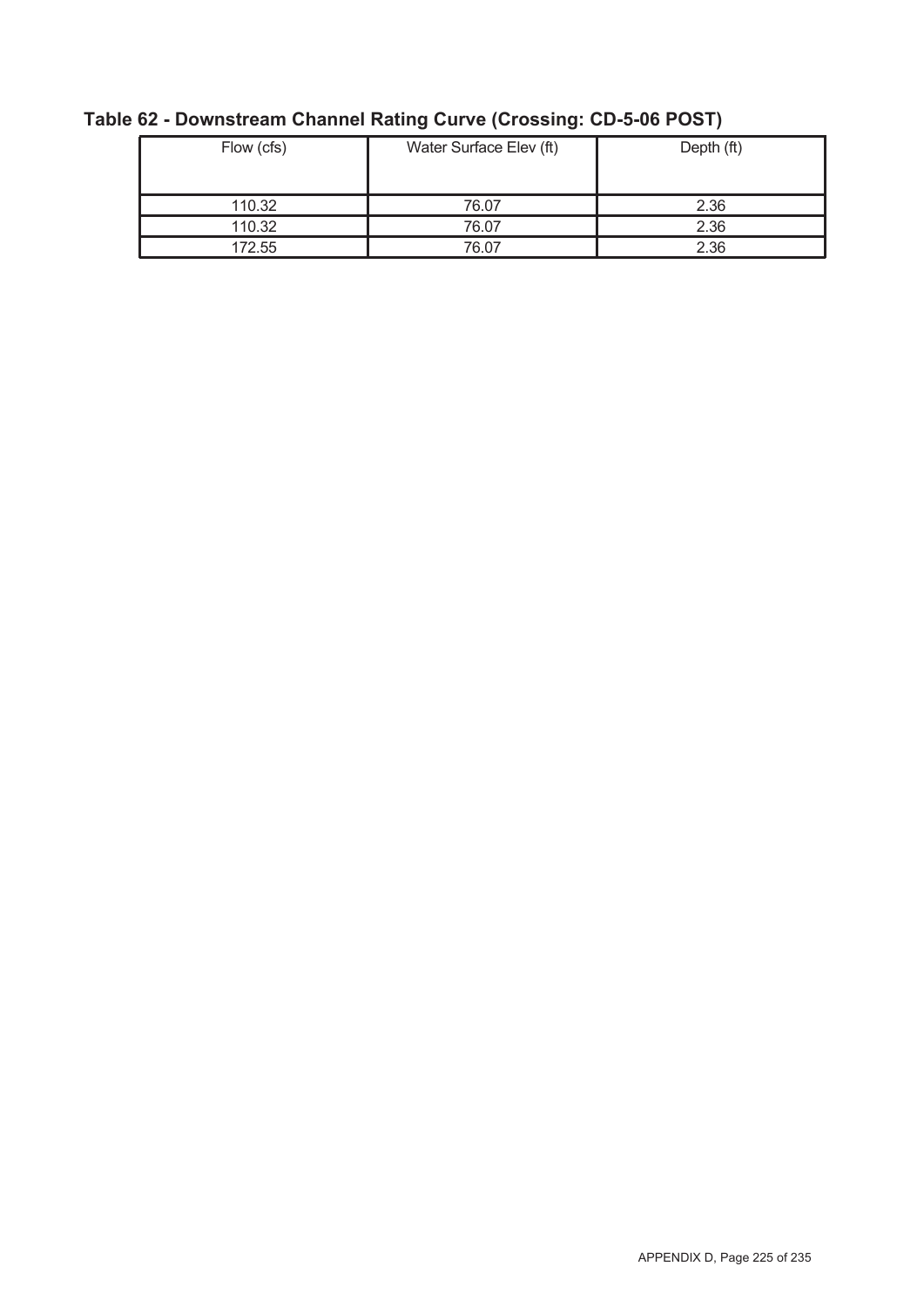### **Tailwater Channel Data - CD-5-06 POST**

Tailwater Channel Option: Enter Constant Tailwater Elevation Constant Tailwater Elevation: 76.07 ft

### **Roadway Data for Crossing: CD-5-06 POST**

Roadway Profile Shape: Constant Roadway Elevation Crest Length: 100.00 ft Crest Elevation: 79.77 ft Roadway Surface: Paved Roadway Top Width: 610.00 ft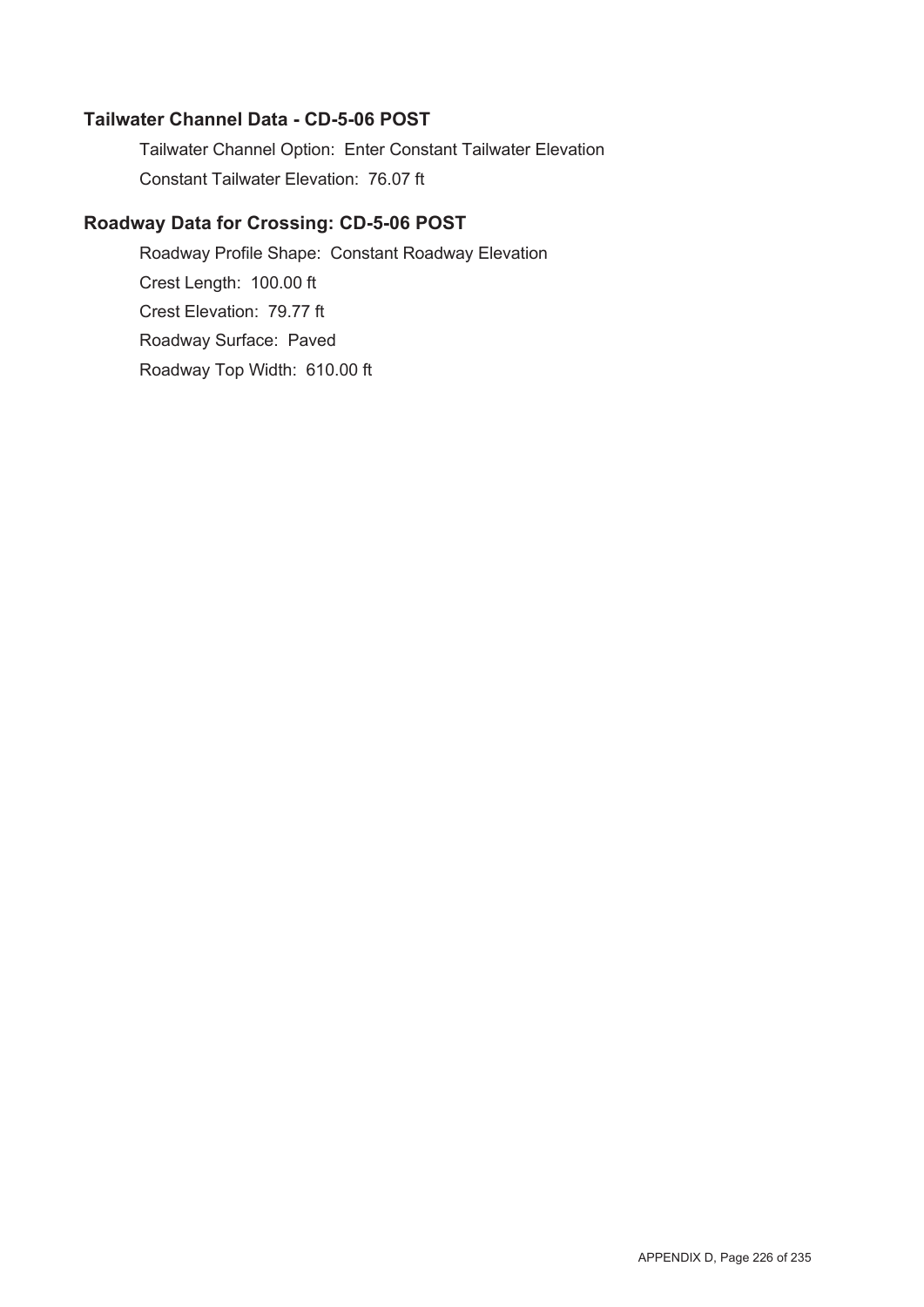# **Crossing Discharge Data**

Discharge Selection Method: Recurrence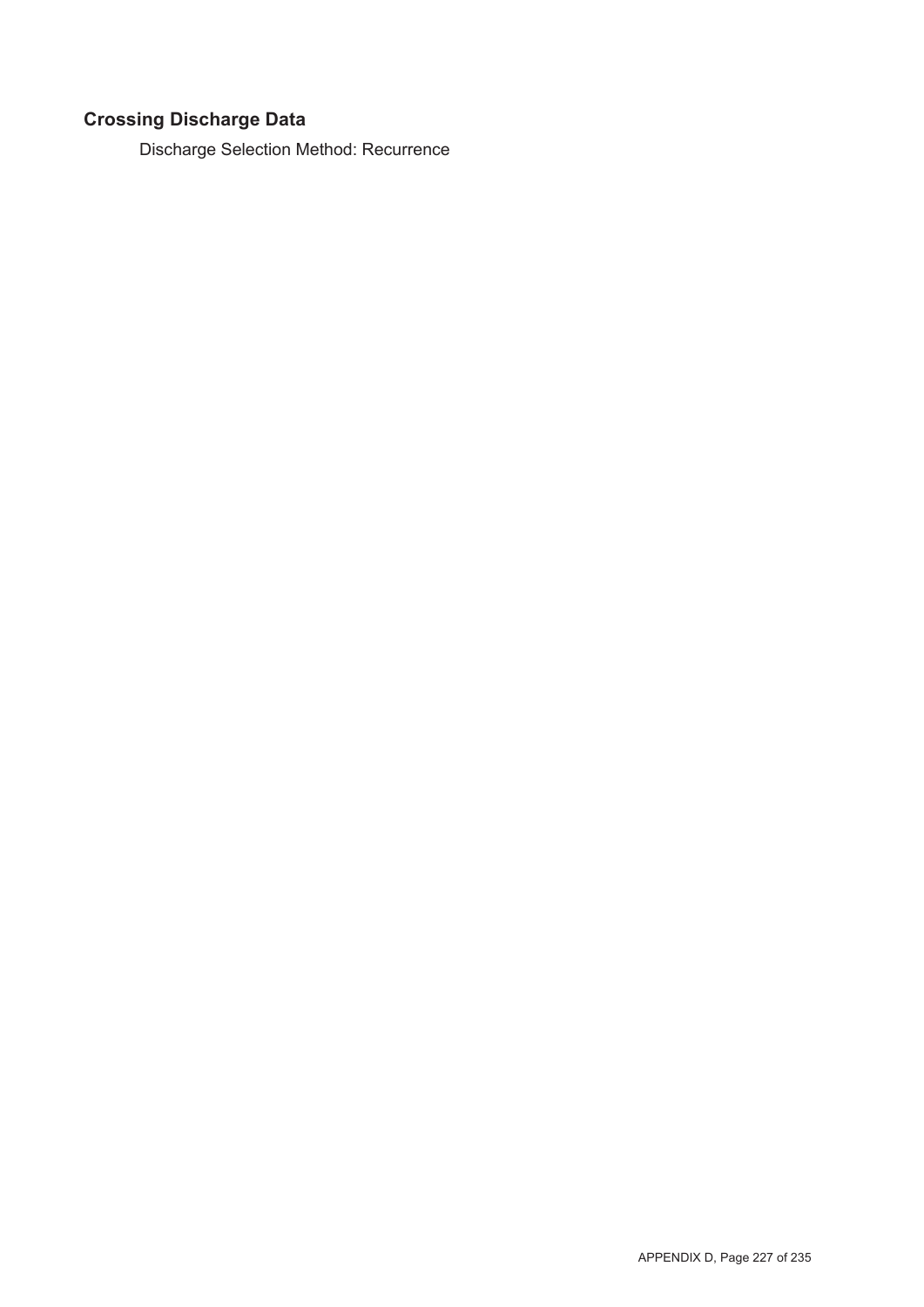| Headwater<br>Elevation (ft) | Discharge Names Total Discharge | (cfs)  | ICD-5B-05B POST I<br>Discharge (cfs) | Roadway<br>Discharge (cfs) | <b>Iterations</b> |
|-----------------------------|---------------------------------|--------|--------------------------------------|----------------------------|-------------------|
| 77.33                       | 50 year                         | 134.26 | 134.26                               | 0.00                       |                   |
| 77.55                       | $100$ year                      | 145.21 | 145.21                               | 0.00                       |                   |
| 78.76                       | 500 year                        | 195.45 | 195.45                               | 0.00                       |                   |
| 79.77                       | Overtopping                     | 229.18 | 229.18                               | 0.00                       | Overtopping       |

**Table 63 - Summary of Culvert Flows at Crossing: CD-5B-05B POST**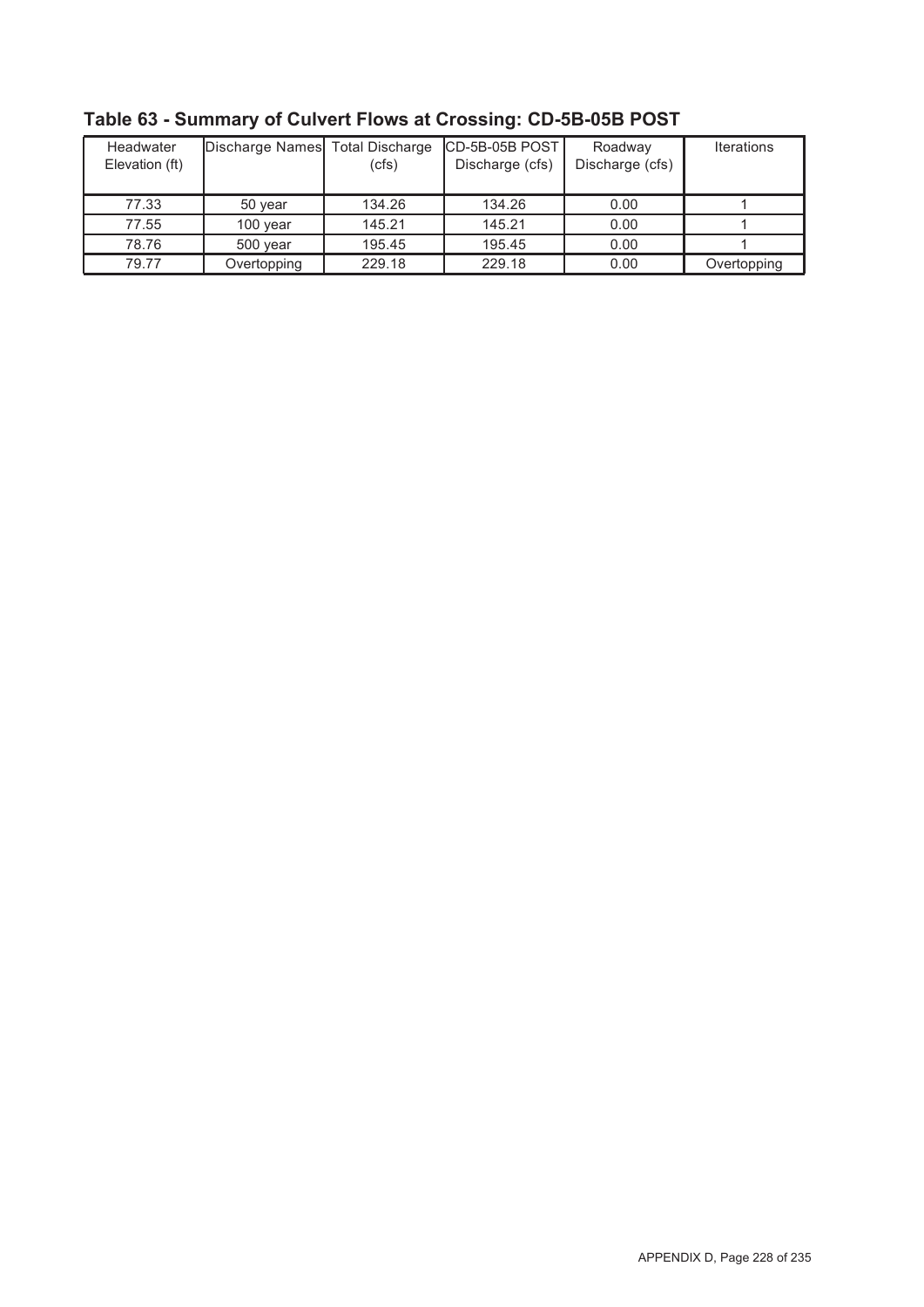

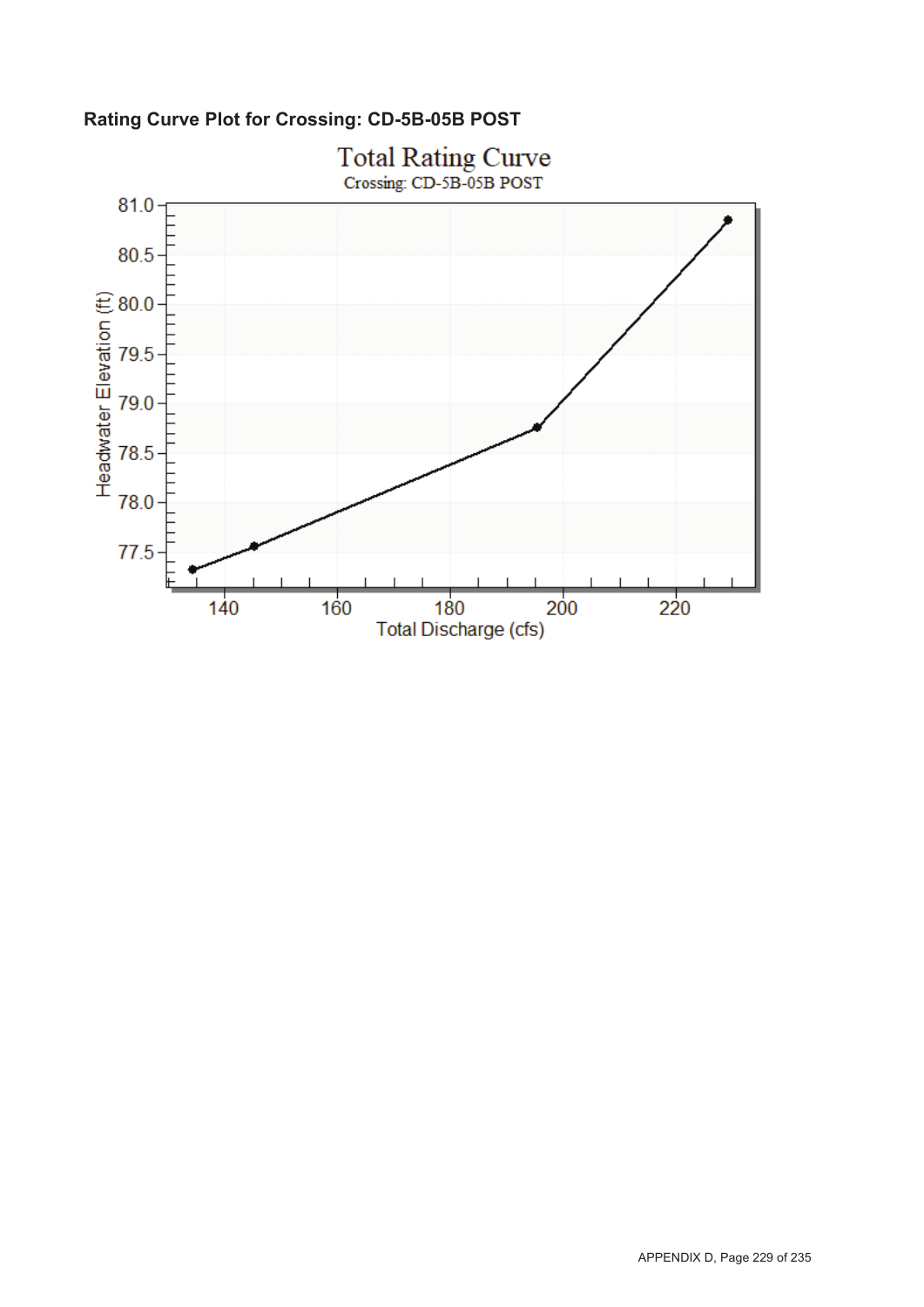| Discharge<br><b>Names</b> | $\tau$ otal<br>Discharge<br>(cfs) | Culvert<br>Discharge<br>(cfs) | Headwater<br>Elevation (ft) | Inlet Control<br>Depth (ft) | Outlet<br>Control<br>Depth (ft) | Flow<br>$T$ ype | Normal<br>Depth (ft) | Critical<br>Depth (ft) | Outlet Depth I<br>(ft) | Tailwater<br>Depth (ft) | Outlet<br>Velocitv<br>(ft/s) |
|---------------------------|-----------------------------------|-------------------------------|-----------------------------|-----------------------------|---------------------------------|-----------------|----------------------|------------------------|------------------------|-------------------------|------------------------------|
| 50 year                   | 134.26                            | 134.26                        | 77.33                       | 3.184                       | 3.628                           | $1-S1f$         | 1.981                | 2.057                  | 3.167                  | 2.370                   | 5.257                        |
| 100 year                  | 145.21                            | 145.21                        | 77.55                       | 3.382                       | 3.852                           | $-S1f$          | 2.089                | 2.149                  | 3.167                  | 2.370                   | 5.686                        |
| 500 year                  | 195.45                            | 195.45                        | 78.76                       | 4.412                       | 5.061                           | 4-FFf           | 3.167                | 2.507                  | 3.167                  | 2.370                   | 7.653                        |

**Table 64 - Culvert Summary Table: CD-5B-05B POST**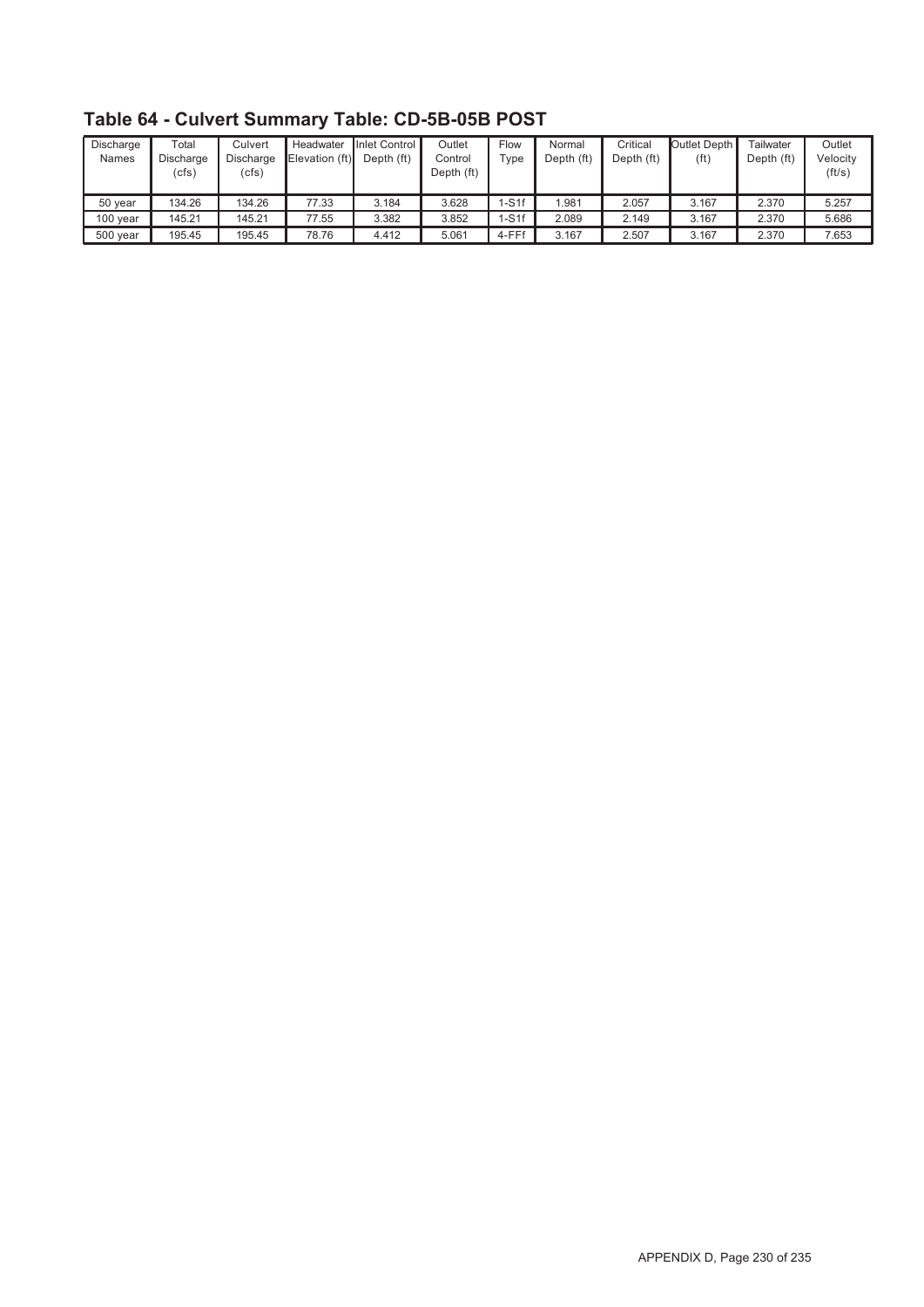#### \*\*\*\*\*\*\*\*\*\*\*\*\*\*\*\*\*\*\*\*\*\*\*\*\*\*\*\*\*\*\*\*\*\*\*\*\*\*\*\*\*\*\*\*\*\*\*\*\*\*\*\*\*\*\*\*\*\*\*\*\*\*\*\*\*\*\*\*\*\*\*\*\*\*\*\*\*\*\*\*

Straight Culvert

Inlet Elevation (invert): 73.70 ft, Outlet Elevation (invert): 72.59 ft Culvert Length: 335.00 ft, Culvert Slope: 0.0033 \*\*\*\*\*\*\*\*\*\*\*\*\*\*\*\*\*\*\*\*\*\*\*\*\*\*\*\*\*\*\*\*\*\*\*\*\*\*\*\*\*\*\*\*\*\*\*\*\*\*\*\*\*\*\*\*\*\*\*\*\*\*\*\*\*\*\*\*\*\*\*\*\*\*\*\*\*\*\*\*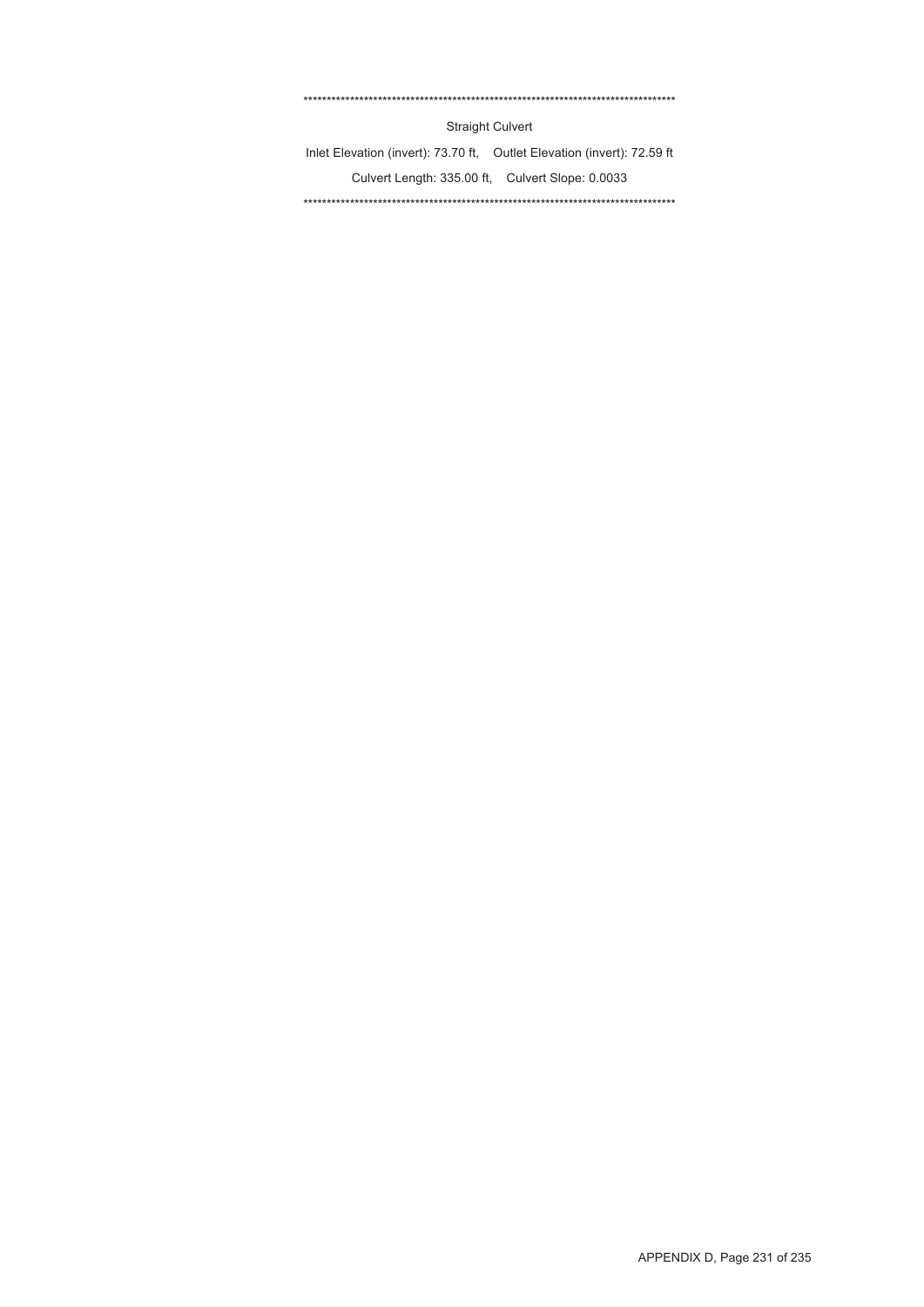

## **Culvert Performance Curve Plot: CD-5B-05B POST**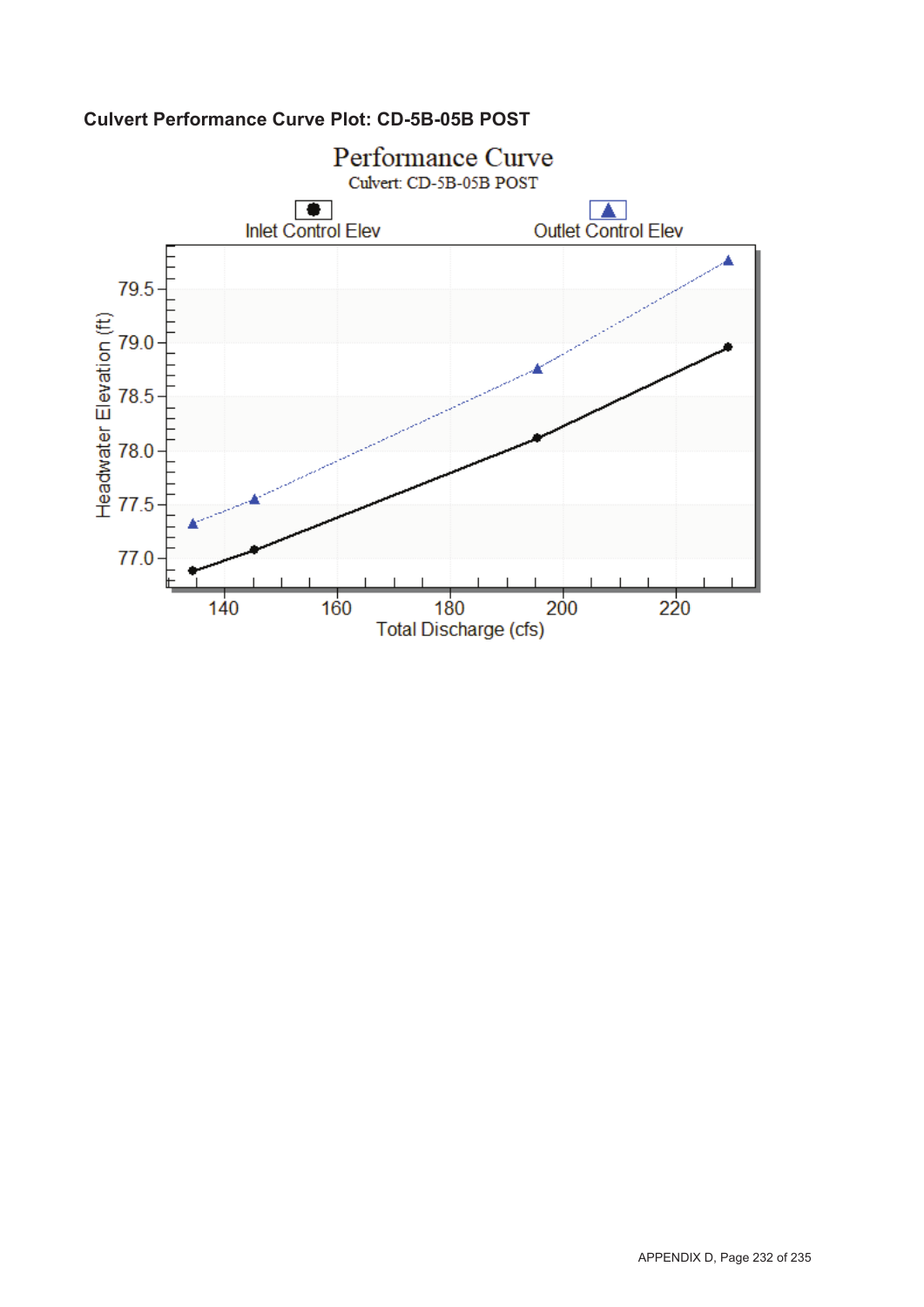

#### **Water Surface Profile Plot for Culvert: CD-5B-05B POST**

#### **Site Data - CD-5B-05B POST**

Site Data Option: Culvert Invert Data Inlet Station: 0.00 ft Inlet Elevation: 73.70 ft Outlet Station: 335.00 ft Outlet Elevation: 72.59 ft Number of Barrels: 2

#### **Culvert Data Summary - CD-5B-05B POST**

Barrel Shape: Elliptical Barrel Span: 60.00 in Barrel Rise: 38.00 in Barrel Material: Concrete Embedment: 0.00 in Barrel Manning's n: 0.0120 Culvert Type: Straight Inlet Configuration: Square Edge with Headwall Inlet Depression: None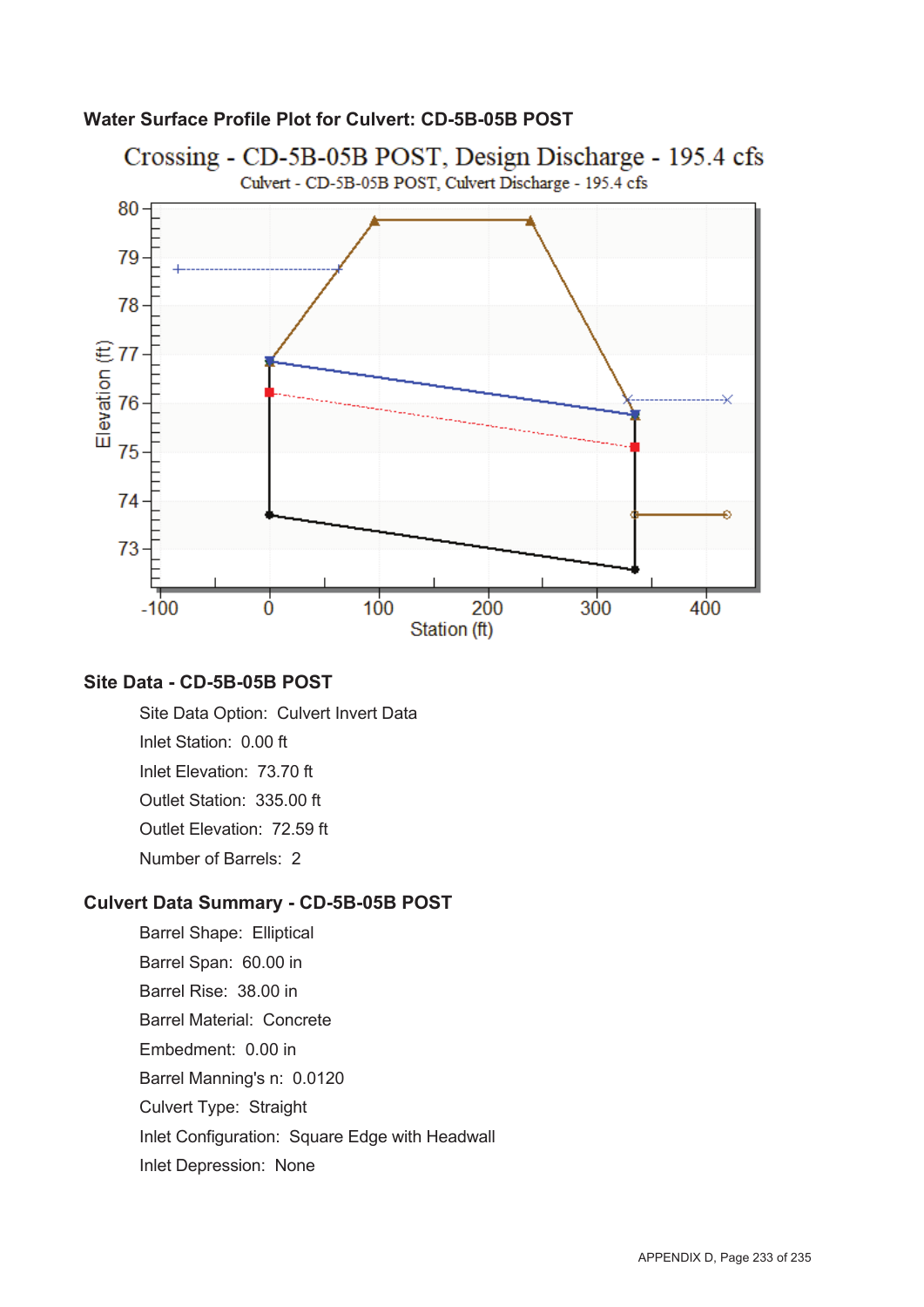| Flow (cfs) | Water Surface Elev (ft) | Depth (ft) |
|------------|-------------------------|------------|
| 134.26     | 76.07                   | 2.37       |
| 145.21     | 76.07                   | 2.37       |
| 195.45     | 76.07                   | 2.37       |

# **Table 65 - Downstream Channel Rating Curve (Crossing: CD-5B-05B POST)**